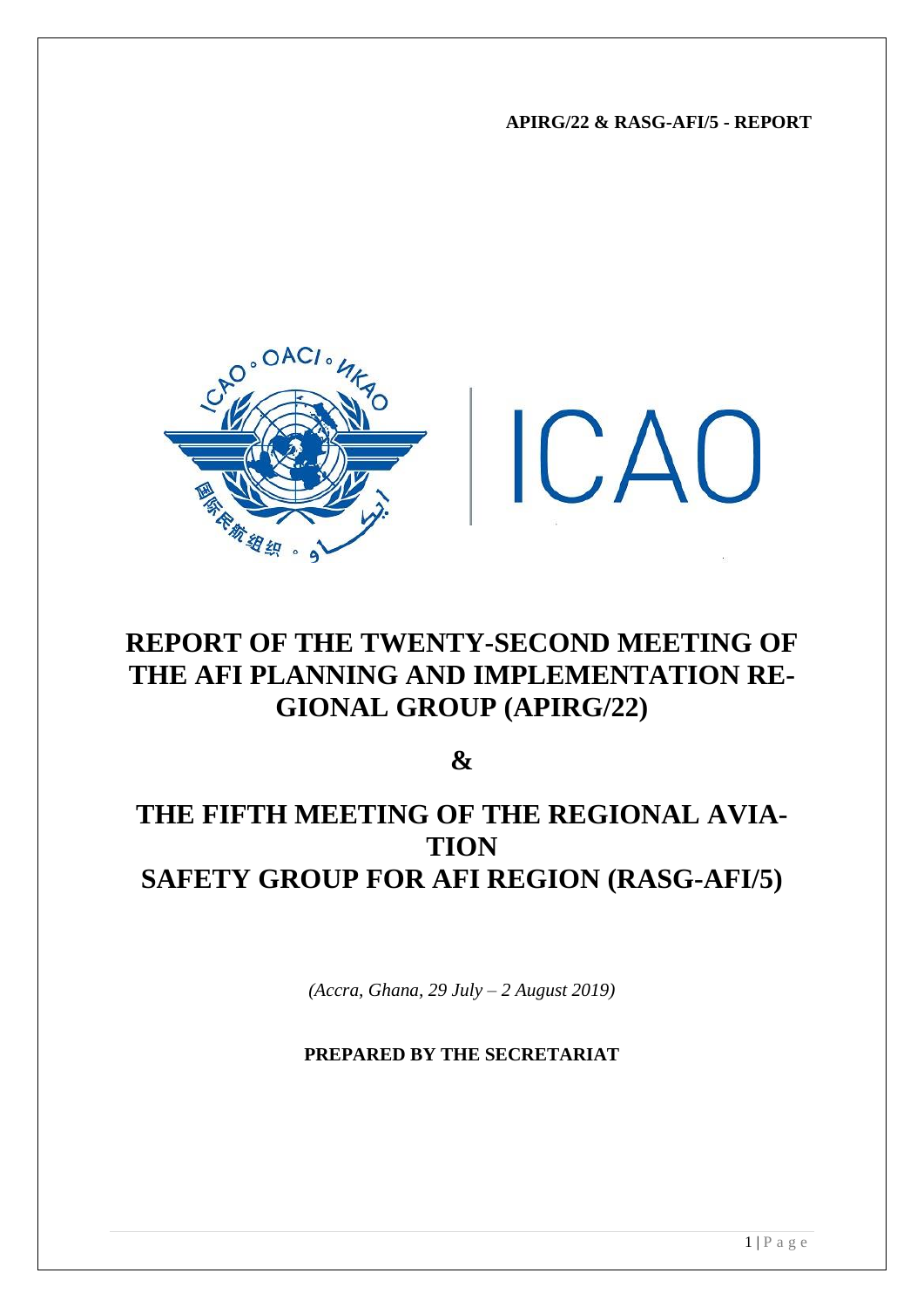THE DESIGNATIONS AND THE PRESENTATION OF MATERIAL IN THIS PUB-LICATION DO NOT IMPLY THE EXPRESSION OF ANY OPINION WHATSOEVER ON THE PART OF ICAO CONCERNING THE LEGAL STATUS OF ANY COUN-TRY, TERRITORY, CITY OR AREA OF ITS AUTHORITIES, OR CONCERNING THE DELIMITATION OF ITS FRONTIERS OR BOUNDARIES.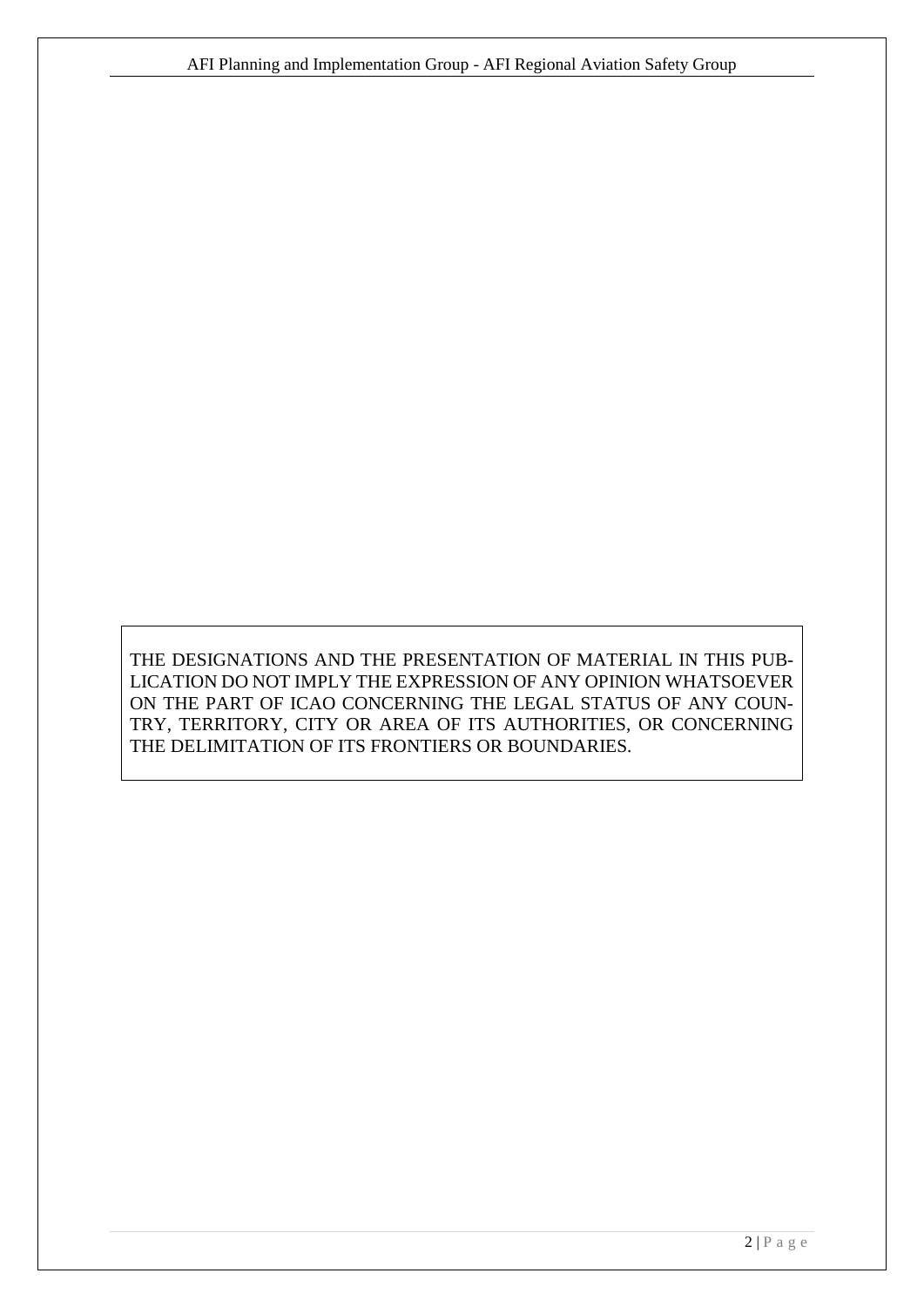# **TABLE OF CONTENTS**

| <b>LIST OF APPENDICES</b> |                                                                                                                                                                                                  |    |
|---------------------------|--------------------------------------------------------------------------------------------------------------------------------------------------------------------------------------------------|----|
|                           |                                                                                                                                                                                                  |    |
|                           |                                                                                                                                                                                                  |    |
|                           |                                                                                                                                                                                                  |    |
|                           |                                                                                                                                                                                                  |    |
|                           |                                                                                                                                                                                                  |    |
|                           |                                                                                                                                                                                                  |    |
|                           |                                                                                                                                                                                                  |    |
|                           |                                                                                                                                                                                                  |    |
|                           |                                                                                                                                                                                                  |    |
|                           |                                                                                                                                                                                                  |    |
|                           |                                                                                                                                                                                                  |    |
|                           |                                                                                                                                                                                                  |    |
|                           | $\begin{tabular}{ll} AGENDA ITEM 1: & GLOBAL DEVELOPMENTS \underline{\hspace{2cm}} & 14 \\ AGENDA ITEM 2: & COORDINATION BETWEEN PIRGS AND RASGS \underline{\hspace{2cm}} & 17 \\ \end{tabular}$ |    |
| <b>AGENDA ITEM 3:</b>     | REGIONAL ACTIVITIES RELATED TO APIRG, RASG-AFI AND AFI                                                                                                                                           |    |
|                           | PART III: REGIONAL AVIATION SAFETY GROUP FOR AFI REGION (RASG-AFI/5) _ 24                                                                                                                        |    |
|                           |                                                                                                                                                                                                  |    |
|                           |                                                                                                                                                                                                  |    |
|                           |                                                                                                                                                                                                  |    |
|                           |                                                                                                                                                                                                  |    |
|                           | AGENDA ITEM 2: REPORTS ON RASG-AFI ACTIVITIES                                                                                                                                                    |    |
| <b>AGENDA ITEM 3:</b>     | ICAO "NO COUNTRY LEFT BEHIND (NCLB)" INITIATIVE ___________ 28                                                                                                                                   |    |
| <b>AGENDA ITEM 4:</b>     | REVIEW OF THE FUTURE WORK PROGRAMME OF THE RASG-AFI                                                                                                                                              |    |
|                           |                                                                                                                                                                                                  |    |
|                           | AGENDA ITEM 5: ANY OTHER BUSINESS (AOB) 232                                                                                                                                                      |    |
|                           | PART IV: TWENTY SECOND MEETING OF THE AFRICA -INDIAN OCEAN PLANNING<br>AND IMPLEMENTATION REGIONAL GROUP (APIRG/22)<br>$\sim$ 33                                                                 |    |
|                           | Adoption of the Agenda and Meeting Work Programme                                                                                                                                                |    |
|                           | AGENDA ITEM 1: FOLLOW-UP ON APIRG/21 MEETING CONCLUSIONS AND DECISIONS                                                                                                                           |    |
|                           | $\sim$ 34<br>AGENDA ITEM 2: PERFORMANCE FRAMEWORK FOR REGIONAL AIR NAVIGATION                                                                                                                    |    |
|                           | PLANNING AND IMPLE-MENTATION<br>$\sim$ 36                                                                                                                                                        |    |
| <b>AGENDA ITEM 3:</b>     | RVSM AIRSPACE SAFETY - 11TH COLLISION RISK ASSESSMENT                                                                                                                                            |    |
|                           | $(CRA/11)$ 41                                                                                                                                                                                    |    |
| <b>AGENDA ITEM 4:</b>     | OTHER AIR NAVIGATION ISSUES                                                                                                                                                                      | 53 |
| <b>AGENDA ITEM 1:</b>     | REVIEW OF THE OUTCOME OF THE SECOND MEETING OF THE<br>APIRG/RASG-AFI COORDINATION TASK FORCE ________________                                                                                    | 69 |
|                           | AGENDA ITEM 2: EVALUATION OF THE FORMAT OF APIRG/22 & RASG-AFI/5<br><b>MEETINGS</b>                                                                                                              | 69 |
|                           | AGENDA ITEM 3: VENUE AND DATE OF THE NEXT APIRG & RASG-AFI MEETINGS _ 69                                                                                                                         |    |
|                           |                                                                                                                                                                                                  | 70 |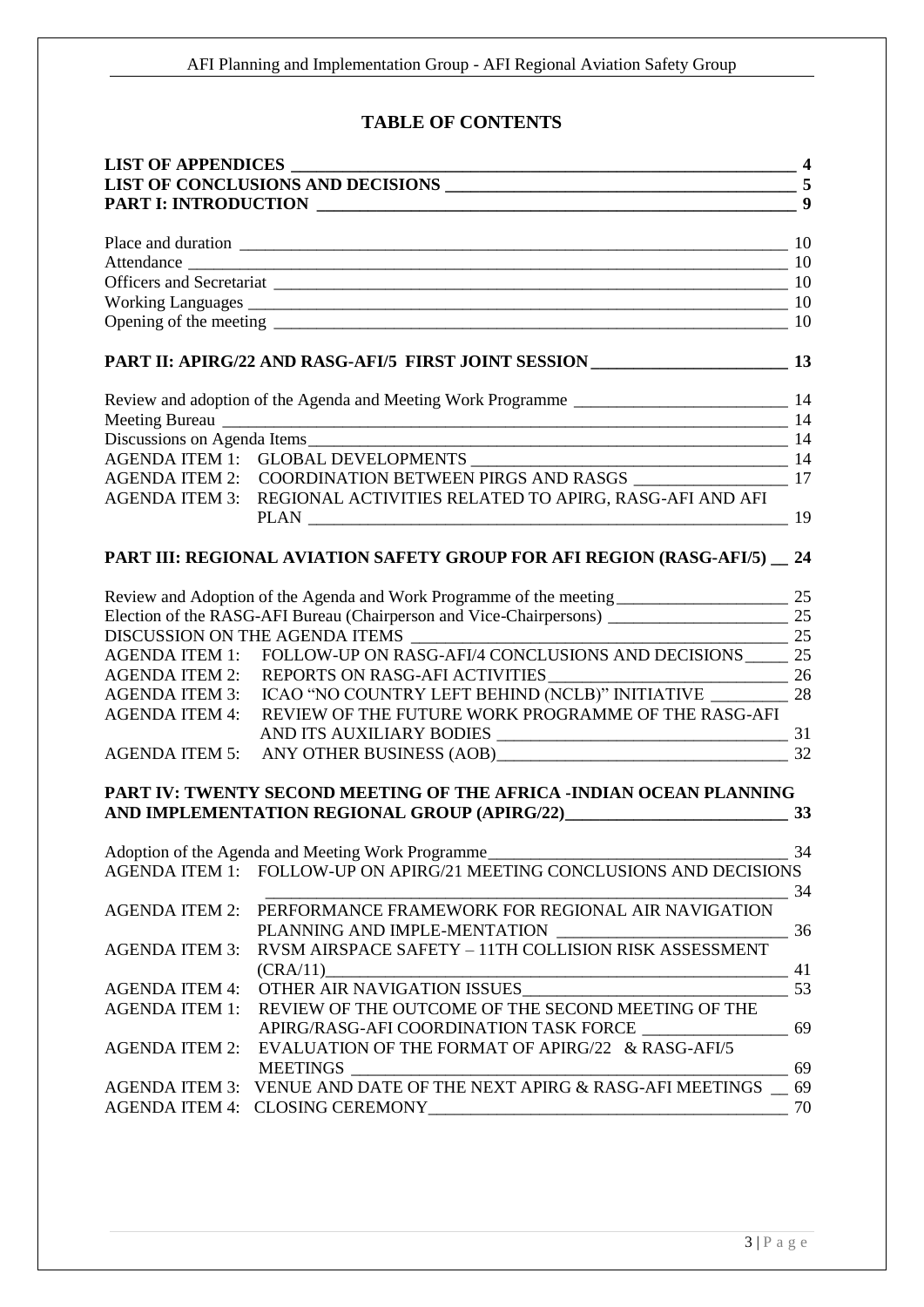# <span id="page-3-0"></span>**LIST OF APPENDICES**

Appendix 1A: List of participants

# **APIRG22 & RASG-AFI5 (JOINT SESSIONS)**

| Appendix 2A:     | Agenda for the APIRG/22 and RASG/AFI/5 meetings                                         |
|------------------|-----------------------------------------------------------------------------------------|
| Appendix 2B:     | Status of the Safety and Air Navigation targets                                         |
| Appendix 2C:     | Evolution of Overall RVSM Airspace Collision Risk Assessment be-<br>tween 2006 and 2017 |
| Appendix 5A:     | Terms of reference and composition of the APIRG/RASG-AFI Coordi-<br>nation Task Force   |
| Appendix 5B:     | Task Allocation and Common Areas between APIRG and RASG-A                               |
| <b>RASG-AFI5</b> |                                                                                         |
|                  |                                                                                         |
| Appendix 3A:     | RASG-AFI/5 Agenda and Work Programme                                                    |
| Appendix 3B:     | Future Work Programme of RASG-AFI and its Subsidiary Bodies                             |
|                  |                                                                                         |
| APIRG22          |                                                                                         |
|                  |                                                                                         |
| Appendix 4A:     | APIRG/22 Agenda and Work Programme                                                      |
| Appendix 4B:     | AFI SSR Code Management Plan (CMP)                                                      |
| Appendix 4C:     | Proposed Terms of reference of ARMA with PBCS functions                                 |
| Appendix 4D:     | Status of implementation of AOP Projects                                                |
| Appendix 4E:     | AFI eANP Volume II                                                                      |
| Appendix 4F:     | AFI eANP Volume III                                                                     |
| Appendix 4G:     | Status of implementation of AHMS and AIDC                                               |
| Appendix 4H:     | Status of implementation of SSR, ADS-C and ADS-B                                        |
| Appendix 4I:     | SSR Mode S and ADS-B coverage in AFI Area of Routing AR-5                               |
|                  |                                                                                         |

Appendix 4J: AFI ATM Contingency Plan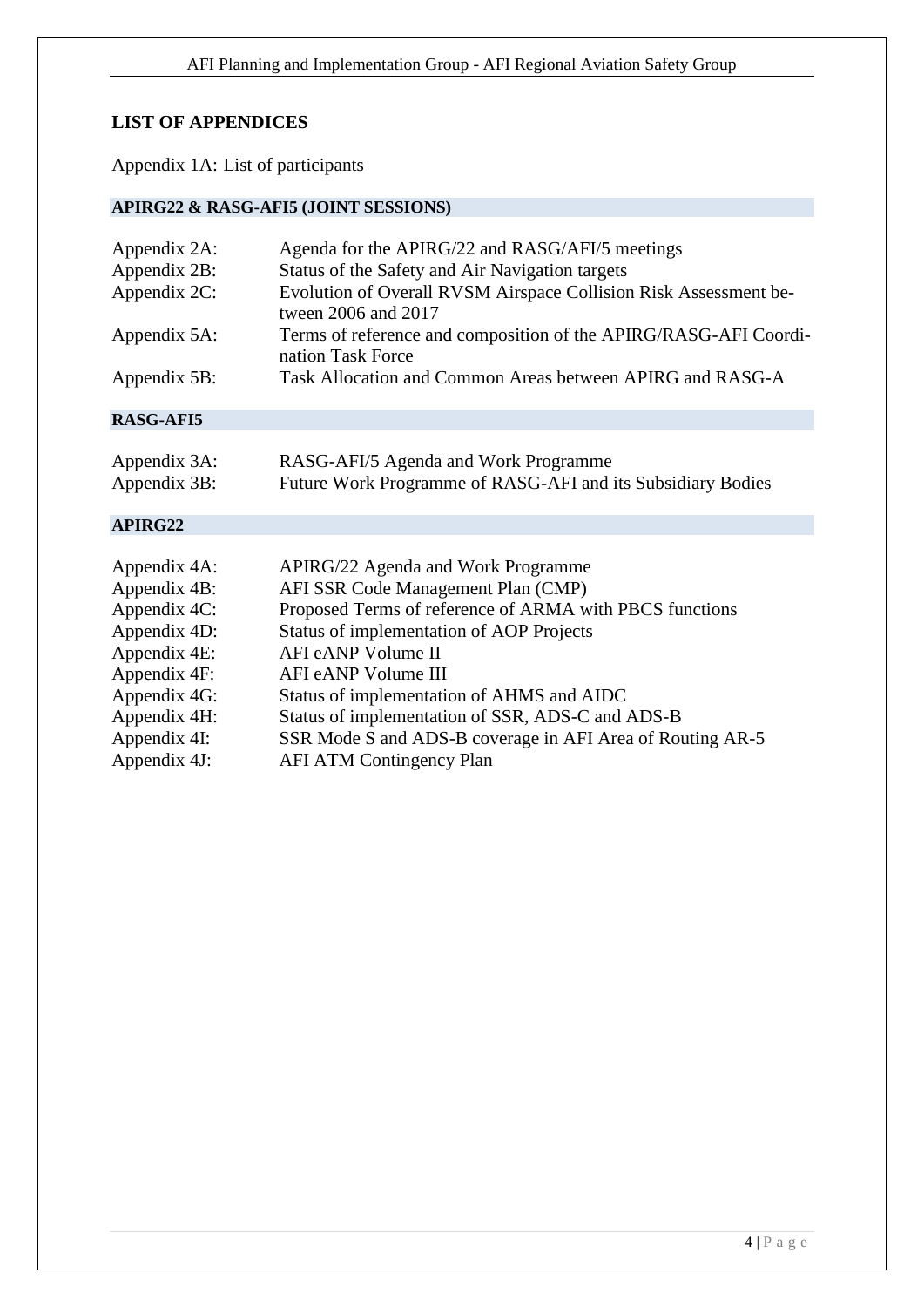# <span id="page-4-0"></span>**LIST OF CONCLUSIONS AND DECISIONS**

# **DEFINITIONS**

RASG-AFI and APIRG record their actions in the form of Conclusions and Decisions as follows:

- a) Conclusions deal with matters which, in accordance with the Groups' terms of reference, merit directly the attention of States, or on which further action is required to be initiated by the Secretary in accordance with established procedures.
- b) Decisions relate to the internal working arrangements of the Groups and their subsidiary bodies.

# **APIRG22 & RASG-AFI5**

| <b>APIRG/22 &amp; RASG-AFI/5 Decision 1/01:</b>   | Transition to an integrated approach to<br><b>PIRGs and RASGs</b>                                                                                 |
|---------------------------------------------------|---------------------------------------------------------------------------------------------------------------------------------------------------|
| <b>APIRG22 &amp; RASG-AFI5 Conclusion 1/01:</b>   | Follow up on AN-Conf/13 recommen-<br>dations addressed to States                                                                                  |
| <b>APIRG/22 &amp; RASG-AFI/5 Decision 1/02:</b>   | Follow up on AN-Conf/13 recommenda-<br>tions by APIRG and RASG-AFI                                                                                |
| <b>APIRG/22 &amp; RASG-AFI/5 Decision 1/03:</b>   | Council's review of the terms of refer-<br>ence of the PIRGs and RASGs                                                                            |
| <b>APIRG/22 &amp; RASG-AFI/5 Conclusion 1/02:</b> | Council's review of the terms of refer-<br>ence of the PIRGs and RASGs                                                                            |
| <b>APIRG/22 &amp; RASG-AFI/5 Decision 1/04:</b>   | <b>Annual reporting to the ANC and Coun-</b><br>cil                                                                                               |
| <b>APIRG/22 &amp; RASG-AFI/5 Decision 1/05:</b>   | <b>Membership of the ARC-TF</b>                                                                                                                   |
| APIRG/22 & RASG-AFI/5 Decision 1/06:              | Allocation of tasks and coordination be-<br>tween APIRG and RASG-AFI                                                                              |
| <b>APIRG/22 &amp; RASG-AFI/5 Conclusion 1/03:</b> | <b>Implementation of AIAG recommenda-</b><br>tions by States                                                                                      |
| <b>APIRG/22 &amp; RASG-AFI/5 Conclusion 1/04:</b> | <b>RVSM Airspace Monitoring</b>                                                                                                                   |
| <b>APIRG/22 &amp; RASG-AFI/5 Conclusion 1/05:</b> | <b>Implementation of AFI Plan AIM Pro-</b><br>ject                                                                                                |
| <b>APIRG/22 &amp; RASG-AFI/5 Conclusion 1/06:</b> | <b>Implementation of the Decisions and</b><br><b>Recommendations of the AFI Plan 22nd</b><br><b>Steering Committee meeting (AFI Plan</b><br>SC/22 |

# **RASG-AFI/5**

| <b>RASG-AFI/5 Decision 5/01:</b> | <b>Election of the RASG-AFI Bureau (Chairperson and</b><br>Vice-Chairpersons)                      |
|----------------------------------|----------------------------------------------------------------------------------------------------|
| <b>RASG-AFI/5 Decision 5/02:</b> | Status of implementation of RASG-AFI/4 Conclu-<br>sions and Decisions (excluding common areas with |
|                                  | APIRG)                                                                                             |
| <b>RASG-AFI/5 Decision 5/03:</b> | <b>Safety Support Team – Significant Safety Concerns</b><br>$(SST-SSC)$                            |
| <b>RASG-AFI/5 Decision 5/04:</b> | <b>Safety Support Team - Fundamentals of Safety Over-</b><br>$sight$ (SST-FSO)                     |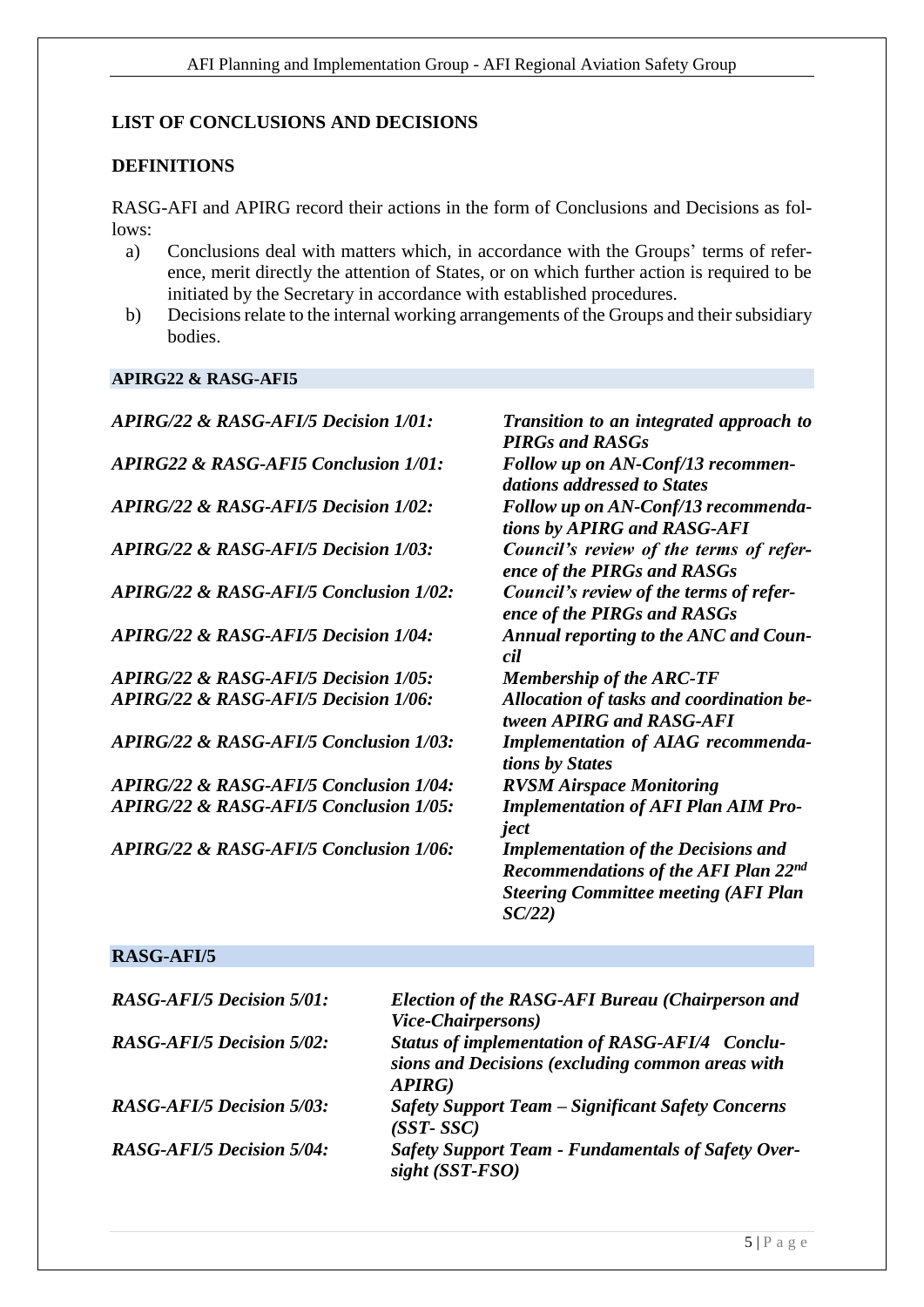| <b>RASG-AFI/5 Decision 5/05:</b>   | Safety Support Team – Aircraft Accident and Incident<br><b>Investigation</b> (SST-AIG)                            |
|------------------------------------|-------------------------------------------------------------------------------------------------------------------|
| <b>RASG-AFI/5 Conclusion 5/01:</b> | <b>Safety Support Team - Emerging Safety Issues (SST-</b><br><b>ESI, Loss of Control In-flight (LOC-I)</b>        |
| <b>RASG-AFI/5 Conclusion 5/02:</b> | <b>Activities and Recommendations of the RASG-AFI</b><br><b>Annual Safety Report Team (ASRT)</b>                  |
| <b>RASG-AFI/5 Decision 5/06:</b>   | <b>Composition of the APIRG/RASG-AFI Coordination</b><br><b>Task Force (ARC-TF)</b>                               |
| <b>RASG-AFI/5 Conclusion 5/03:</b> | <b>State Safety Programme (SSP) and Safety Manage-</b><br>ment System (SMS) Implementation                        |
| <b>RASG-AFI/5 Conclusion 5/04:</b> | <b>Implementation of the Aerodrome Certification Pro-</b><br>ject                                                 |
| <b>RASG-AFI/5 Conclusion 5/05:</b> | <b>Fundamentals of Safety Oversight (FSO) Project</b>                                                             |
| <b>RASG-AFI/5 Conclusion 5/06:</b> | <b>Regional Office Safety Teams (ROST) Assistance Mis-</b><br>sions, Coordination, Effectiveness and Impact       |
| <b>RASG-AFI/5 Conclusion 5/07:</b> | <b>Aviation Safety Oversight Tools and their relevance in</b><br>the Implementation of Regional Safety Programmes |
| <b>RASG-AFI/5 Conclusion 5/08:</b> | <b>Status and Progress on the Implementation of Com-</b><br>mon PEL System                                        |
| <b>RASG-AFI/5 Conclusion 5/09:</b> | <b>Status and Progress on the Implementation of Com-</b><br>mon PEL System                                        |
| <b>RASG-AFI/5 Conclusion 5/10:</b> | <b>Harmonization of Training in Africa: The Aviation</b><br><b>Training Roadmap</b>                               |
| <b>RASG-AFI/5 Decision 5/07:</b>   | <b>Review and endorsement of the RASG-AFI Work Pro-</b><br>gramme for 2020                                        |
| <b>RASG-AFI/5 Conclusion 5/11:</b> | Operations into destinations where ADS-B is manda-<br>tory                                                        |

# **APIRG/22**

| <b>APIRG/22 Conclusion 22/01:</b> | Effective implementation of AFI Regional ANS<br>projects                                                                            |
|-----------------------------------|-------------------------------------------------------------------------------------------------------------------------------------|
| <b>APIRG/22 Conclusion 22/02:</b> | Regular and timely reporting on the status of imple-<br>mentation of APIRG Conclusions and Decisions                                |
| <b>APIRG/22 Decision 22/03:</b>   | <b>Revised AFI SSR Code Management Plan (CMP)</b>                                                                                   |
| <b>APIRG/22 Conclusion 22/04:</b> | <b>SSR Code Occupancy Time</b>                                                                                                      |
| <b>APIRG/22 Conclusion 22/05:</b> | Collection of data on traffic volumes and patterns in the<br>AFI Region and the interface with other ICAO Regions                   |
| <b>APIRG/22 Decision 22/06:</b>   | <b>Workshops to Facilitate Implementation of the Revised</b><br><b>SSR Code Management Plan</b>                                     |
| <b>APIRG/22 Conclusion 22/07:</b> | <b>Improvement and funding of States PBN Implementa-</b><br>tion Plans                                                              |
| <b>APIRG/22 Conclusion 22/08:</b> | <b>Implementation of PBN with CCO and CDO</b>                                                                                       |
| <b>APIRG/22 Conclusion 22/09:</b> | <b>Follow-up on the AFI Plan SAR Projects for AFI States</b>                                                                        |
| <b>APIRG/22 Conclusion 22/10:</b> | Relocation of the Mogadishu FIC from Nairobi to<br>Mogadishu, ATS Organizational Changes and Air-<br>space Operational Improvements |
| <b>APIRG/22 Conclusion 22/11:</b> | <b>Efforts to Address Aeronautical Mobile Service Defi-</b><br>ciencies                                                             |
|                                   |                                                                                                                                     |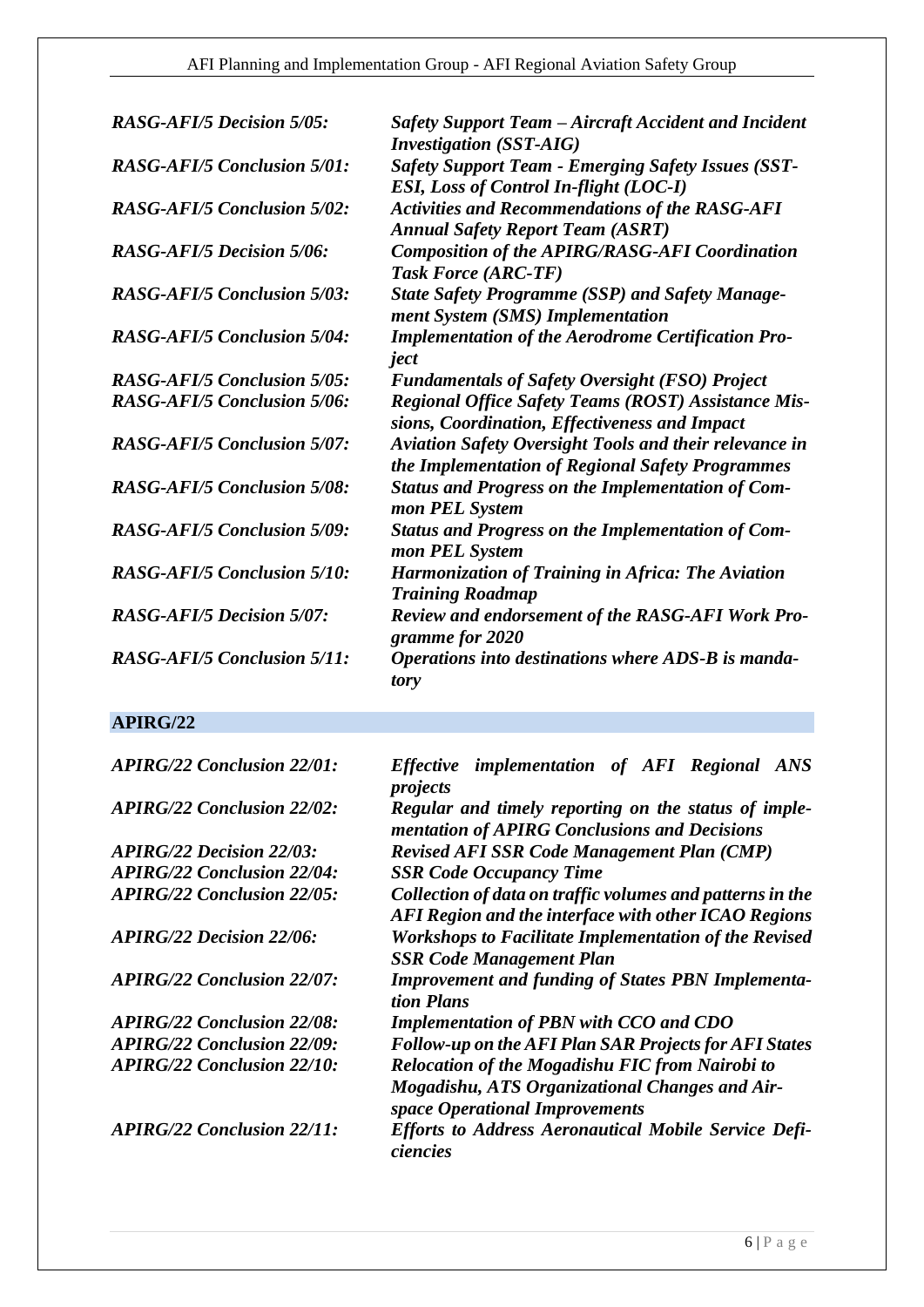*APIRG/22 Conclusion 22/25: ICAO support to IIM activities APIRG/22 Conclusion 22/36: Free Routing Airspace APIRG/22 Conclusion 22/38: ANSP Peer review mechanism*

*APIRG/22 Conclusion 22/12: Establishment of the AFI Performance-Based Communication and Surveillance (PBCS) Monitoring APIRG/22 Decision 22/13: Adoption of RCP 240 and RSP 180 for PBCS operations in AFI Region APIRG/22 Conclusion 22/14: Adoption of the AFI ATM Contingency Plan APIRG/22 Conclusion 22/15: Implementation of eleventh TAG meeting report APIRG/22 Conclusion 22/16: Implementation of the aerodrome operations project APIRG/22 Conclusion 22/17: Participation of States and Organizations to the AAO sub-group and Project Teams activities APIRG/22 Conclusion 22/18: Certification of international aerodromes APIRG/22 Conclusion 22/19: Establishment of effective Runway Safety Teams at aerodromes in the AFI Region APIRG/22 Conclusion 22/20: Amendment to the AFI Air Navigation Plan (eANP, Doc 7474) APIRG/22 Conclusion 22/21: Harmonization of the information published by States related to aerodromes APIRG/22 Conclusion 22/22: Effective and efficient participation of Administrations in the IIM Projects activities APIRG/22 Conclusion 22/23: Effective coordination of IIM COM Project 2, AIM Project 3, Spectrum Project and MET Project 2 APIRG/22 Conclusion 22/24: Report on APIRG outcome and Update of the deficiencies in the areas of AIM, CNS and MET APIRG/22 Conclusion 22/26: Amendments to the AFI Aeronautical Surveillance implementation strategy APIRG/22 Conclusion 22/27: Implementation of AMHS in the AFI Region APIRG/22 Conclusion 22/28: Seamless Aeronautical Surveillance Service APIRG/22 Conclusion 22/29: Support to ICAO Position for ITU WRC-19 APIRG/22 Conclusion 22/30: Harmonization of the implementation of ASBU elements in the AFI Region APIRG/22 Conclusion 22/31: Efforts to Address Aeronautical Mobile Service Deficiencies APIRG/22 Conclusion 22/32: Operationalisation of the AFI Air Navigation Deficiency Database APIRG/22 Conclusion 22/33: Implementation of AFI Plan 2019 Aviation Infrastructure for Africa Gap Analysis Recommendations APIRG/22 Conclusion 22/34: Organization of a Round Table for APIRG Projects Funding APIRG/22 Conclusion 22/35: Seamless Air Traffic Management APIRG/22 Conclusion 22/37: Operations of Unmanned Aircraft Systems (UAS) APIRG/22 Conclusion 22/39: SBAS for Africa - Indian Ocean Initiative APIRG/22 Conclusion 22/40: Mandate for ADS-B Transponder Extended Squitter 1090 equipage in the AFI Region APIRG/22 Conclusion22/41: Implementation of the Runway surface conditions Global Reporting Format (GRF) APIRG/22 Conclusion 22/42: APIRG/22 Conclusion 22/42: SAT Procedural Ha book*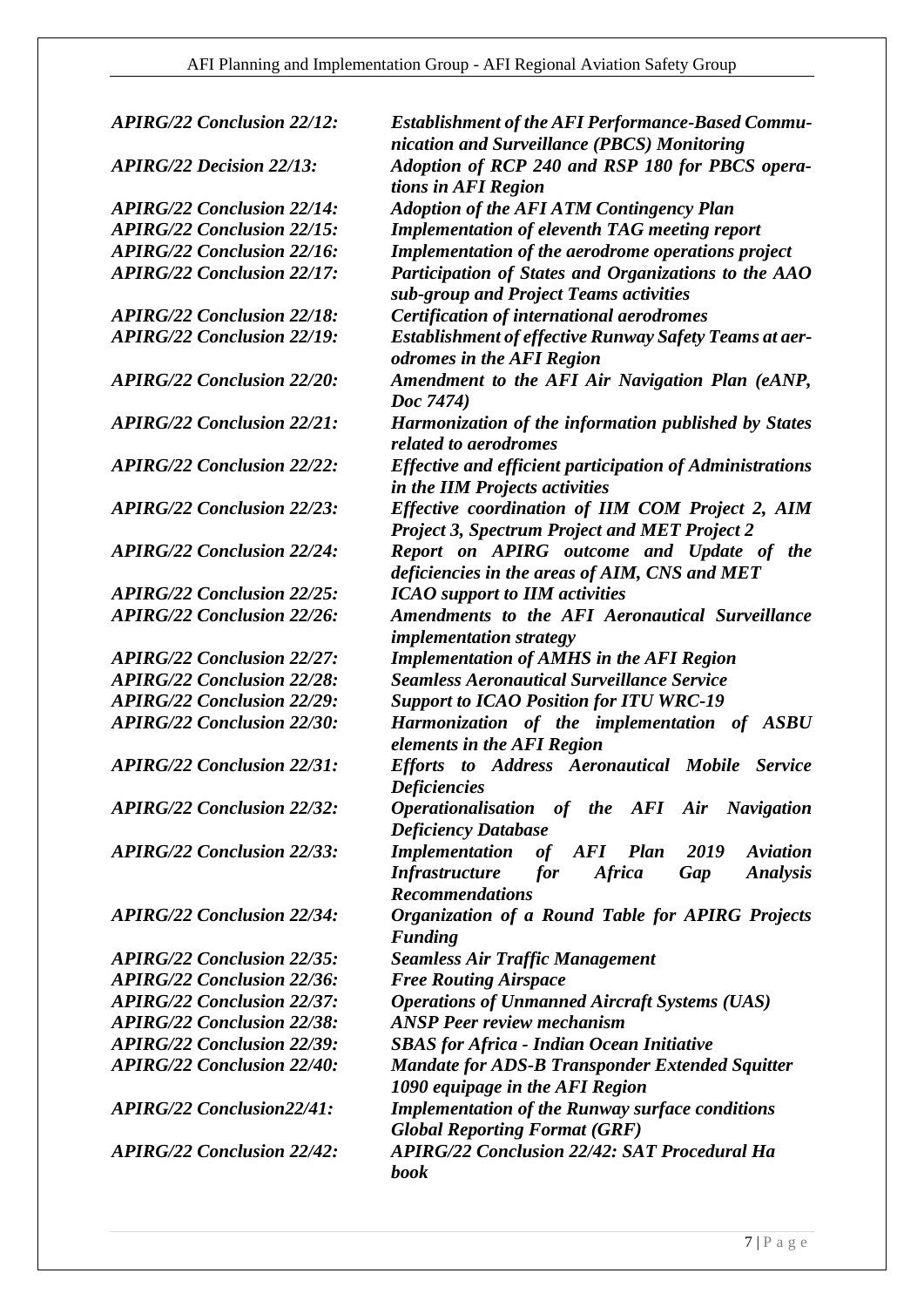*APIRG Conclusion 22/45: PBCS Monitoring by RMAs*

*APIRG/22 Conclusion 22/43: Participation in the 2nd Atlantic Coordination Meeting (ACM/2) and NAT SOG/21 Meeting APIRG Decision 22/44: Focal points for coordination between SAT and NAT APIRG/22 Conclusion 22/46: Formalization of the SAT Group APIRG/22 Decision 22/47: Formalization of the SAT Group*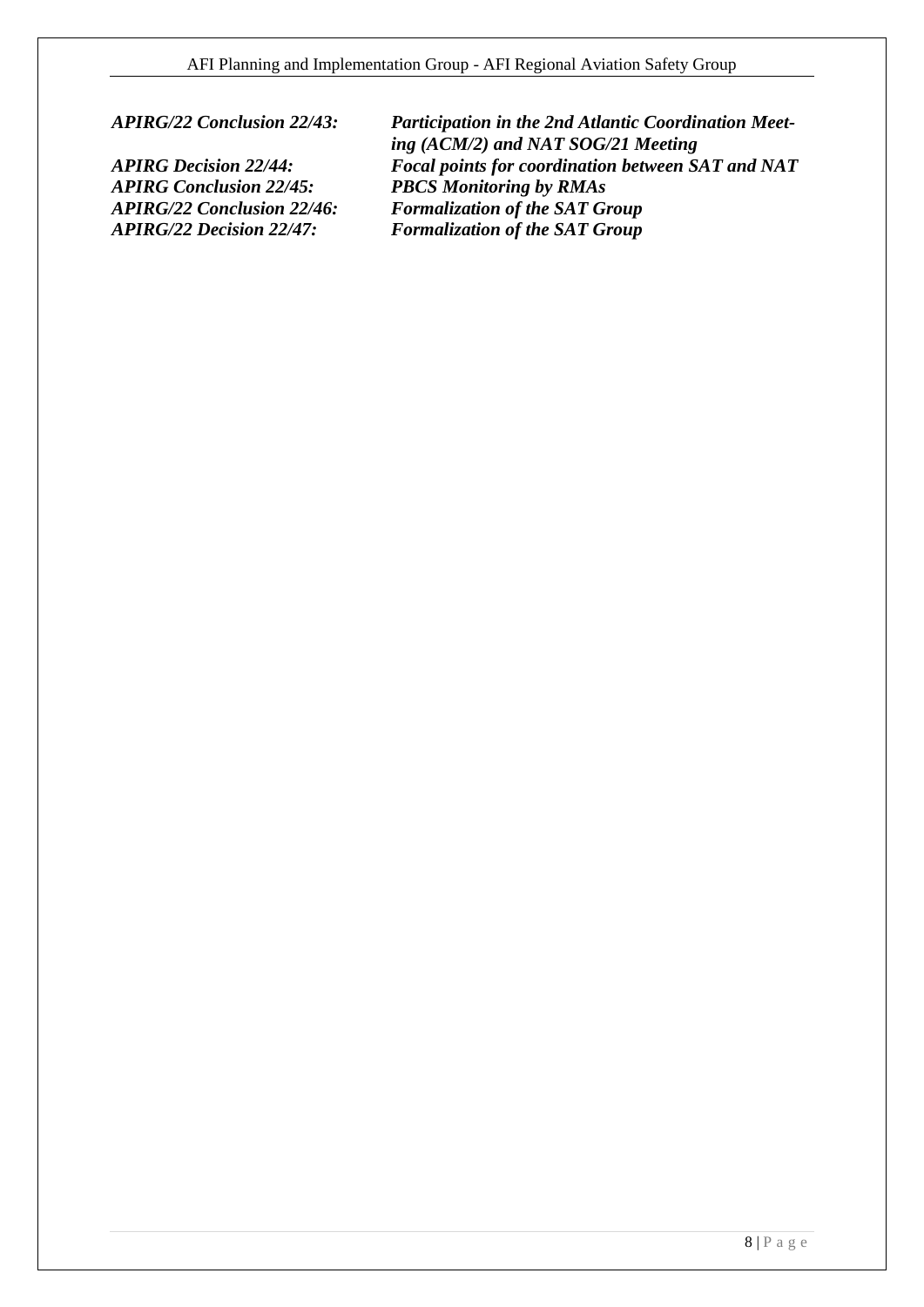# **PART I:**

# <span id="page-8-0"></span>**INTRODUCTION**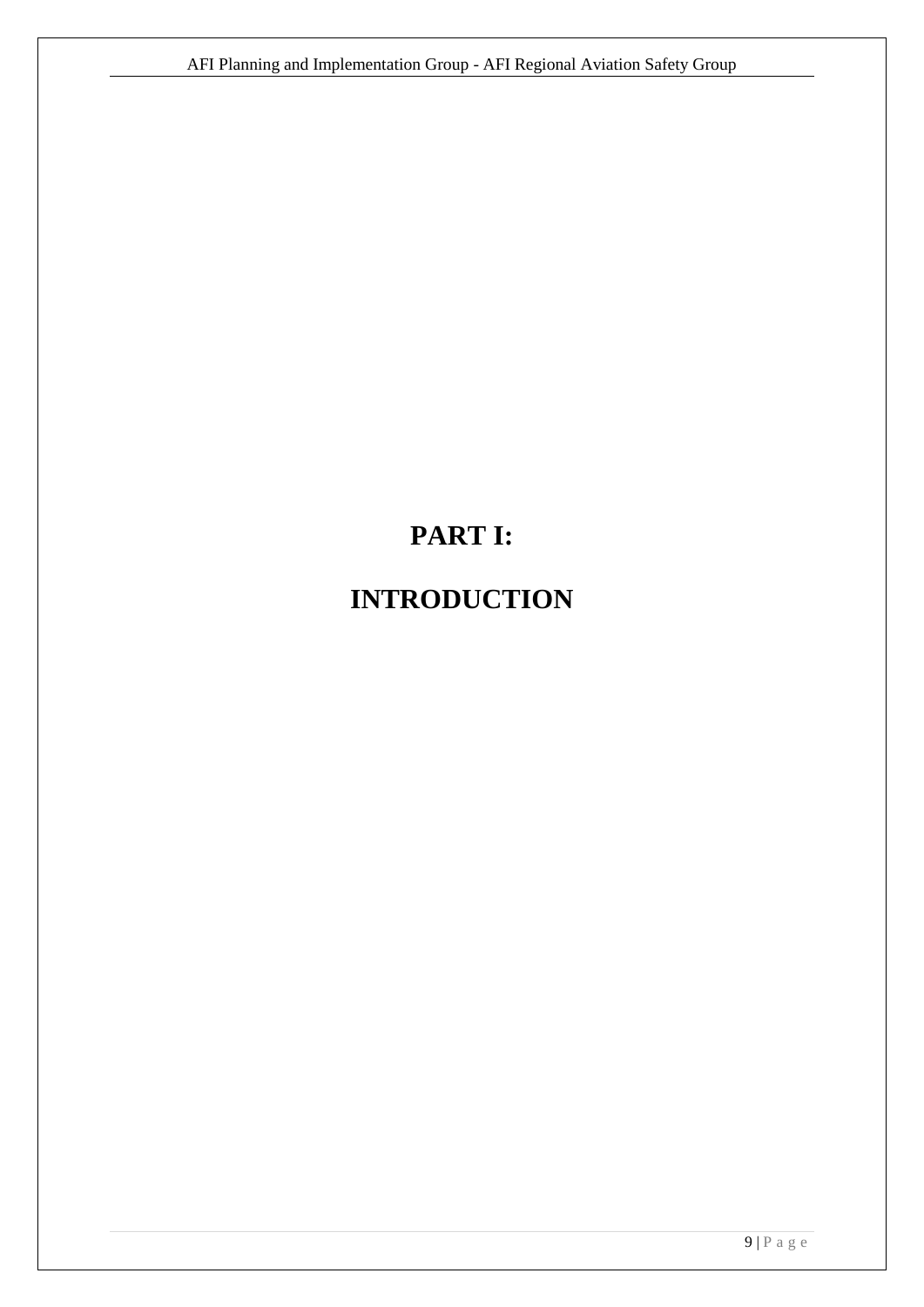## <span id="page-9-0"></span>*Place and duration*

1.1 The Fifth Meeting of the AFI Regional Aviation Safety Group (RASG - AFI/5) was held in conjunction with the Twenty-second Meeting of the AFI Planning and Implementation Group (APIRG/22) at the Movenpick Ambassador Hotel in Accra, Ghana, from 29 July to 2 August 2019.

## <span id="page-9-1"></span>*Attendance*

1.2 The meetings were attended by 217 participants from AFI States, Regional / International Organizations and Industry. The list of participants is provided in **Appendix 1A** to this report.

## <span id="page-9-2"></span>*Officers and Secretariat*

1.3 The Joint session of the AIRG22/RASG-AFI5 meetings was co-chaired by Mr. Magueye Marame Ndao, Chairperson of the APIRG and Mr. Levers Mabaso, Chairperson of the RASG-AFI.

1.4 Mr. Mam Sait Jallow, Regional Director, ICAO Western and Central African Regional Office (Dakar) served as Secretary to the meeting. He was assisted by Mr. Barry Kashambo, Regional Director, ICAO Eastern and Southern African Regional Office (Nairobi) and with the participation of Mr. Herman Pretorius from Air Navigation Bureau, ICAO Headquarters. They were assisted by the following Officers from ICAO ESAF and WACAF Regional Offices:

Mr. Prosper Zo'o Minto'o DRD, WACAF Office, Dakar Mr. Arthemon Ndikumana DRD, ESAF Office, Nairobi Mr. Milton Tumusiime RO/FS, ESAF Office, Nairobi Mr. Kebba Lamin Jammeh RO/FS, WACAF Office, Dakar Mr. Harvey Lekamisy RO/CNS, ESAF Office, Nairobi

Mr. Ousman Kemo Manjang RO/AIR, WACAF Office, Dakar Mr. François-Xavier Salambanga RO/CNS, WACAF Office, Dakar Mr. Nika Meheza Manzi RO/AGA, WACAF Office, Dakar Mr. Albert Aidoo Taylor RO/ATM, WACAF Office, Dakar Ms. Keziah Ogutu RO/ATM, ESAF Office, Nairobi Mr. Estifanos Eyob RO/AFI PLAN, ESAF Office, Nairobi

## <span id="page-9-3"></span>*Working Languages*

1.5 The meetings' discussions were conducted in English and French and documentation was made available in both languages with simultaneous interpretation services.

## <span id="page-9-4"></span>*Opening of the meeting*

1.6 The opening of the combined session of the APIRG/22 and RASG-AFI/5 took place on Monday, 29 July 2019. In his remarks, Mr. Simon Allotey, Director-General, Ghana Civil Aviation Authority (GCAA) welcomed the participants to the occasion on behalf, of the Board, Management and staff of the Ghana Civil Aviation Authority. He highlighted that this parallel PIRG/RASG meeting format affirms the growing appreciation of the critical link between air navigation services provision and safety oversight and regulation. He stated that this evolution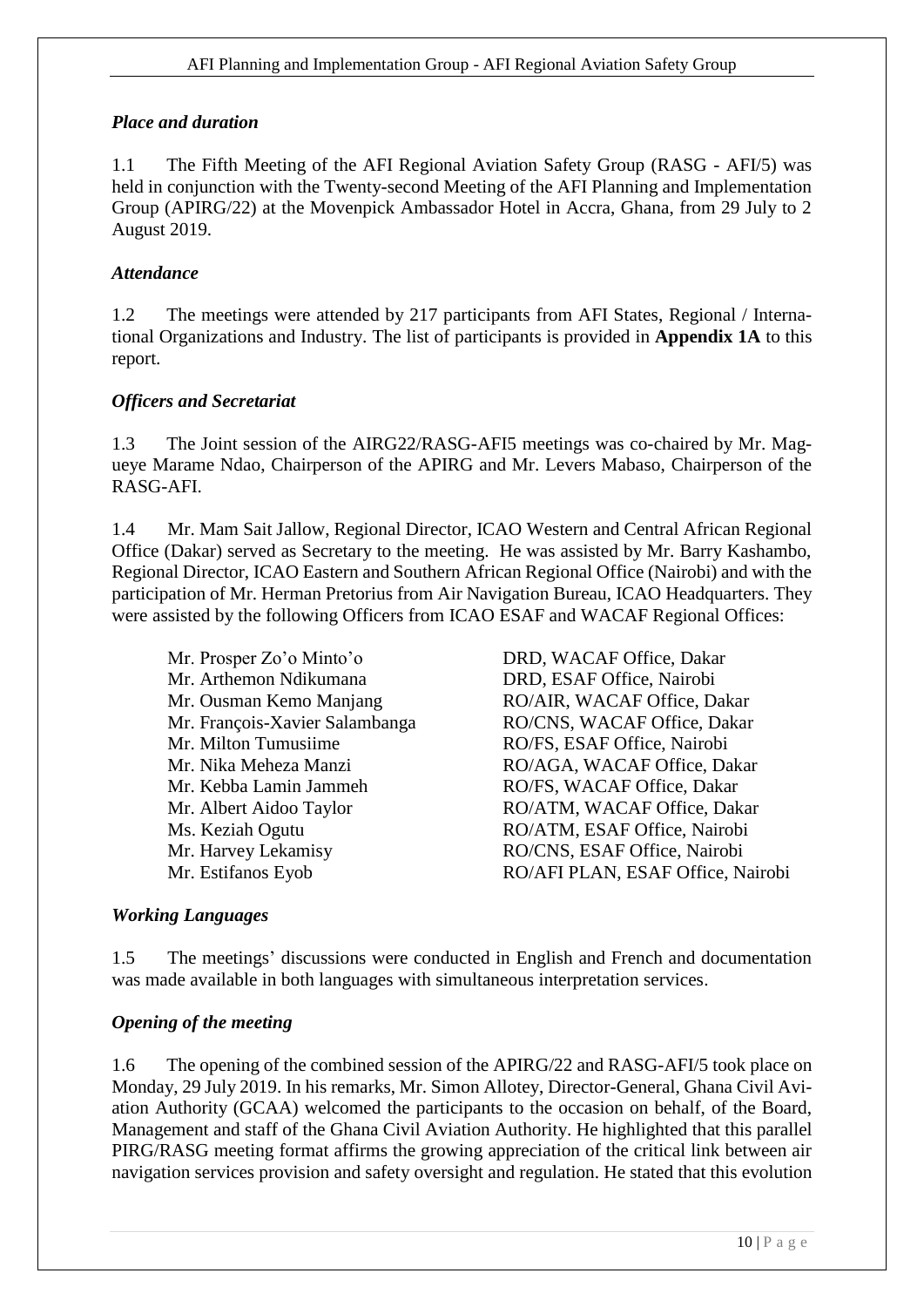will undoubtedly enhance aviation safety performance through collaboration and integration in the much-related activities of the PIRG and RASG.

1.7 He highlighted that beside political, sovereignty and cultural considerations, Africa must create the needed synergies to ensure capacity and infrastructure optimization, efficiency, and enhanced operational safety in our air transport services delivery.

1.8 Mr. Allotey noted that Ghana's relatively high Effective Implementation (EI) score of 89.89% attained at the recent ICVM, conducted by ICAO inn April 2019, was not achieved solely through Ghana's efforts but was through effective collaboration and support from ICAO Regional Office/WACAF, BAGASOO, neighbouring States, the US FAA and other partners. He underscored the effective internal collaboration between the GCAA, the Airports Company, The Ministry of Aviation, Parliament of Ghana, the Airlines and other local industry partners. He reiterated his optimistic that the two meetings will provide recommendations for greater integration of the APIRG and RASG-AFI with the view of enhancing safety and efficiency in their service delivery.

1.9 In his remarks, Mr. Mam Sait Jallow, Regional Director, Western and Central African Office welcomed participants on behalf of the President of the ICAO Council, Dr. Olumuyiwa Benard Aliu, the Secretary General of ICAO, Dr. Fang Liu, the Regional Director for Eastern and Southern Africa, Mr. Barry Kashambo and the entire ICAO fraternity. He thanked the Government of Ghana for accepting to host these important regional meetings and according warm reception and hospitality to all delegates in the beautiful city of Accra.

1.10 The Regional Director recalled the objectives of establishment of the PIRGs and RASGs to, amongst other things, identify priorities, targets and indicators related to air navigation and aviation safety for the regional implementation of the Global Air Navigation Plan (GANP) and the Global Aviation Safety Plan (GASP), and provide actionable recommendations to the Council. He highlighted this particular meeting will usher in a new format of joint sessions, rather than back-to-back meetings.

1.11 Mr. Mam Sait Jallow informed the meeting that in view of the impending completion of his second and final term as ICAO Regional Director in September 2019, he wished to place on record his deep appreciation of the invaluable collaboration and cooperation he has had during his tenure, not only as Regional Director, but also as Secretary of the RASG-AFI and the AFI Plan Steering Committee, from States and partner organizations. He stated that it had been a very delightful and enriching experience to serve ICAO and the AFI Region for the past 12 years.

1.12 Additional remarks were also provided by the Chairperson of APIRG and Director General of Senegal Civil Aviation Authority (ANACIM), Mr. Magueye Marame Ndao, the Chairperson of RASG-AFI and Representative of South Africa on the Council of ICAO, Mr. Levers Mabaso, Member of the Air Navigation Commission of ICAO, Ms. Isabell Monnier, and Representative of the Secretary General of the African Civil Aviation Commission (AFCAC), Mr. Papa Atoumane Fall.

1.13 The keynote address and opening remarks of APIRG/22 and RASG-AFI-5 were delivered by the Minister for Aviation, Republic of Ghana, Honorable Joseph Kofi Adda, who extended fraternal greetings from His Excellency Nana Addo Dankwa Akufo-Addo, President of the Republic and the people of Ghana.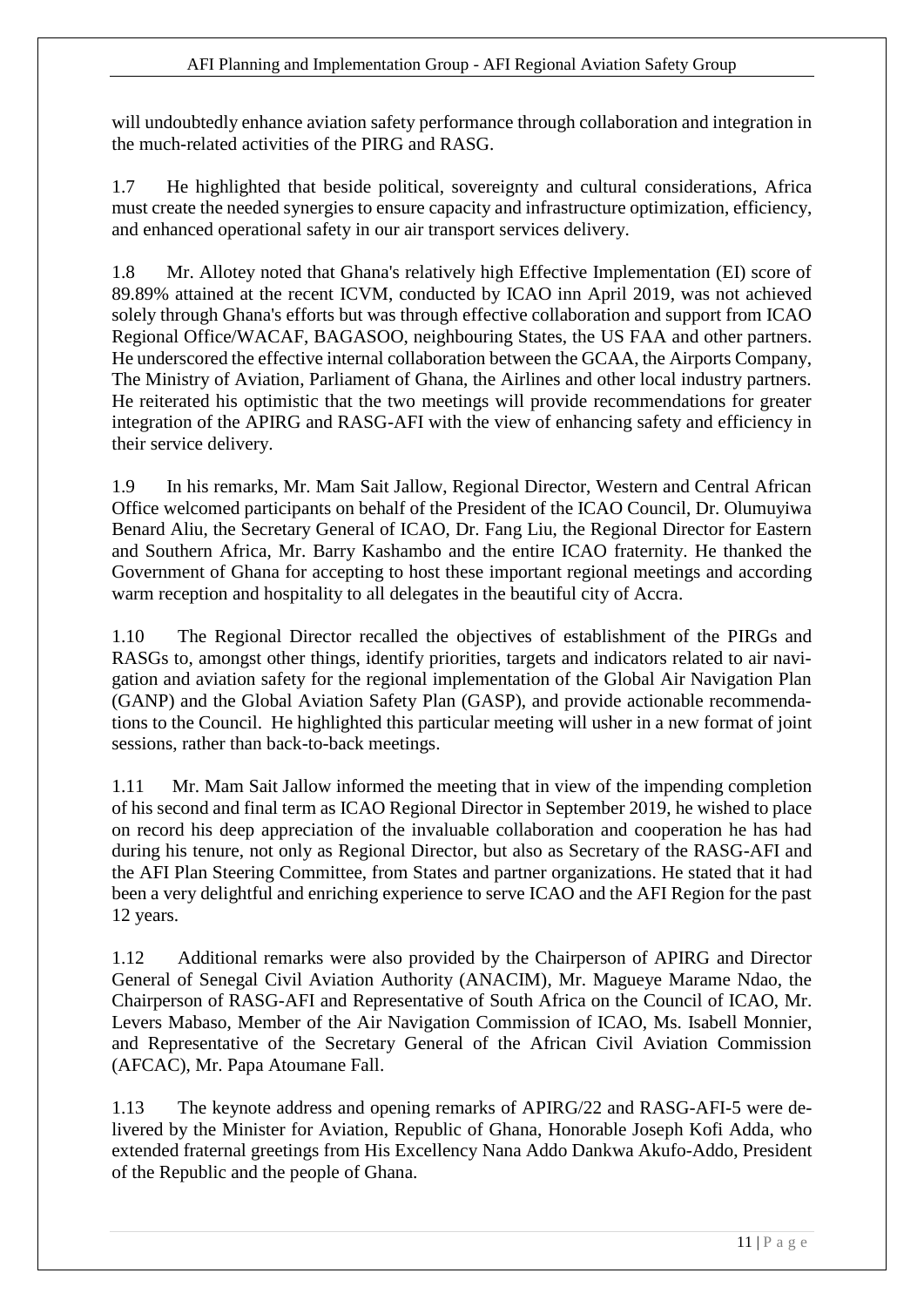1.14 The Hon. Minister stated the importance of the meeting and the fact that it is being held at a time when the global aviation environment is driven by innovation and competitiveness. With this development, African countries are required to enhance their efforts to remain relevant and take advantage of the growth potential in the sector. He alluded to the fact that Ghana is aware of this potential and the Government is providing the required policy direction and infrastructure to promote and expand the frontiers of the aviation industry, he stated.

1.15 With regards to aviation growth in Africa, the Hon. Minister stated that to fully realize this growth potential, member States should be committed to develop safe, secure, efficient and sustainable aviation systems, fully compliant with ICAO's Standard and Recommended Practices. The Hon. Minister referred to Ghana's EI score of 89.89%, the highest on the continent, and noted that this historic performance was certainly realized out of Government's commitment and support to the sector, and most importantly, the hard work and professionalism continuously exhibited by the management and staff of the aviation sector in Ghana. He took the opportunity to salute all stakeholders who contributed to achieving this feat. He stated that Ghana's vision towards becoming an aviation hub in the Sub-Region is well on course.

1.16 To Minister informed the meeting that to realize and sustain this achievement, a number of infrastructure developments were being rolled out in the last couple of years including terminal buildings, new Air Navigation Services (ANS) structure, extension of airside and landside infrastructure as well as installation of modern air navigation equipment and capacity building for relevant aviation professionals. The Minister acknowledged that most aviation infrastructure in Ghana is being modernized and these are intended to improve safety and security of passengers and aircraft in the Accra Flight Information Region (FIR).

1.17 In closing and duly opening the meeting, the Hon. Minister recalled that as part of measures to continuously improve aviation safety and security in Ghana, Government is committed to collaborate with various stakeholders in the aviation industry with resources and policy direction to achieve Ghana's vision of aviation hub in the Sub-Region. He expressed his confidence that this meeting would serve as a platform for rallying all stakeholders and delegates to come out with strategies to improve safety and security of our airspace for sustainability of air transport and growth of the aviation industry.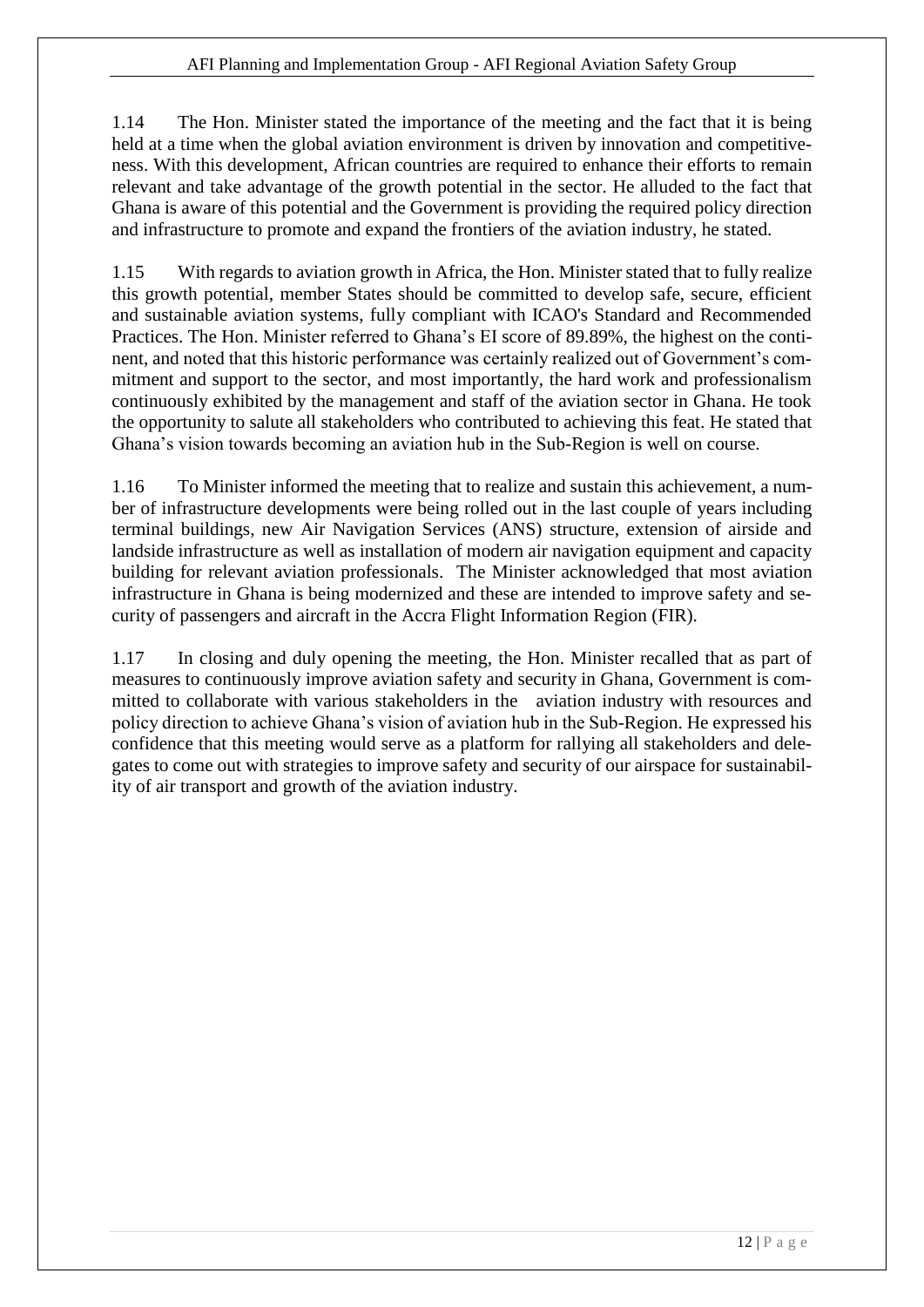# **PART II:**

# <span id="page-12-0"></span>**APIRG/22 AND RASG-AFI/5 FIRST JOINT SESSION**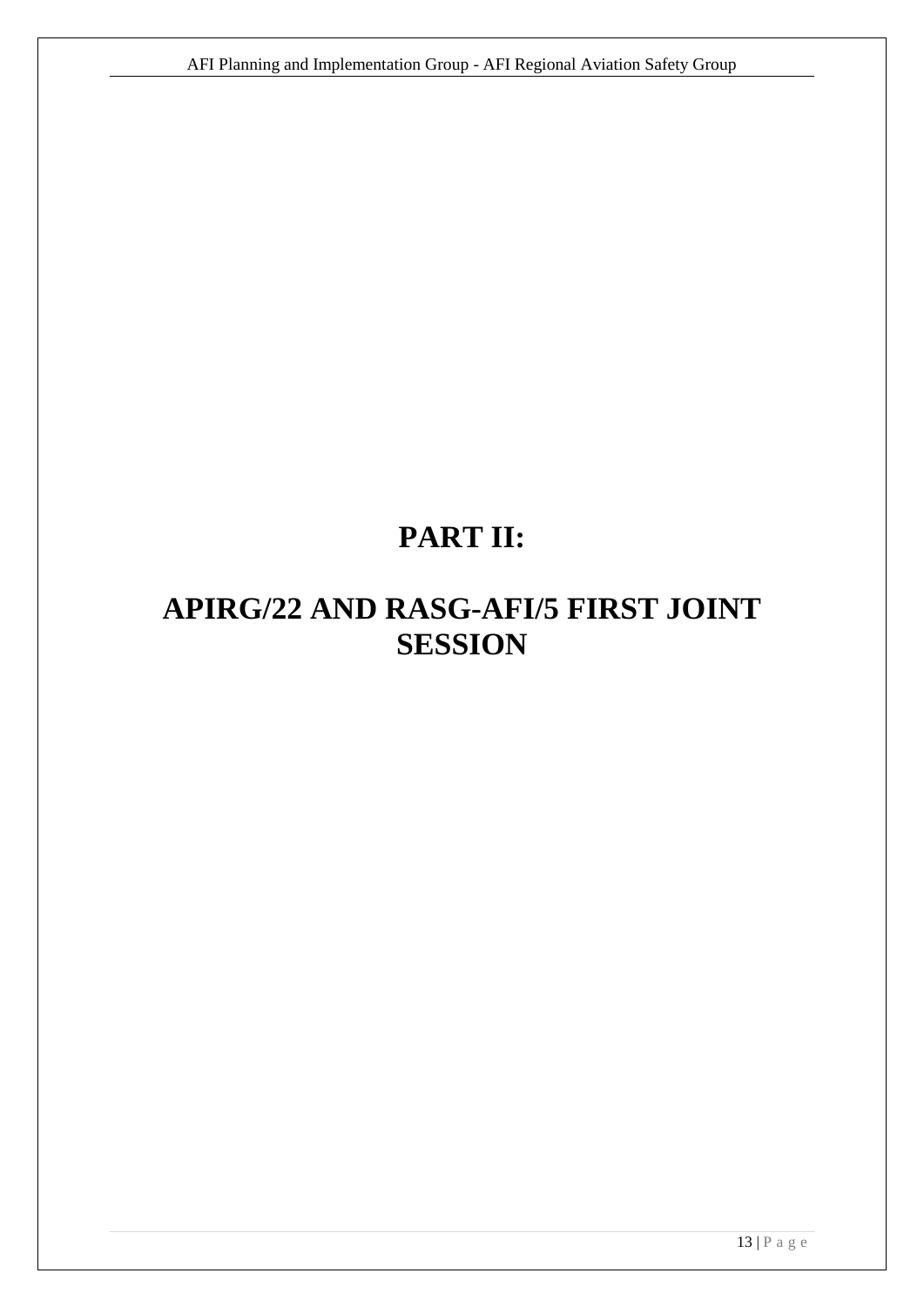## <span id="page-13-0"></span>*Review and adoption of the Agenda and Meeting Work Programme*

The meeting adopted its agenda and work programme as provided at **Appendix 2A** to this report.

#### <span id="page-13-1"></span>*Meeting Bureau*

The meeting was co-chaired by Mr. Magueye Marame Ndao, Chairperson of APIRG, and Mr. Levers Mabaso, Chairperson of RASG-AFI. They were assisted by Mr. Tobias Gunzel, First Vice- Chairperson of APIRG and Colonel Latta Gnama Dokissime, First Vice-Chairperson of RASG-AFI. The Regional Directors of Eastern and Southern Africa and western and Central Africa served as secretaries respectively.

#### <span id="page-13-2"></span>*Discussions on Agenda Items*

## <span id="page-13-3"></span>**AGENDA ITEM 1: GLOBAL DEVELOPMENTS**

#### *Presentation on PIRGs/RASGs Enhancement Strategy*

1.1. The Secretariat provided a presentation on the PIRGs/RASGs enhancement strategy based on Council Decision 210/4, and the outcome of the Global PIRG/RASG Coordination Forum held in Montreal, Canada in 2017. The presentation included the proposed evolution and timelines towards an integrated approach addressing organizational challenges, infrastructure, operational risks and performance measurement. In this regard, the format of APIRG/22 and RASG-AFI/5 meetings including joint sessions marked a transition from the back-to-back approach applied by the AFI Region since 2012 (combined with a DGCA meeting in 2013) to the proposed integrated approach.

1.2. The meeting, therefore, requested the APIRG/RASG-AFI Task Force (ARC-TF) to conduct an in-depth analysis and develop proposals for the structural changes and timelines for the implementation of the integrated approach in the AFI Region, together with the consequential amendments to the Procedural Handbooks. The following decision was formulated:

## *APIRG/22 & RASG-AFI/5 Decision 1/01: Transition to an integrated approach to PIRGs and RASGs*

#### *That the APIRG / RASG-AFI Task Force (ARC-TF):*

- *a) conduct an analysis of the PIRGs/RASGs enhancement strategy addressing organizational challenges, infrastructure, operational risks and performance measurement, and propose the structural changes required for its implementation in the AFI Region; and*
- *b) present the results to an Extraordinary Meeting of APIRG and RASG-AFI to be convened during the first quarter of 2020.*

## *Evolution of the ICAO Global Plans (GASP, GANP)*

1.3. The ICAO Secretariat presented the evolution of the ICAO Global Plans and the amendment proposals thereto to be considered by the 40th Session of the Assembly. With respect to the GASP, the meeting noted that it presents the strategy which supports the prioritization and continuous improvement of aviation safety. It contains a vision, which states the intent behind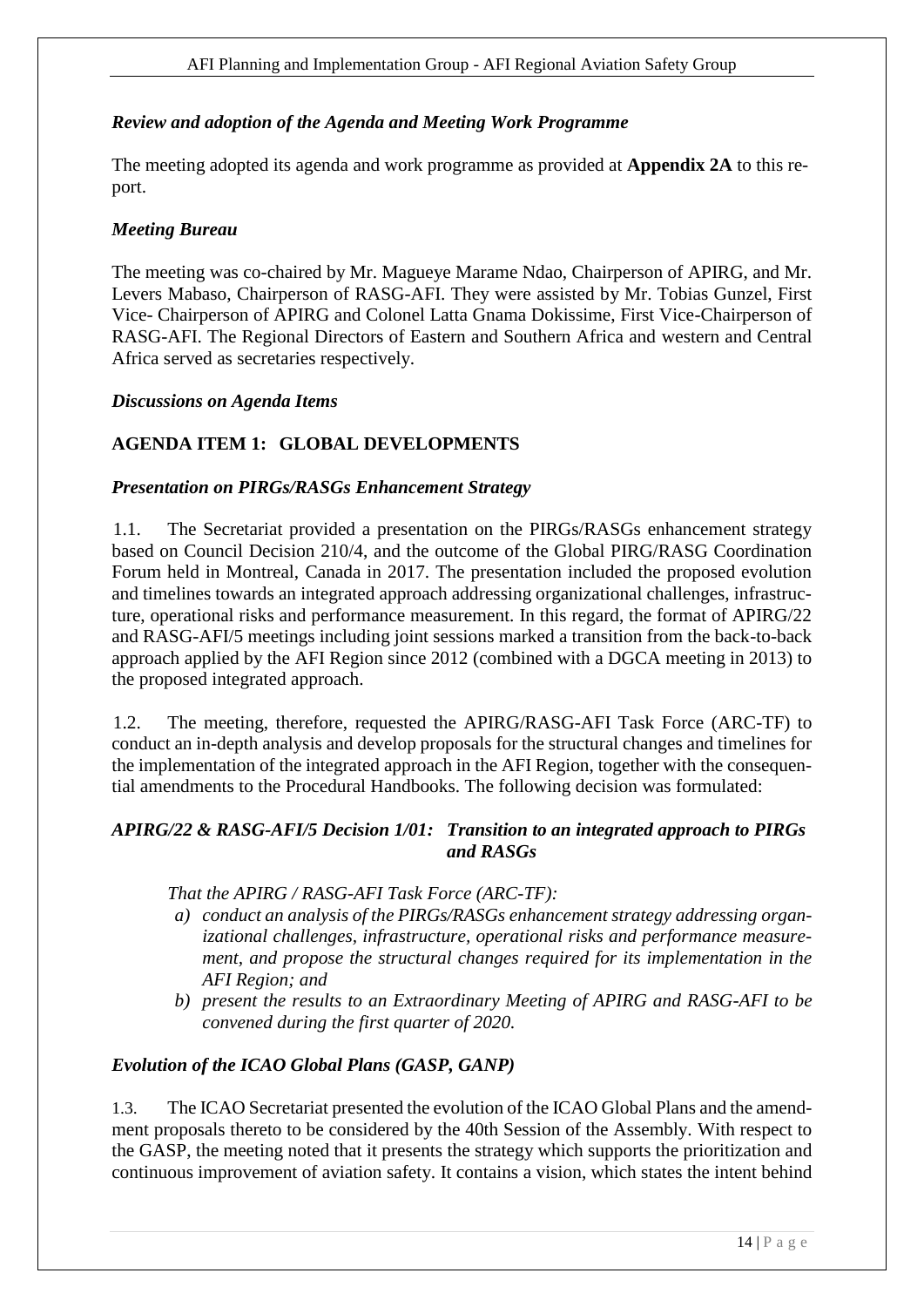this plan. It also includes a mission statement, reflecting what ICAO seeks to achieve through the GASP. A set of values are presented in the plan, which aim to guide safety enhancement initiatives and enable the GASP to meet its purpose. It was highlighted that a series of goals support the aspirational safety goal of zero fatalities. The 2020-2022 edition of the GASP contains six goals addressing organizational challenges (ORG) and operational safety risks (OPS), which will supersede the objectives presented in the 2017-2019 edition of the GASP, once endorsed by the Assembly.

1.4. With respect to the GANP, the meeting observed that the 2019 edition of the GANP, contains a multilayer structure articulated through a global managerial level, a global technical level, a regional level and a national level, to better communicate with technical and high-level managers, and ensure alignment between global, regional and national planning, which ultimately leaves no State or stakeholder behind.

1.5. The highest level, the global managerial level provides strategic directions by laying down a vision and the global aspirational performance ambitions which provide a high-level strategy and policy orientations to promote the need for action and gain political will. These performance ambitions are supported by the conceptual roadmap, which acts as the driver for the evolution of the global air navigation system.

## *Outcome of the 13th Air Navigation Conference/40th Session of ICAO General Assembly*

1.6. The meeting recalled that the Thirteenth Air Navigation Conference (AN-Conf/13) held in Montréal from 9 to 19 October 2018. The meeting noted that the Conference adopted fiftytwo Recommendations, which are contained in the Report of the AN-Conf/13 (Doc 10115). It was further noted that the Council approved all AN-Conf/13 Recommendations on 27 February 2019 (Supplement No. 12 to the ANConf/13 Report, detailing suggested follow-up actions on each of the recommendations).

1.7. The meeting acknowledged that following the review by the ICAO Council of the AN-Conf/13 recommendations, States are now urged to appropriately address the subject recommendations directed to them. The following conclusion and decision were formulated:

## *APIRG22 & RASG-AFI5 Conclusion 1/01: Follow up on AN-Conf/13 recommendations addressed to States*

*That; AFI States are urged to action the relevant AN-Conf/13 recommendations addressed to member States.*

1.8. The meeting also agreed that the different APIRG and RASG-AFI subsidiary bodies should identify the AN-Conf/13 Recommendations related to their terms of reference and agree on the necessary follow-up actions. The meeting formulated the following decision:

## *APIRG/22 & RASG-AFI/5 Decision 1/02: Follow up on AN-Conf/13 recommendations by APIRG and RASG-AFI*

*That:*

*APIRG and RASG-AFI subsidiary bodies identify the AN-Conf/13 Recommendations related to their terms of reference and agree on the necessary followup actions.*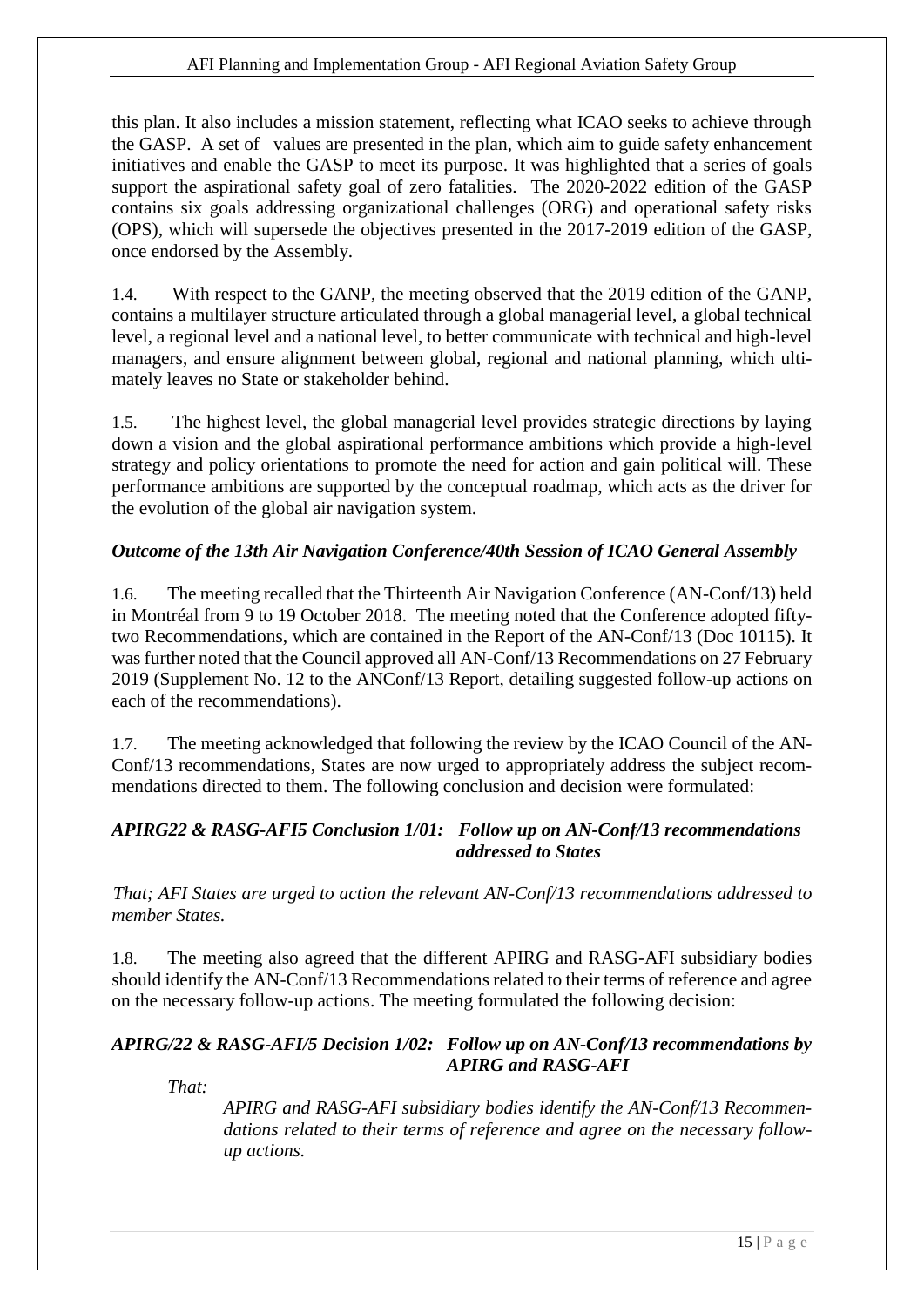## *Presentation by the Air Navigation Commission on the expectations of APIRG and RASG-AFI*

1.9. The Representative of the Air Navigation Commission (ANC) made a presentation on the composition and working structure of the ANC including the Planning Team and Standing Working Groups. The presentation highlighted the role of the Strategic Review and Planning (SRP) related to the review of reports of expert and regional groups, recommendation of action thereon by the ANC as appropriate, and development for ANC approval of an annual consolidated report to the Council on the activities of the regional groups such as PIRGs and RASGs. The meeting expressed its appreciation of the initiative taken by the ANC Representative to attend APIRG/22 and RASG-AFI/5 events.

## *Review of the action taken by the ANC and the Council on the reports of APIRG/21 and RASG-AFI/4 Meetings*

1.10. The meeting noted with appreciation the detailed review and actions taken by the ANC and the Council related to the report of APIRG/21 and RASG-AFI/4 meetings.

# **APIRG/21**

1.11. It was reported that the Council noted some of the key issues in the region in particular, the consistent increase of traffic in States with low to medium safety oversight capability, insufficient coordination among States/air navigation service providers (ANSPs), lack of effective regional integration and insufficient political commitment and technical/financial resources.

1.12. The Council also noted the improved participation and coordination achieved as a result of the back to back APIRG/RASG AFI meetings in the AFI Region.

1.13. The Council further noted the Commission's concerns on the high rate of missing operational messages (flight plans, OPMETs, NOTAMs) in some States and requested for specific actions to resolve the issue. It concurred with the ANC that reduced vertical separation minima (RVSM) monitoring should be of common concern between APIRG and RASG AFI.

# **RASG-AFI/4**

1.14. The Commission noted that the accident rate for the AFI Region was higher than the global rate in 2008-2015 period but lower in 2016, and that focus continued on runway safety, LOC-I and controlled flight into terrain (CFIT) issues.

1.15. The commission mentioned the need for certification of more aerodromes was identified as an ongoing challenge, as was the need to address outstanding SSCs in two States and continue the implementation of regional safety targets.

1.16. In relation to the GASP, it was noted that guidance on the objectives and content of national aviation safety plans will be included in the next edition of the GASP. Additionally, a model plan is expected to be developed to provide States a template for reference.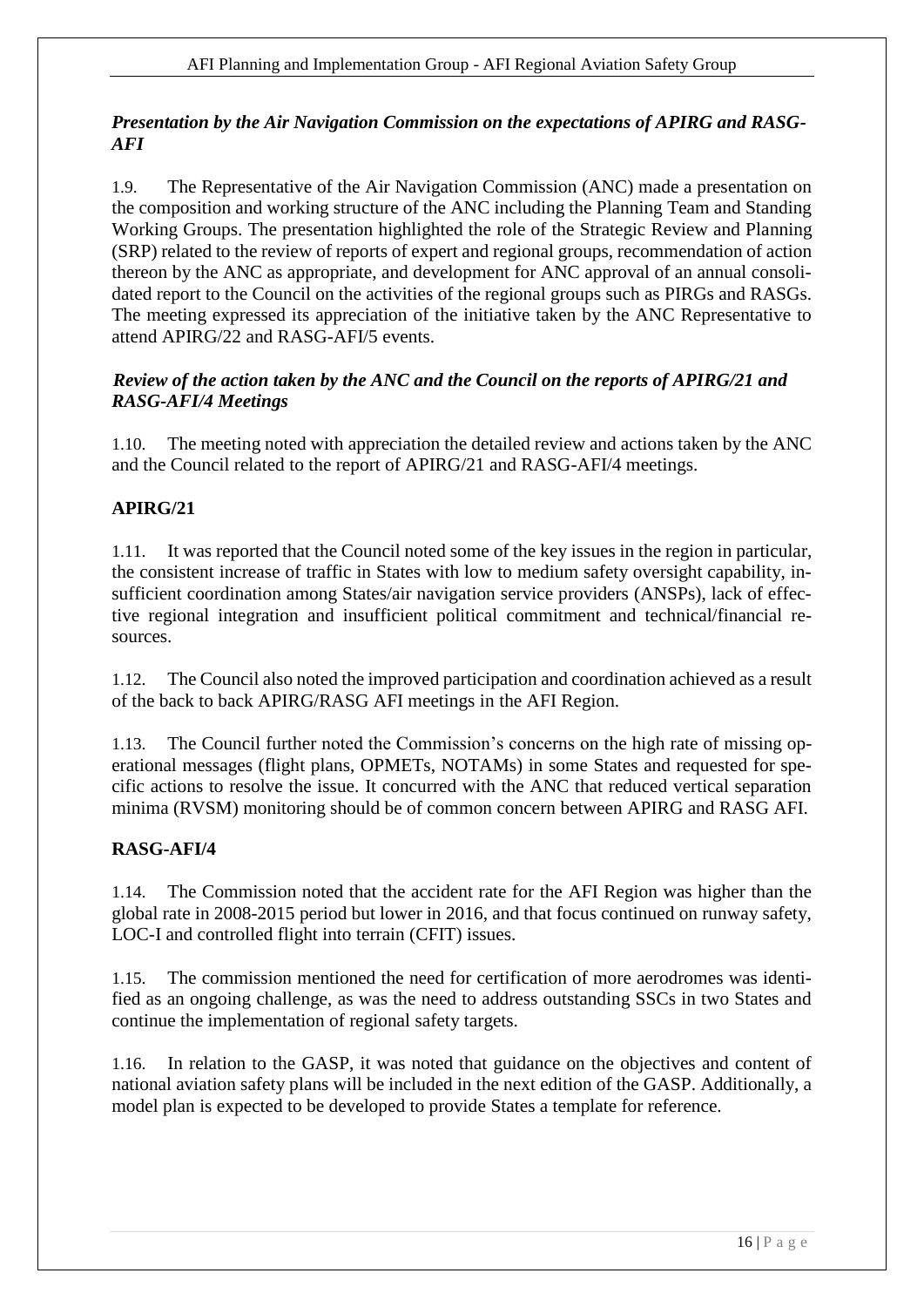# <span id="page-16-0"></span>**AGENDA ITEM 2: COORDINATION BETWEEN PIRGS AND RASGS**

## *Terms of Reference of APIRG and RASG-AFI*

2.1 The meeting noted with interest the outcome of the Council's review of the terms of reference of the PIRGs and RASGs and welcomed the structure provided by the approved generic ToR sought by the Council to improve the performance and expected results. The main aspects of the generic ToR are to clarify the roles of stakeholders and promote partnership among them, harmonize the methods of work, promote partnership and improve regional reporting through more frequent meetings. It was agreed that the option to further expand the generic terms of reference to suit the regions needs will ensure flexibility of the work.

2.2 The meeting highlighted the need to make consequential changes related to the revised terms of reference to the APIRG and RASG-AFI meeting procedures as contained in the handbooks. It was agreed that this action will lay the foundation for a more efficient meeting model and reporting. The ICAO Secretariat was tasked to update the PIRG and RASG handbooks as a matter of priority and circulate them to the participants by the end of September 2019.

2.3 With regards to the identification of any additional terms of reference of APIRG and RASG-AFI to be approved by the President of the Council, it was considered that at this time, the generic terms of reference adequately cover the work programme of APIRG and RASG-AFI. The meeting adopted the following decision:

## *APIRG/22 & RASG-AFI/5 Decision 1/03: Council's review of the terms of reference of the PIRGs and RASGs*

*That:*

*The Secretariat take the necessary steps to update the handbooks and related meeting procedures of APIRG and RASG-AFI based on the Council approved terms of reference, and circulate them to participants by 30 September 2019.*

2.4 Concerning the need for States to ensure the provision of sufficient and effective level of support, technical expertise and participation to their respective PIRGs and RASGs and contributory bodies, the meeting agreed on the following conclusion:

# *APIRG/22 & RASG-AFI/5 Conclusion 1/02: Council's review of the terms of reference of the PIRGs and RASGs*

*That:*

*AFI Member States are encouraged to provide the necessary level of support, technical expertise and participation to APIRG and RASG-AFI and their contributory bodies.*

2.5 The meeting noted that in accordance with the revised terms of reference, when a PIRG or RASG does not meet during the annual reporting cycle of the consolidated report on PIRGs and RASGs to the Council, the Secretary of the regional group must nevertheless report implementation progress, as well as difficulties experienced, for inclusion in the report. It was also underscored that the Air Navigation Commission considered that some PIRGs and RASGs would benefit from meeting more frequently, which would have a positive impact on implementation and regional coordination. This would also lead to more frequent regional reporting,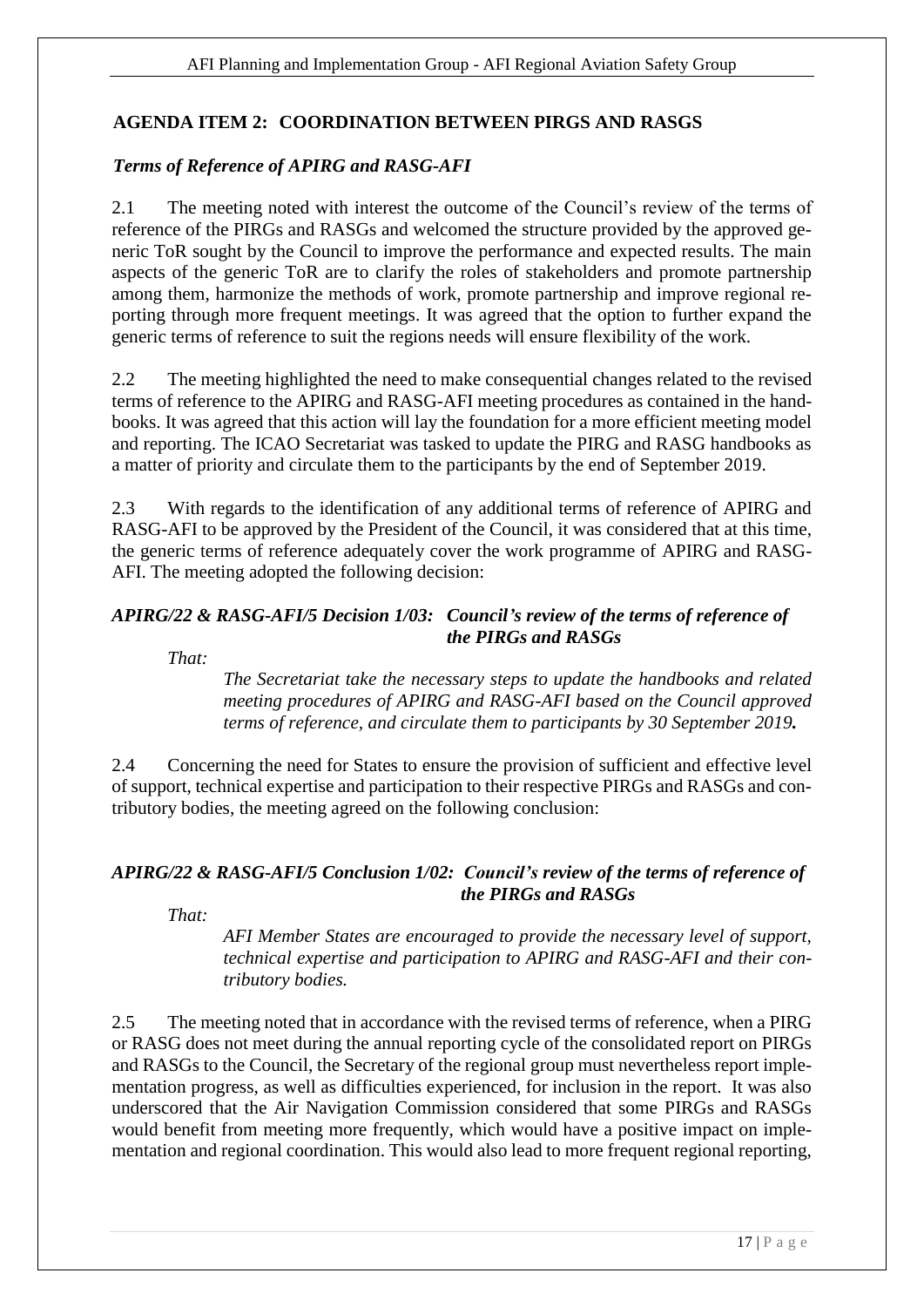#### AFI Planning and Implementation Group - AFI Regional Aviation Safety Group

related to the identification and rectification of challenges, to the ANC and Council in a timely manner.

## *APIRG/22 & RASG-AFI/5 Decision 1/04: Annual reporting to the ANC and Council*

*That:*

*In order to facilitate the timely reporting to the ANC and Council related to the*  identification and rectification of challenges, and *improve the impact on implementation and regional coordination, the Secretariat consider the option of convening APIRG and RASG AFI meetings on a regular basis.*

## *APIRG/RASG-AFI Joint Coordination Task Force*

2.6 The meeting recalled that in 2012 when the RASG-AFI was established, APIRG and RASG-AFI recognized the need to establish an effective mechanism for the two groups to share and agree on real or potential overlapping issues and responsibilities in a timely manner; and accordingly recommended that the two groups communicate information on the outcomes of their meetings and activities in order to facilitate coordination between the two Groups and among their subsidiary bodies.

2.7 To this effect, a Joint APIRG-RASG/AFI Coordination Task Force (ARC-TF) to be responsible for coordinating the activities of APIRG and RASG-AFI was established in 2013 by the RASG-AFI/3 meeting, with assigned terms of reference. However, in endorsing the terms of reference of the ARC-TF, the APIRG/14 meeting (2017) requested the Secretariat to re-examine and reconcile the needs of all stakeholders regarding representation in and composition of the ARC-TF.

2.8 The meeting endorsed a proposal prepared by the Secretariat regarding the membership of the ARC-TF which includes representatives from APIRG, RASG-AFI, AFCAC and Industry. The following decision was formulated:

## *APIRG/22 & RASG-AFI/5 Decision 1/05: Membership of the ARC-TF*

*That the membership of the ARC-TF should include representatives from the following stakeholders:*

- *APIRG;*
- $\bullet$  *RASG-AFI<sup>1</sup>*;
- *AFCAC; and*
- *Industry, represented by AIRBUS*

#### *Note: Other representatives from the industry may elect to attend on their own capacities.*

2.9 The meeting also reviewed the allocation of tasks and the areas of common interest between APIRG and RASG-AFI as presented by the Secretariat, and agreed to the following decision:

<sup>1</sup> *<sup>1</sup> The RASG-AFI will be represented by the States championing the Safety Support Teams lead by the First Vice-Chairperson of the Group.*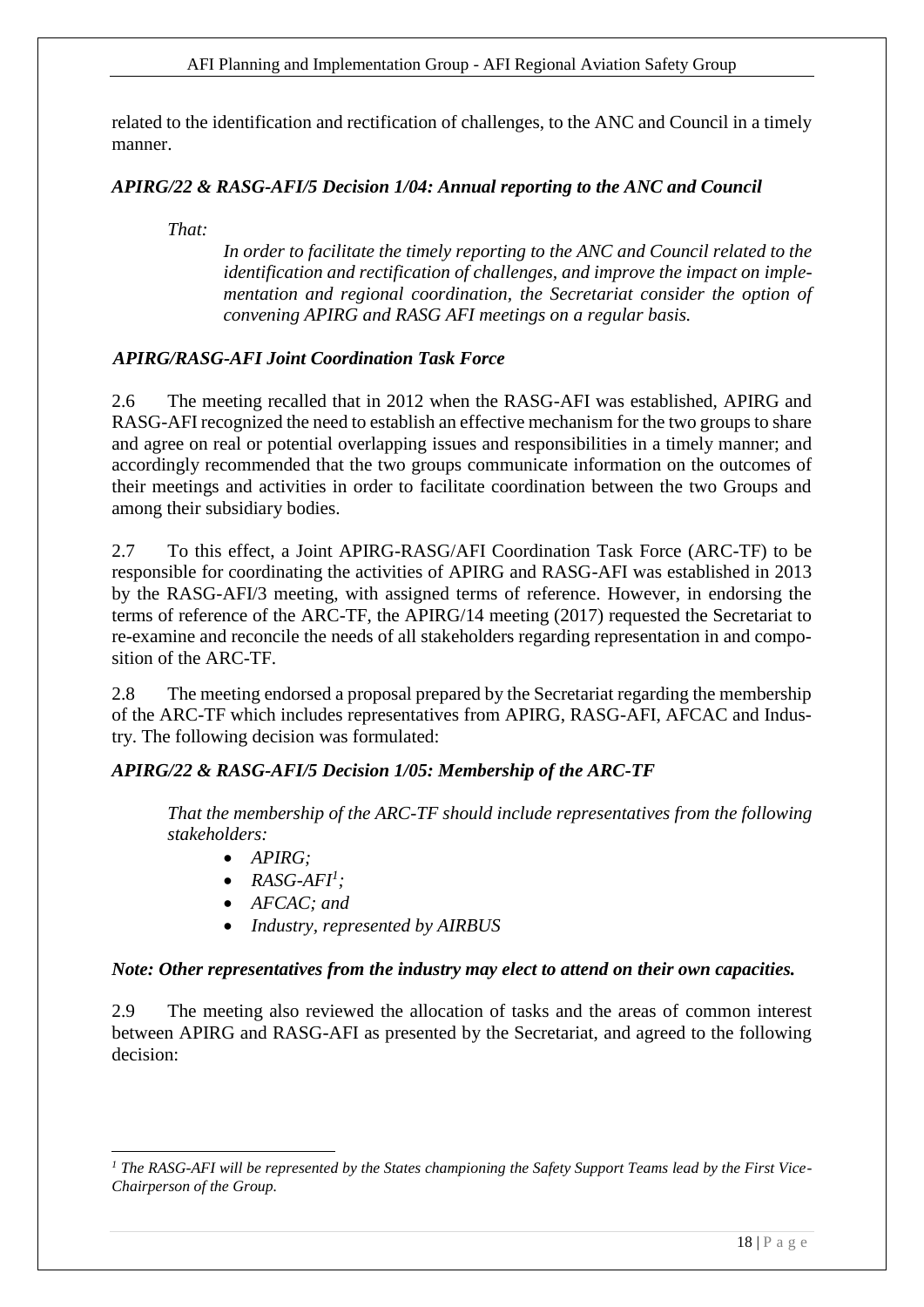## *APIRG/22 & RASG-AFI/5 Decision 1/06: Allocation of tasks and coordination between APIRG and RASG-AFI*

*That, the APIRG/RASG-AFI Coordination Task Force (ARC-TF) be requested to:*

- *a) Review and assess the allocations of activities between APIRG and RASG-AFI;*
- *b) Formulate recommendations as necessary in order to ensure harmonization and avoid duplication of efforts, in accordance with the terms of reference of the two regional groups; and*
- *c) Determine the specific aspects of the identified common activities to be coordinated between the two groups, and make proposals as necessary.*

## <span id="page-18-0"></span>**AGENDA ITEM 3: REGIONAL ACTIVITIES RELATED TO APIRG, RASG-AFI AND AFI PLAN**

## *Implementation of Regional Safety and Air Navigation Targets as well as the Single African Air Transport Market (SAATM), Prioritized Action Plan.*

3.1 AFCAC made a presentation on the status of implementation of the Abuja safety targets as revised, and the Prioritized Action Plan for Implementation of the Single African Air Transport Market (SAATM).

# *Implementation of Abuja Safety Targets and Air Navigation Targets (ASTs)*

3.2 The meeting noted that the 2018 ASTs status of implementation report was compiled by AFCAC using information provided by 20 States through a questionnaire and supplementary data from ICAO iSTARS. The average level of compliance for the 20 respondent States was 46.5% implementation of ASTs, which is well below the 2018 target of 60%. The status of attainment of the safety and air navigation targets for which information was available is provided in **Appendix 2B** to this report.

3.3 Following discussions, the meeting recognized the need for a mechanism to address identified significant information gaps to accurately report on the status of implementation. The monitoring mechanism promotes the concept of automation of CAA Safety Oversight Systems, safety data sharing and it calls for AFCAC to seek cooperation from ICAO to establish other viable methods for effective data collection, analysis and sharing among all key stakeholders. Based on safety intelligence generated from automated systems, ICAO, RSOOs, AFCAC and other key stakeholders can identify implementation gaps and will be able to recommend technical assistance programs to States in need. For year 2018, identified challenges are mostly in the implementation of ANS related targets due to lack of both financial and human resources.

## *Prioritized Action Plan for Implementation of SAATM*

3.4 The meeting was informed that, in order to ensure a coordinated approach to implementation of SAATM, AFCAC adopted the Prioritized Action Plan consisting of six (6) pillars, and noted the activities being undertaken by AFCAC under the pillars, particularly relevant to the work of APIRG and RASG-AFI. The meeting was informed that the African Development Bank (AfDB) has made a provision to undertake the Continental Infrastructure Master Plan for SAATM in coordination with stakeholders and partners.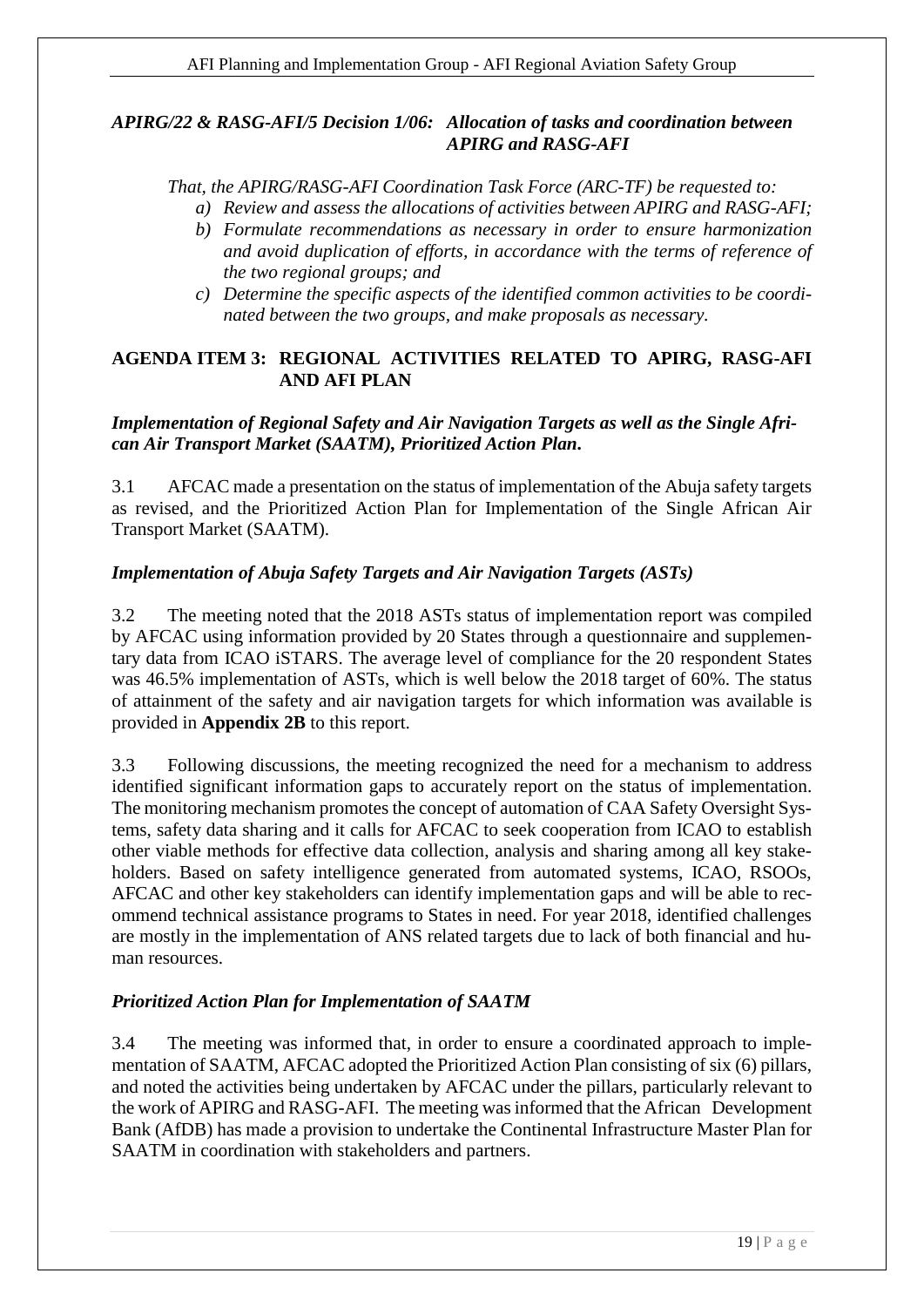3.5 Although a number of supporting activities have been conducted so far, there is still a lot more to be done to ensure that remaining States sign the Solemn Commitment and Memorandum of Intent (MoI) and the highest possible level of effective implementation of safety and security systems is achieved in the AFI Region.

## *Unsatisfactory Condition Reports (UCRs)*

3.6 The meeting was presented with a high level feedback on the outcomes of the Sixteenth Africa-Indian Ocean (AFI) Air Traffic Service (ATS) Incident Analysis Group (AIAG16) Meeting, which analyzed the reported AIRPROX and related Air Safety Reports for the period 01 January to 31 December 2018. The 16th AIAG meeting took place in Johannesburg on the 6<sup>th</sup> and 7<sup>th</sup> of March 2019. The full AIAG16 Report can be downloaded from the ICAO website.

3.7 The AIAG16 meeting analyzed a total of 60 UCRs which occurred during the period 01 January to 31 December 2018 as received from 18 States in the AFI Region.

3.8 The analysis observed that 50 of the 60 reported AIRPROX events were confirmed to be in the category of AIRPROX / ACAS/TCAS alerts / loss of separation / near mid-air collisions (MAC events) or that of occurrences at an aerodrome involving the incorrect presence of an aircraft, vehicle, or person on the protected area of a surface designated for the landing and take-off of aircraft, where such presence leads to the potential collision with an aircraft either on ground or in the air (approach / take off) (RI-VAP events). The majority of the MAC / RI-VAP events were classified high risk, whilst 14% were medium risk. The risk classification for the remaining 16% of MAC/RI-VAP events could not be determined.

3.9 The meeting noted that the analysis indicated that in the 50 MAC / RI-VAP events analyzed, the separation minima was compromised, but timeously restored by means of one, or a combination of, the following:

- a) ATS frequency monitoring by the pilot,
- b) TCAS TA / visual,
- c) ATC intervention,
- d) IFBP, and
- e) Undetermined.

3.10 The AIAG results and trends for the past 10 years show a general improvement in the number of MAC / RI-VAP events for the region. The trend however is not steep enough to achieve the regional target of zero AIRPROX by 2020.

3.11 The AIAG16 report is accessible on the ICAO website. The following conclusion was formulated:

## *APIRG22 & RASG-AFI5 Conclusion 1/03: Implementation of AIAG recommendations by States*

## *That AFI States :*

- *a) Implement the State specific and general recommendations of the AIAG16,*
- *b) Commit to:*
	- *i) Further develop the safety culture (including just culture) in the region through the effective implementation of SSP and SMS;*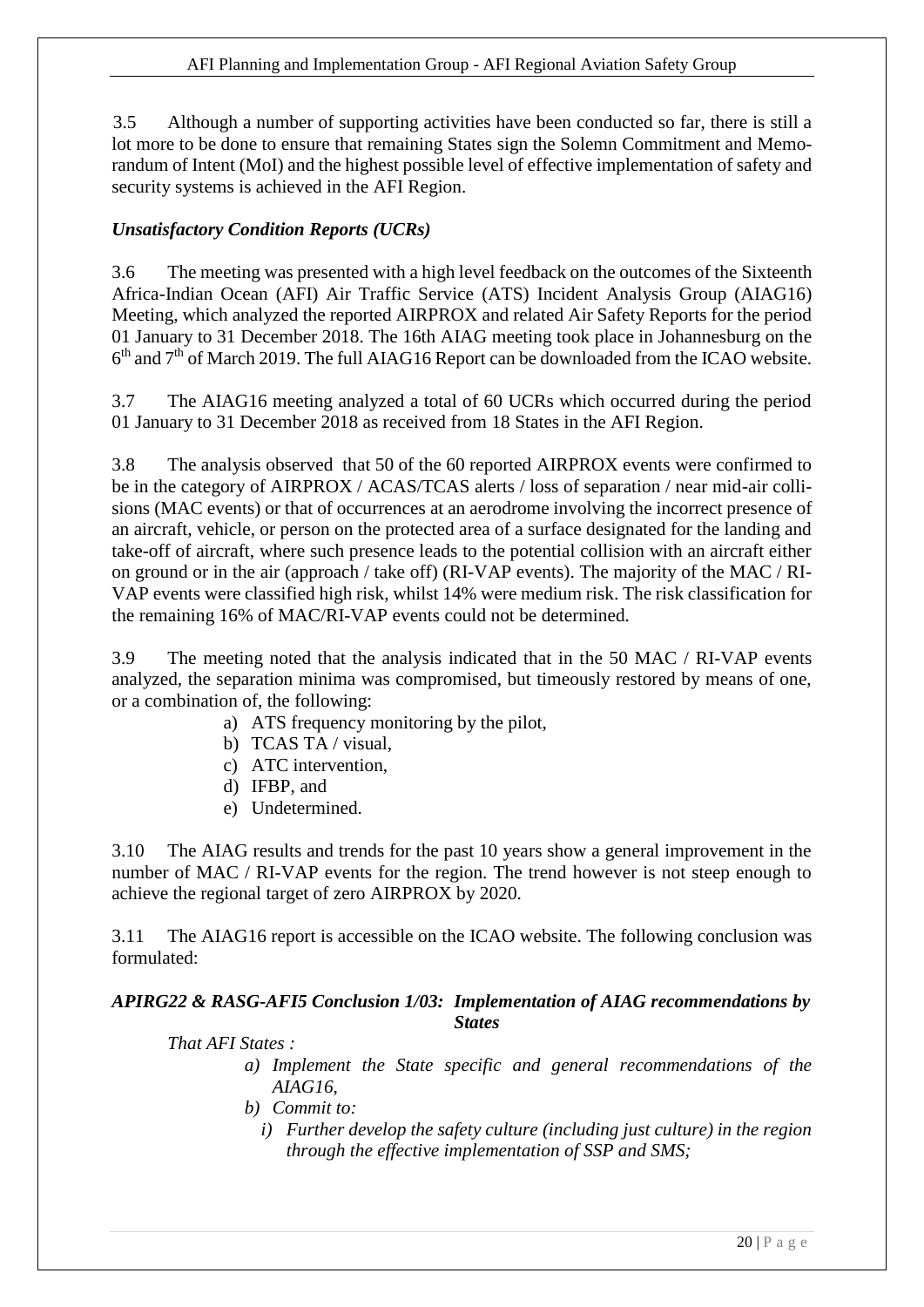- *ii) Ensure that the investigation of events drill down deep into all causal factors, finding not only the "what" happened, but more importantly, the "why" it happened;*
- *iii) Submit comprehensive investigation report, including all causal factors (the "what" and the "why"), corrective and preventative action to the AIAG Secretariat; and*
- *iv) Make concerted efforts to implement more effective civil / military coordination and cooperation in the pursuit of improving both safety and efficiency in the region.*

## *Safety and Efficiency of Operations in AFI Airspace - AFI Regional Monitoring Agency Report on RVSM Airspace Safety (ARMA)*

3.12 The AFI RVSM Monitoring Agency presented two of the AFI RVSM Safety Policy objectives, namely an assessment of the technical vertical collision risk measured against a Target Level of Safety (TLS) of  $2.5 \times 10$ -9 fatal accidents per flight hour, and an assessment of the total vertical collision risk measured against a TLS of  $5 \times 10^{-9}$  fatal accidents per flight hour. The technical and total vertical collision risk assessments are based on the data and information available from AFI RVSM operations during the calendar year 2017 as collected and collated by ARMA.

3.13 The meeting noted that the CRA 12 2017 estimate of the technical vertical collision risk was 1.2 x 10-10 fatal accidents per flight hour, i.e. approximately a factor of 20 smaller than the technical vertical TLS. This estimate was smaller than its CRA 11 2016 counterpart. The decrease was essentially attributable to a decrease in the estimate of the probability of vertical overlap parameter, of the technical vertical collision risk model. The decrease in the estimate of the probability of vertical overlap is believed to fall within the variation in the height monitoring data used to estimate this probability.

3.14 The meeting also noted that the CRA 12 2017 estimate of the total vertical collision risk was 58.6 x 10-9 fatal accidents per flight hour. It was approximately 1.6 times larger than its CRA 11 2016 counterpart. The increase in the CRA 12 2017 estimate of the total vertical collision risk represented the combined effect of increases in the probabilities of vertical overlap due to improper flight level crossings and flying at wrong flight levels.

3.15 The meeting recognized that there remain several factors that require the estimate of the total vertical collision risk to be treated with caution. As such, the estimate is most likely affected by under-reporting of vertical events involving large height deviations. Continued efforts to bring the total vertical risk further down to below the total vertical TLS and to improve the event reporting in AFI must be sustained. RVSM system safety must be promoted at every available opportunity so as to reach all RVSM system role-players. i.e. aircraft operators, maintenance organizations, CAAs, and ANSPs.

3.16 The meeting therefore considered ways to reduce the target level of safety in the AFI Region including but not limited to the implementation and use of the ICAO Strategic Lateral Offset Procedures (SLOPs), limitation of clearances to operate in RVSM airspace to approved aircraft only, regular and timely submission of RVSM data and approvals to ARMA, height monitoring of approved aircraft and reporting of large height deviations. **Appendix 2C** to this report provides the evolution of the overall collision risk assessment in the AFI Region from CRA/01 2006 through CRA/12 2017. The following conclusion was formulated: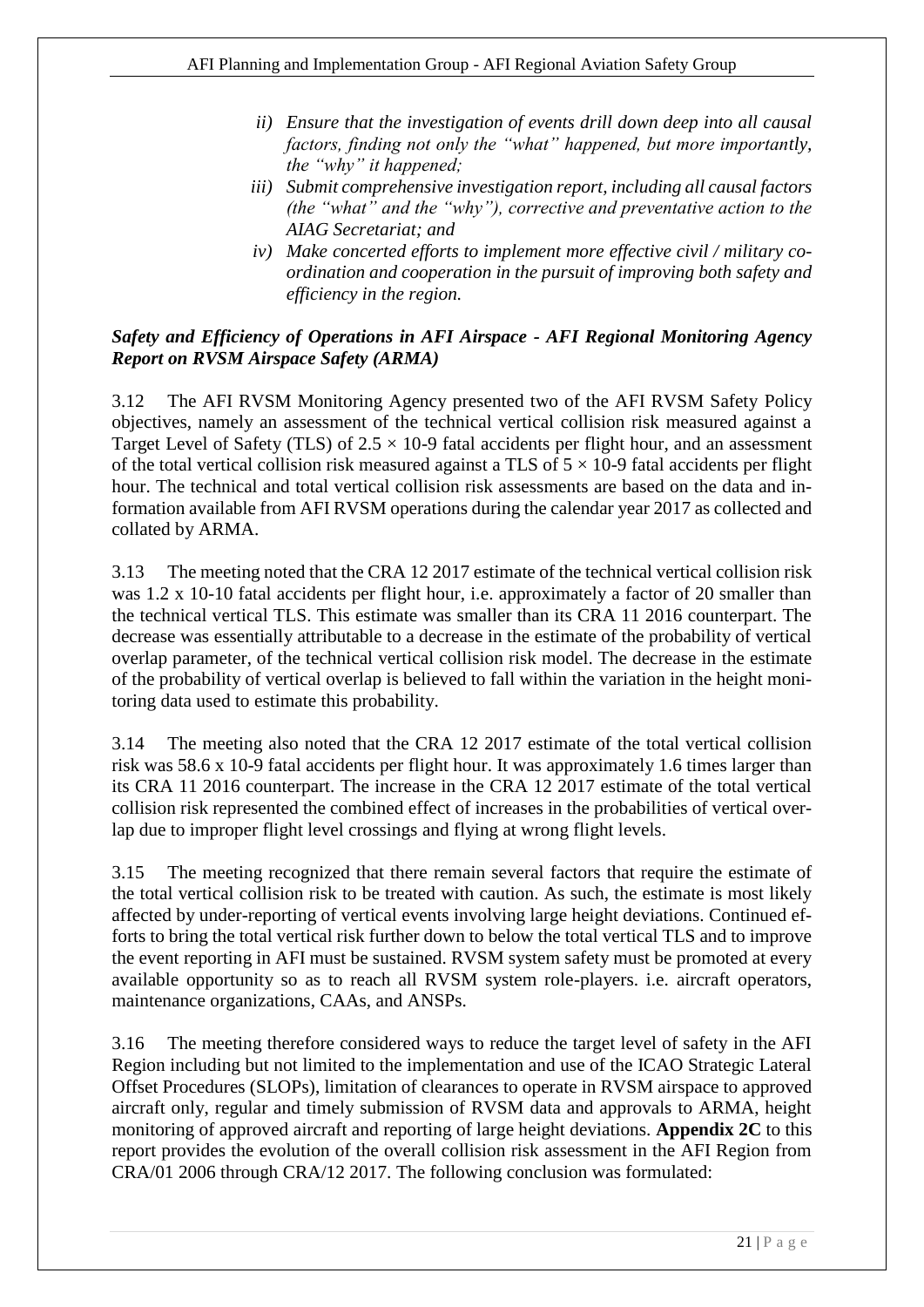## *APIRG/22 & RASG-AFI/5 Conclusion 1/04: RVSM Airspace Monitoring*

#### *That AFI States:*

- *a) Submit RVSM Data to ARMA Office on a monthly basis;*
- *b) Encourage Airlines and Operators to periodically height monitor their RVSM approved aircraft; and*
- *c) Implement Strategic Lateral Offset Procedures and other recommended measures aimed to reduce AFI target level of safety (TLS).*

## *Implementation of Aviation System Block Upgrades (ASBUs)*

3.17 The meeting agreed to refer the discussions on ASBUs to the APIRG/22 meeting.

#### *Aeronautical Information Management (AIM)*

3.18 The meeting was informed that the  $22<sup>nd</sup>$  meeting of the AFI Plan Steering Committee (Kampala, Uganda, 15 May 2019) approved an AIM Project to support States in the implementation of quality management system (QMS) in a digital/electronic AIM environment through the establishment of an "AIM Go-Team for the AFI Region''. The project was developed based on an analysis of selected USOAP Protocol Questions (PQs) for the African Region showing that the effective implementation of properly organized QMS as applied to AIS processes is only 33%. An important pre-requisite for States to effectively transition from AIS to AIM is to ensure that quality measures are in place.

3.19 The primary objective of the AIM Go-Team Concept is to bring States to a good implementation stage through a standard process which includes:

- a) engagement with the AFI States receiving assistance;
- b) in-depth analysis of their bottlenecks with implementation;
- c) provision of tailored guidance to address those challenges;
- d) identification of follow-up actions; and
- e) monitoring the execution of those follow-up actions through specific Key Performance Indicators (KPIs).

3.20 The Go-team will be composed of ICAO Headquarters Technical Officers and relevant Regional Officers, recipient States Focal Points; and Partner organizations/States. The following conclusion was formulated:

## *APIRG/22 & RASG-AFI/5 Conclusion 1/05: Implementation of AFI Plan AIM Project*

#### *That AFI States/ANSPs should:*

- *a) Take advantage and/or support the AFI Plan project on the establishment of an AIM Go-Team in order to ensure effective implementation of properly organized quality management systems (QMS) in the AFI Region; and*
- *b) Develop detailed and time-bound AIM Implementation Action Plans, based on the AIM Go-Team recommendations, and facilitate the follow-up activities to be conducted by the Go-Team.*

#### *Unmanned Aircraft Systems (UAS)*

3.21 The meeting did not hold discussions on UAS.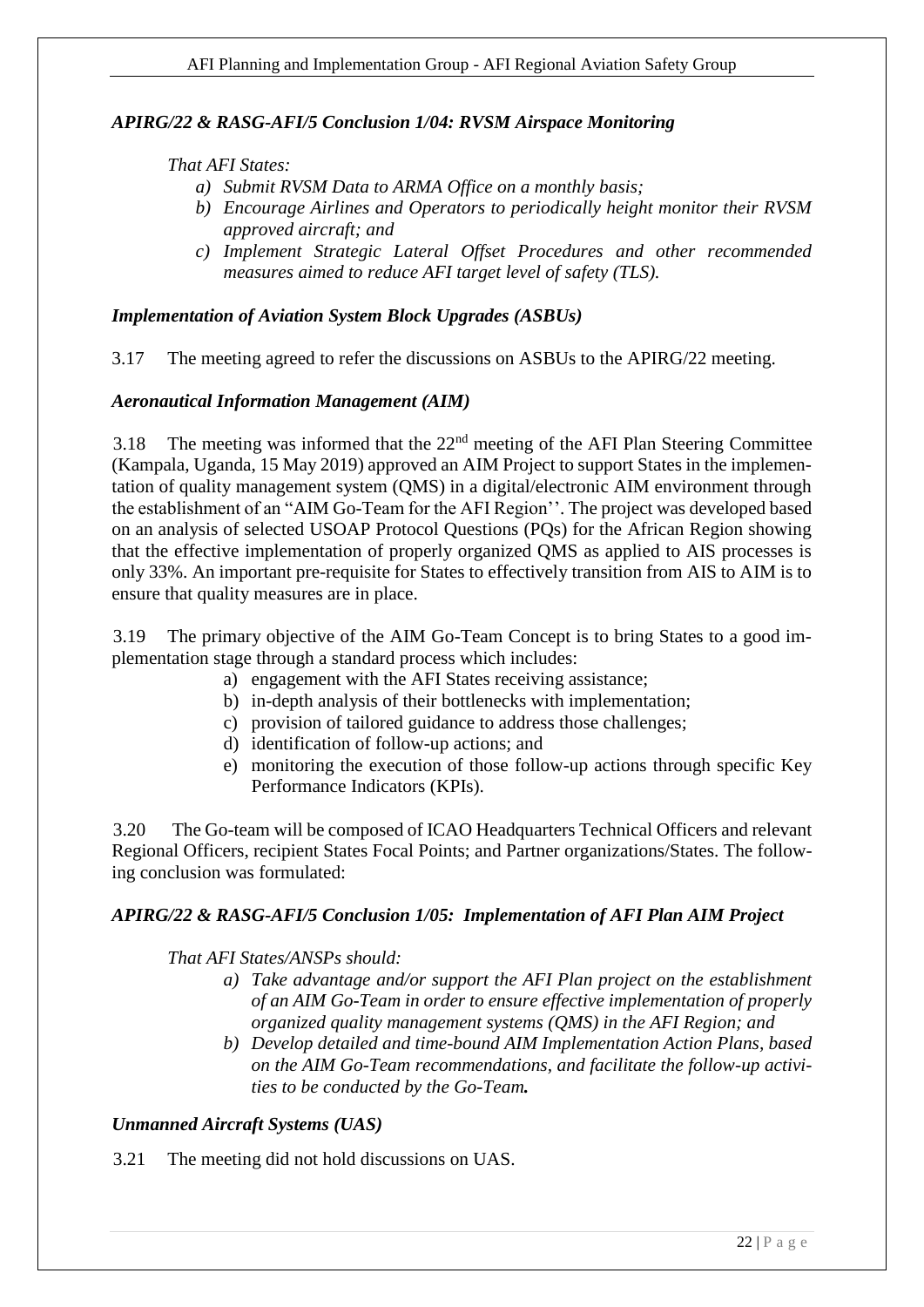## *Outcomes of the 22nd Meeting of the AFI Pan Steering Committee*

3.22 The meeting was presented with the outcome of the  $22<sup>nd</sup>$  meeting of the AFI Plan Steering Committee (Kampala, Uganda, 15 May 2019). The Steering Committee particularly focused on the following:

- a) Attainment of 60 % EI by AFI States;
- b) Resolution of SSCs;
- c) Evaluation of the progress in the implementation of the AFI Plan Projects;
- d) Aviation Infrastructure for Africa Gap Analysis; and
- e) Implementation of the 2018 Work Programme and training activities.

3.23 The presentation showed the progress made in the improvement of effective implementation of the critical elements of a safety oversight system, the resolution of significant safety concerns and the gradual reduction of the number of accidents in the AFI Region, as part of the Abuja safety targets (2012).

3.24 The meeting noted that the Aviation Infrastructure for Africa Gap Analysis was conducted in response to ICAO Council Decision, C-DEC 24/7, on the implementation of the Declaration and Framework for a Plan of Action for Development of Aviation Infrastructure in Africa, and at the request of the AFI Plan Steering Committee. The Gap Analysis exercise which covered Airports, Air Navigation Services, and Aircraft fleet capacity and equipage was coordinated by the AFI Plan Secretariat, and its outcome was validated through a workshop held in Abuja, Nigeria, from 19 to 21 March 2019. It was reviewed by the 22<sup>nd</sup> meeting of the AFI Plan Steering Committee on 15 May 2019, and further reviewed and endorsed by the Council at its  $217^{\text{th}}$  Session on 12 June 2019.

3.25 The meeting recognized and encouraged the efforts being made by ICAO through the AFI Plan programme to progressively improve safety in Africa. The following conclusion was formulated:

# *APIRG/22 & RASG-AFI/5 Conclusion 1/06: Implementation of the Decisions and Recommendations of the AFI Plan 22nd Steering Committee meeting (AFI Plan SC/22)*

## *That AFI States:*

- *a) Maintain their full commitment and support in the implementation of the AFI Plan and its objectives including the Decisions and Recommendations of the AFI Plan SC/22 meeting; and*
- *b) Examine and consider the various Decisions and Recommendations of the AFI Plan SC/22 meeting, including recommendations related to the aviation infrastructure gap analysis, for incorporation in, or alignment with the relevant activities in the APIRG and RASG-AFI Work Programmes.*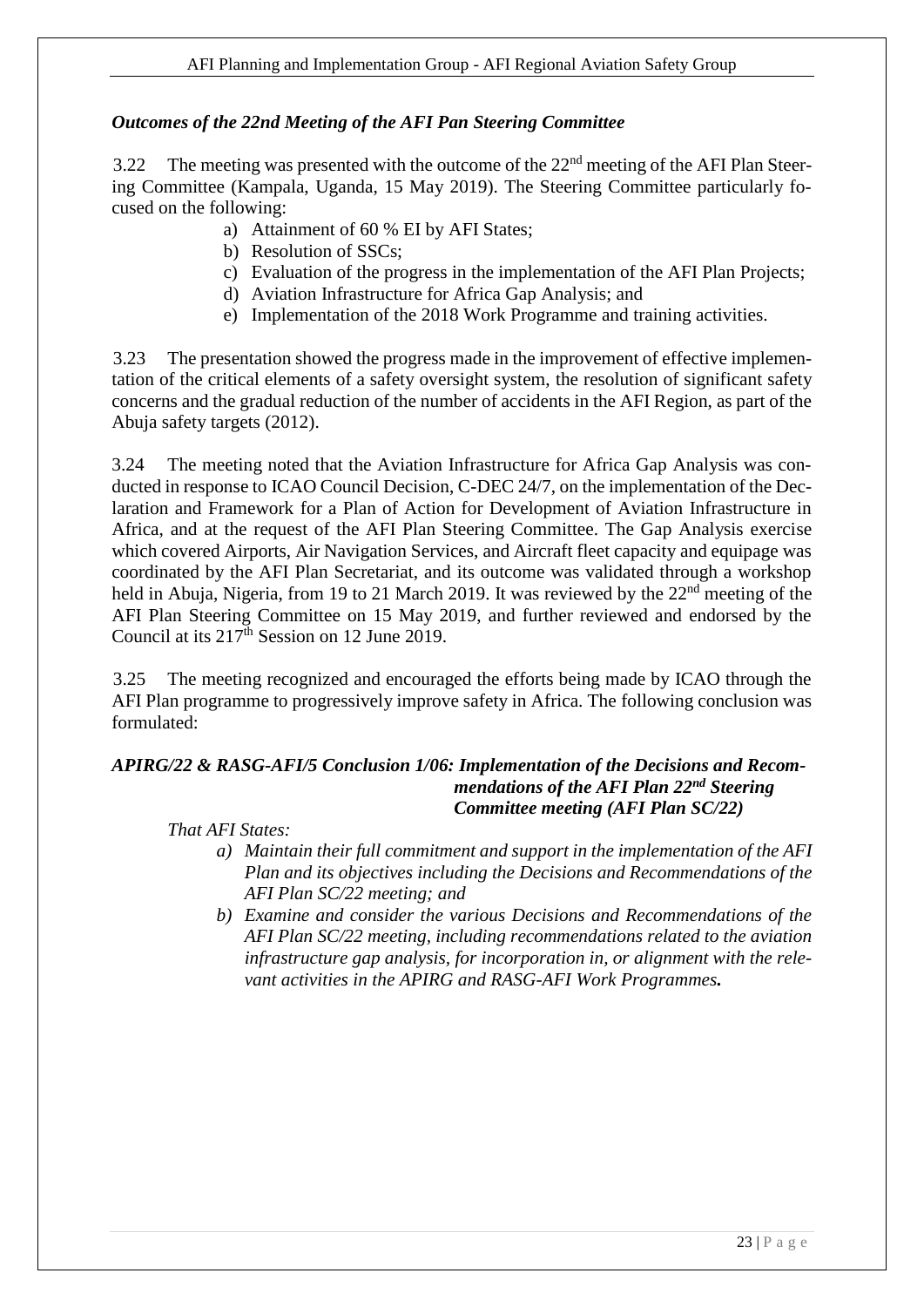# **PART III:**

# <span id="page-23-0"></span>**REGIONAL AVIATION SAFETY GROUP FOR AFI REGION (RASG-AFI/5)**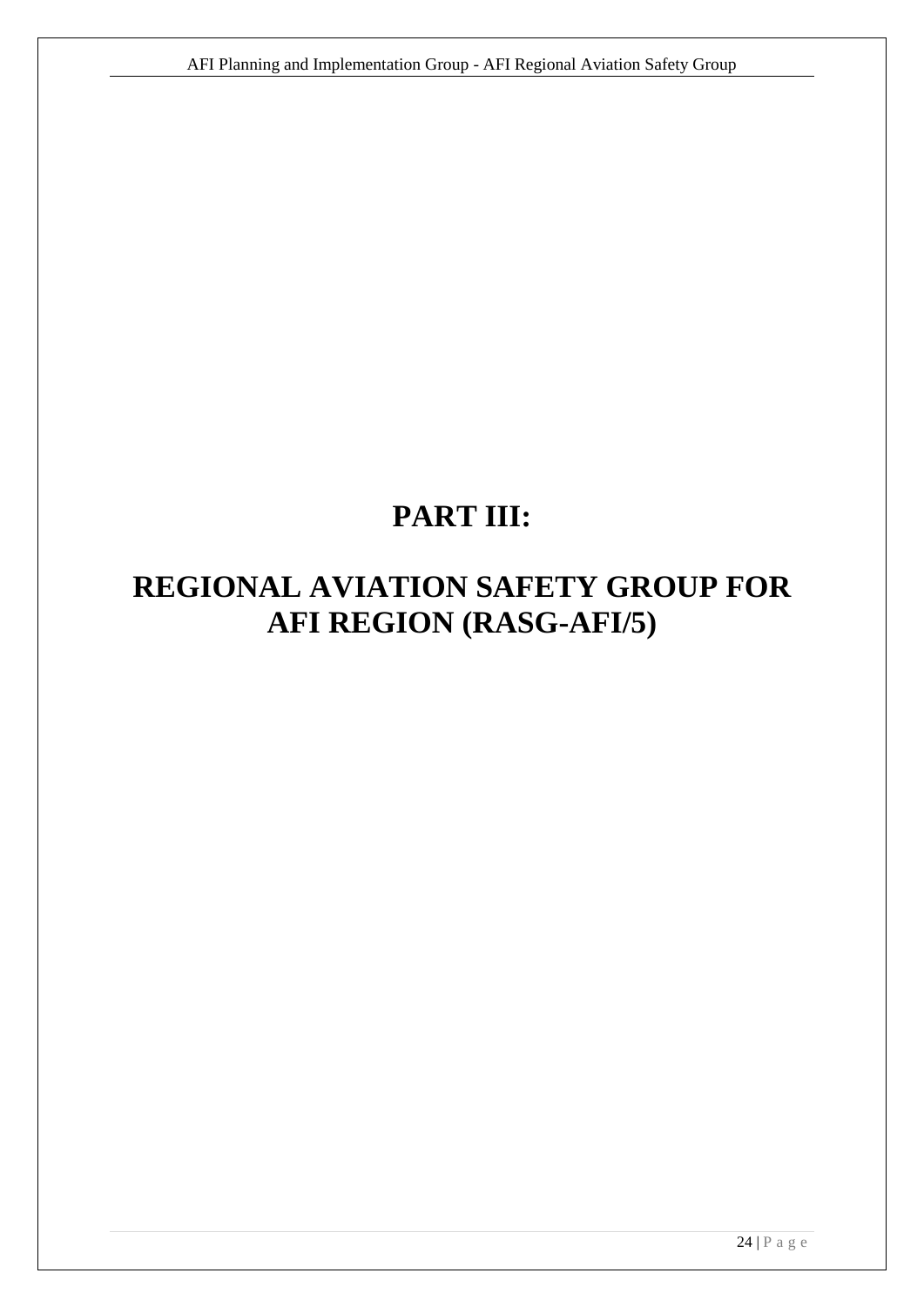## <span id="page-24-0"></span>*Review and Adoption of the Agenda and Work Programme of the meeting*

The adopted its Agenda and Work Programme as indicated in **Appendix 3A** to this report.

## <span id="page-24-1"></span>*Election of the RASG-AFI Bureau (Chairperson and Vice-Chairpersons)*

The Chairperson of RASG-AFI, Mr. Levers Mabaso presided over deliberations of this agenda item. Considering the fact that the tenure of office of the current RASG-AFI Bureau would elapse in October 2019, there was a need to elect the members of a new Bureau (comprising the Chairperson and three Vice-Chairpersons), who will steer the affairs of the Group until 2021. The meeting recognized the achievements of the Group and thanked the outgoing members of the Bureau for the leadership demonstrated during their tenure. The meeting subsequently elected the new Bureau as follows:

| <i>Chairperson:</i>             | Capt. Gilbert Kibe,                              |
|---------------------------------|--------------------------------------------------|
|                                 | Director General, Kenya CAA                      |
| <b>First Vice-Chairperson:</b>  | Col. Dokisime Gnama Latta,                       |
|                                 | Director General, Togo CAA                       |
| <b>Second Vice-Chairperson:</b> | Mr. Moses Tiffa Baio,                            |
|                                 | Director General, Sierra Leone CAA               |
| <b>Third Vice-Chairperson:</b>  | Mr. Kavai Blessing, IATA, Africa                 |
|                                 | <b>Assistant Director, Safety and Operations</b> |

#### *RASG-AFI/5 Decision 5/01: Election of the RASG-AFI Bureau (Chairperson and Vice- Chairpersons)*

*That:*

*The Officials elected to the bureau in line with the provisions of the RASG-AFI Procedural Handbook, shall have tenure of office that will elapse at the end of the annual meeting of the Group in 2021.*

## <span id="page-24-2"></span>**DISCUSSION ON THE AGENDA ITEMS**

## <span id="page-24-3"></span>**AGENDA ITEM 1: FOLLOW-UP ON RASG-AFI/4 CONCLUSIONS AND DECI-SIONS**

1.1. The status of implementation of the Eleven (11) Conclusions and Eleven (11) Decisions adopted by the Fourth Meeting of the Regional Aviation Safety Group for Africa-Indian Ocean (RASG-AFI/4) held at Nairobi, Kenya, in October, 2017 was presented by the Secretariat. Although progress has been made in the implementation of the activities (4 Conclusions and 9 Decisions accomplished), it was noted that some of the activities are continual in nature and thus their status of implementation remained on-going. The following decision was formulated:

## *RASG-AFI/5 Decision 5/02: Status of implementation of RASG-AFI/4 Conclusions and Decisions (excluding common areas with APIRG)*

*That:*

*a) The Safety Support Team on SSC directs particular attention to the resolution of the only existing SSC in the Region (in Eritrea) by 31 December 2019 as a matter of urgency. The meeting called for high level intervention of ICAO and*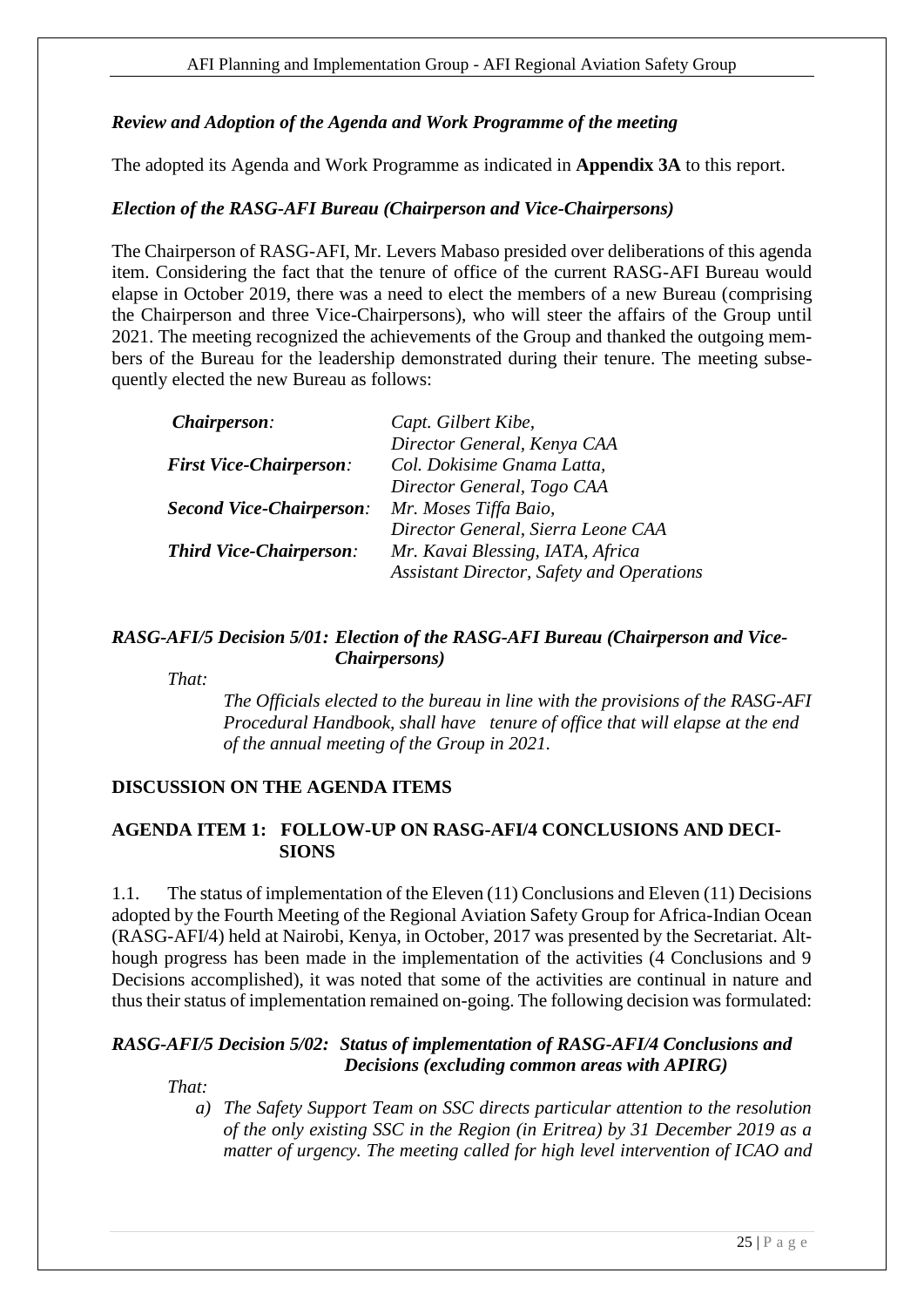*other stakeholders in engaging the authorities of the State, as part of the efforts to resolve the SSC; and*

*b) With regards activities indicated as on-going, the Secretariat indicate the actual level of implementation of the activity and not just "on-going" and carry over to the Group's future Work Programme items that so require.*

## <span id="page-25-0"></span>**AGENDA ITEM 2: REPORTS ON RASG-AFI ACTIVITIES**

2.1. Updates on the status of implementation of the activities of the RASG-AFI and its subsidiary bodies were presented to the Group by the respective Champion States and by Secretariat where the Champion State was absent. The RASG-AFI has established four Safety Support Teams (SST), as its subsidiary bodies, whose purpose and objective is to respond to the immediate safety challenges facing the AFI Region by facilitating and providing support in the development, prioritization and implementation of safety enhancement initiatives. The SSTs comprise, Significant Safety Concerns (SSC); Fundamentals of Safety Oversight (FSO); Aircraft Accident and Incident Investigation (AIG); and Emerging Safety Issues pertaining to Loss of Control In-Flight (LOC-I), Controlled Flight Into Terrain (CFIT), Runway Safety and Aeronautical Information Management (AIM).

2.2. The RASG-AFI Steering Committee (RASC) oversees and provides directional guidance to the SSTs in their efforts to develop mitigation strategies, which include gathering and processing safety data and information in line with the Global Aviation Safety Plan (GASP). Following the reports, the Group drew Decisions and Conclusions as follows:

#### *RASG-AFI/5 Decision 5/03: Safety Support Team – Significant Safety Concerns (SST- SSC)*

*That:*

*RASG-AFI Steering Committee (RASC) through SST-SSC, in collaboration with ICAO, States and other relevant partners, including AFCAC, COSCAPs /RSOOs and Industry:*

- *a) maintain and intensify technical assistance to Eritrea in resolving the outstanding SSC by the end of 2019;*
- *b) profile all States on an ongoing basis in order to proactively identify those with latent or potential SSCs and provide them with tailored assistance to prevent, resolve or mitigate the associated safety risks;*
- *c) maintain and intensify provision of financial resources through the AFI Plan, SAFE Fund, and other development partners, to progress the work of the SST- SSC.*

## *RASG-AFI/5 Decision 5/04: Safety Support Team - Fundamentals of Safety Oversight (SST-FSO)*

*That:*

*RASC through SST-FSO, in collaboration with ICAO, States and other relevant partners, including AFCAC, COSCAPs/RSOOs and Industry:*

*a) profile all States in order to identify those with existing low EIs and those that have not yet been audited under USOAP to identify latent or evident safety deficiencies, and provide them with tailored assistance to resolve or mitigate the associated safety risks; and*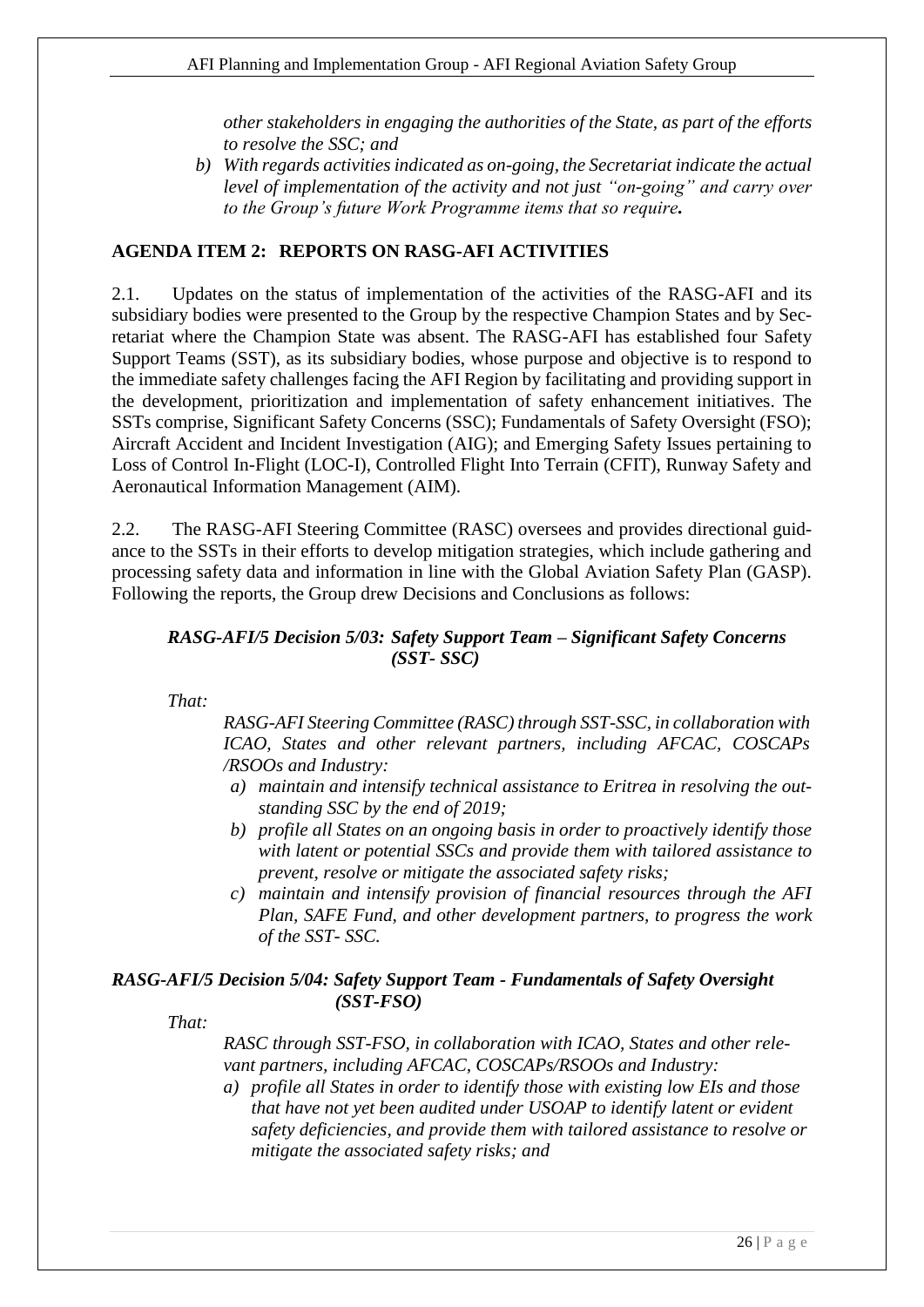*b) maintain and intensify provision of financial resources through the AFI Plan, SAFE Fund, and other development partners, to progress the work of the SST- FSO.*

#### *RASG-AFI/5 Decision 5/05: Safety Support Team – Aircraft Accident and Incident Investigation (SST-AIG)*

*That:*

*RASC through SST-AIG, in collaboration with ICAO, States and other relevant partners, including AFCAC, COSCAPs/RSOOs and Industry provide assistance to States to establish and implement independent and effective aircraft accident and incident investigation systems through:*

- *a) establishment of an effective legislative framework;*
- *b) establishment of mechanisms, such as memoranda of understanding (MOUs), with other relevant entities, including other States and Judicial Authorities; and*
- *c) building of capacity in the form of appropriately trained and qualified investigators by providing scholarships and fellowships as a means of implementing effective training programmes.*

## *RASG-AFI/5 Conclusion 5/01: Safety Support Team - Emerging Safety Issues (SST-ESI, Loss of Control In-flight (LOC-I)*

*That:*

- *a) States are urged to report on yearly basis, progress made at their level on the implementation of the LOC-I five-year Plan of action;*
- *b) States, Organizations and Industry to complete the LOC-I online survey, for adequate reporting of progress made on the area and to share safety data relating to LOC-I;*
- *c) States, Organizations, air operators and training organizations to nominate experts by 31 October, 2019 and to actively participate in the activities of the Core Expert Group on LOC-I and UPRT;*
- *d) SST-ESI to continuously enhance the RASG-AFI Model guidance material; and*
- *e) States, Organizations, air operators and training organizations to attend the next workshop which is scheduled to take place in Nigeria in November 2019.*

2.3. The meeting acknowledged and commended the tremendous work of the ASRT in producing the 5<sup>th</sup> Edition of the RASG-AFI Annual Safety Report and endorsed in principle, the recommendations contained therein. The following conclusion was formulated:

## *RASG-AFI/5 Conclusion 5/02: Activities and Recommendations of the RASG-AFI Annual Safety Report Team (ASRT)*

*That:*

- *a) RASG-AFI Members provide feedback on the Annual Safety Report to further improve its quality as well as addressing safety challenges of the Region;*
- *b) subsequent Editions of the Report feature the impact of Runway Safety Teams in addressing runway related accidents and incidents;*
- *c) The RASG-AFI Steering Committee to do its utmost to drive timely implementation of recommendations in the Annual Safety Report as well as urge participation in submitting input from fellow Safety Support Teams.*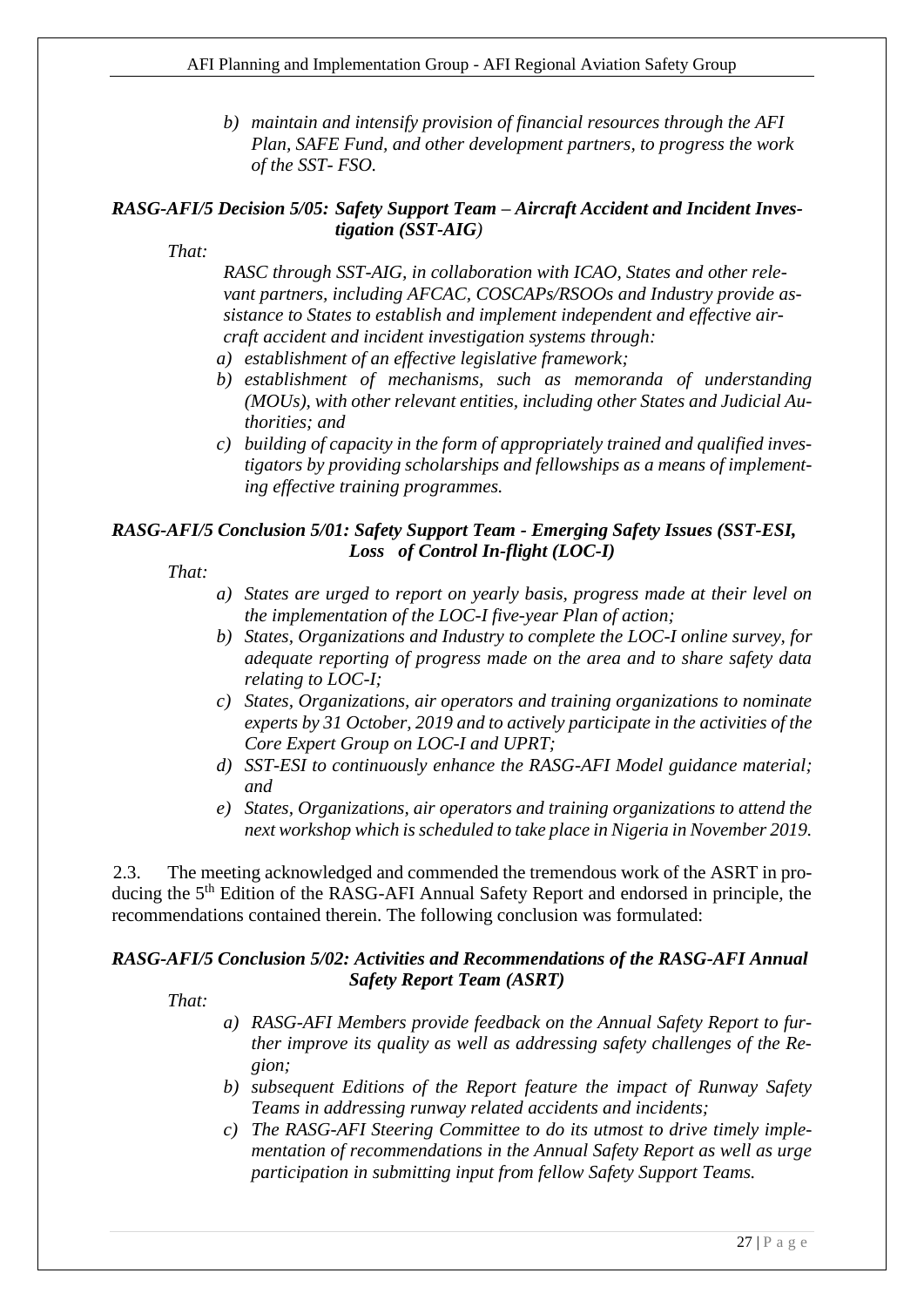2.4. In line with RASG-AFI/3, Decision 3/15 on the establishment of a Joint Coordination Task Force as a subsidiary body of APIRG and RASG-AFI, intended to strengthen and adequately address the requirements for coordination between the two Groups, the Group decided to nominate representatives to serve in the Task Force,

## *RASG-AFI/5 Decision 5/06: Composition of the APIRG/RASG-AFI Coordination Task Force(ARC-TF)*

*That:*

*In consideration of the needs of all stakeholders, representation in, and composition of, the APIRG/RASG-AFI Coordination Task Force (ARC-TF) shall be as follows:*

| <i>Chairperson:</i> | Col. Dokisime Gnama Latta                                 |
|---------------------|-----------------------------------------------------------|
|                     | (First Vice-Chairperson of RASG-AFI),                     |
|                     | Director General, Togo CAA                                |
| Members:            | Champions and Co-Champions of the Safety Support Teams    |
|                     | (Ghana/South Africa, Senegal/Uganda, Ethiopia/Cabo Verde, |
|                     | Kenya/ASECNA), AIRBUS representing Industry               |

## <span id="page-27-0"></span>**AGENDA ITEM 3: ICAO "NO COUNTRY LEFT BEHIND (NCLB)" INITIATIVE**

3.1 The meeting was presented with an update on AFI Plan activities and projects including State Safety Programme (SSP) Implementation, Aerodrome Certification, and Fundamentals of Safety Oversight (FSO). In addition, the meeting was briefed on the impact of ICAO ROST Assistance missions and requested for active participation of relevant stakeholders to ensure improved coordination and effectiveness. The meeting also received presentations from safety partners, including Banjul Accord Group Aviation Safety Oversight Organization (BA-GASOO), Civil Aviation Safety and Security Oversight Agency (CASSOA), Association of African Aviation Training Organizations (AATO) and the United States Federal Aviation Administration (US FAA).

3.2 The meeting was updated on the status of implementation of the aerodrome certification Project supported by the AFI Plan to assist States certify their international aerodromes. By end of July 2019, twelve (12) Airports out of twenty-four (24) assisted by the Project were certified; and the percentage of States that have developed aerodrome certification capacities was 45.83%. The meeting noted the challenges faced in the project implementation which were related to the resolution of deficiencies found at airports. These require resources (which in certain cases were unavailable) and commitment of both the CAAs and the airports operators Management. The meeting also noted the lack of trained technical personnel at both the CAAs and the airports Operators.

3.3 By end of July 2019, 24.83% of aerodromes in the AFI Region were certified. This was impacted by additional international aerodromes published by States. In fact, many international aerodromes published in the eANP were neither used for international operations, nor compliant with the relevant SARPs. The meeting appreciated progress and efforts made in the aerodrome certification project, while encouraging States to continue its implementation.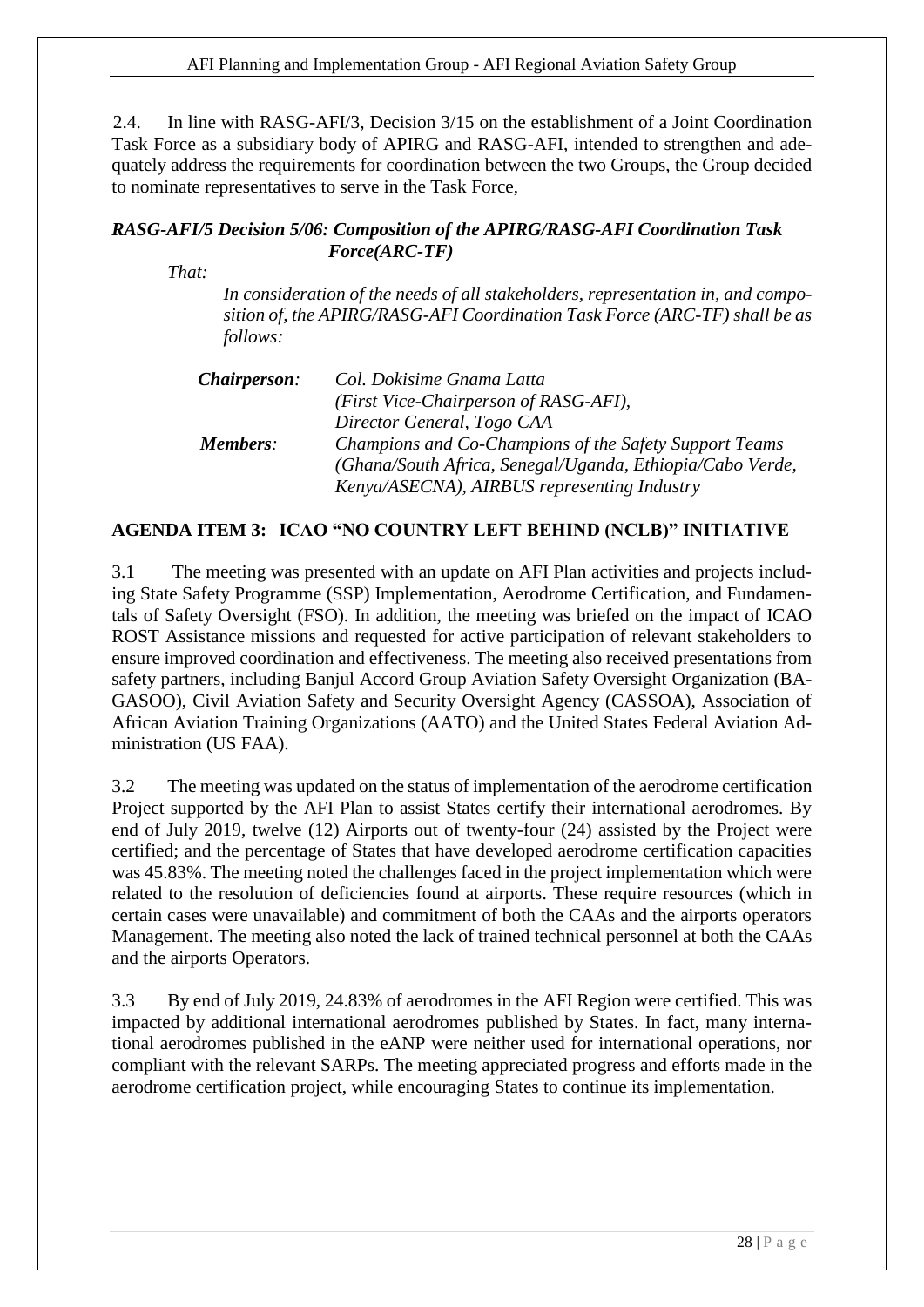In view of the above, the following conclusions were formulated:

#### *RASG-AFI/5 Conclusion 5/03: State Safety Programme (SSP) and Safety Management System (SMS) Implementation*

#### *That States:*

- *a) continue their efforts to establish and implement State Safety Programme (SSP), with the support of ICAO through the AFI Plan SSP Project, in accordance with the GASP, Annex 19 provisions, and in line with the relevant revised Abuja Safety target; and*
- *b) regional and international organizations are invited to share tools and examples which support effective State Safety Programme (SSP) and Safety Management System (SMS) implementation to be considered for establishment of regional data base and posting onto the ICAO safety management implementation website.*

#### *RASG-AFI/5 Conclusion 5/04: Implementation of the Aerodrome Certification Project*

*That States:*

- *a) Identified for assistance under the AFI Plan aerodrome certification project and making slow progress, are urged to re-engage their CAAs and the Airports Operators in the Project by implementing their action plans, including resolution of deficiencies at airports;*
- *b) that have successfully completed the certification of the main aerodrome under the Project are encouraged to continue with the certification of their remaining aerodromes;*
- *c) and airport operators should recruit, train and retain adequate technical personnel; and*
- *d) should review and amend as necessary, information related to their aerodromes published in the eANP to reflect the current status of their classification (i.e. International or Domestic) by 31 December, 2 019.*

#### *RASG-AFI/5 Conclusion 5/05: Fundamentals of Safety Oversight (FSO) Project*

#### *That:*

*AFI Plan maintains and intensifies provision of financial resources to progress the work of the FSO Project in its efforts to assist specific States with low EIs (under 40%) and those that have not yet been audited under the USOAP CMA to establish or enhance the fundamentals of an effective safety oversight system.*

#### *RASG-AFI/5 Conclusion 5/06: Regional Office Safety Teams (ROST) Assistance Missions, Coordination, Effectiveness and Impact*

*That:*

*ICAO, through the AFI Plan and development partners, maintains and provides the necessary support to AFI States in their efforts to improve their safety oversight systems through the conduct of ROST assistance missions.*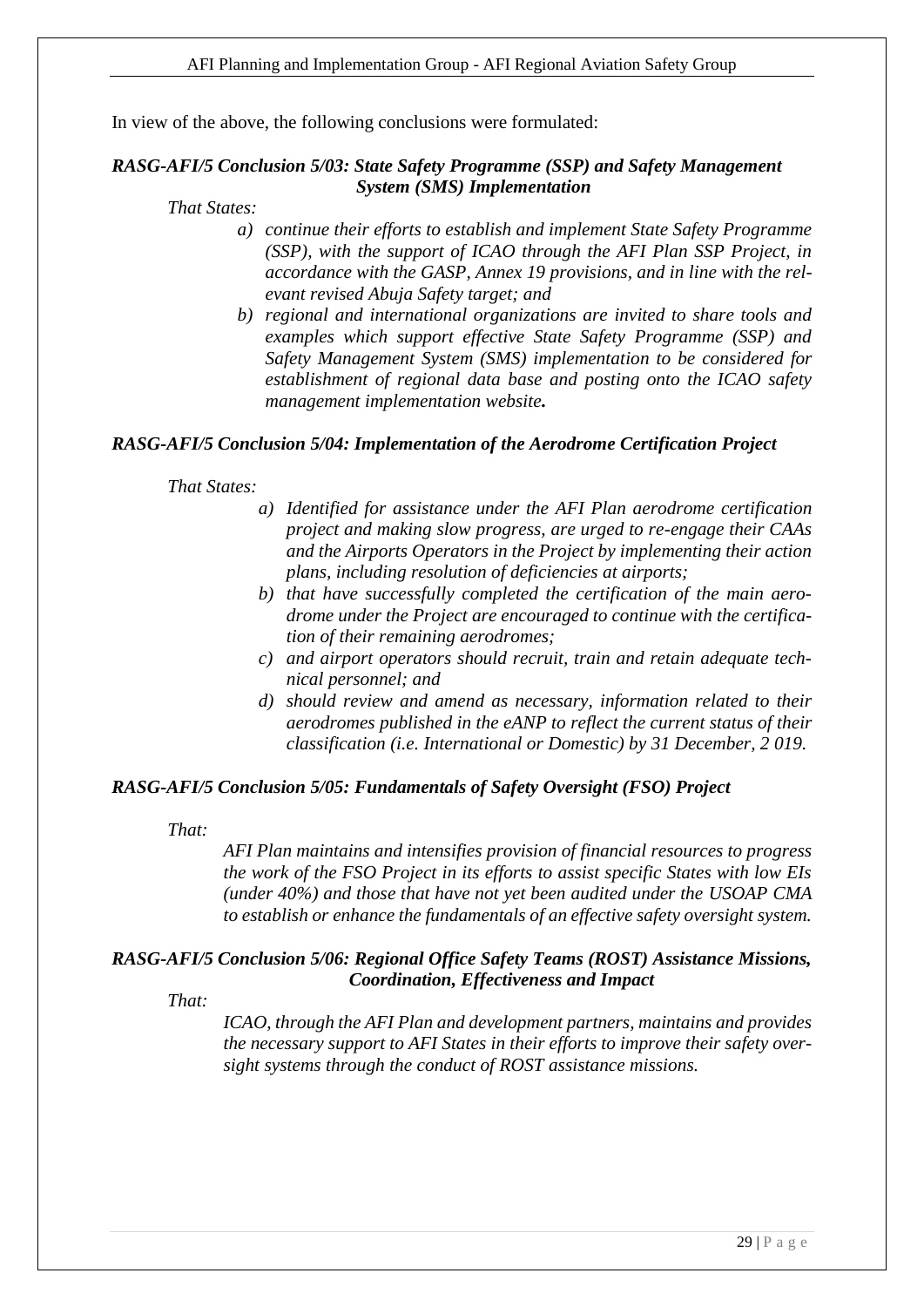# **Safety Initiatives by States, Regional Organizations, Industry and Partners**

## *Aviation Safety Oversight Tools and their relevance in the Implementation of Regional Safety Programmes*

3.4 After recognizing that aviation Safety Oversight tools occupy a significant place among the family of IT tools given their relevance to the aviation sector, specifically in supporting the regulatory capacities of civil aviation authorities by facilitating the smooth monitoring of the State's aviation system, the meeting was informed of a number of safety oversight tools developed by BAGASOO and the merits in the use of aviation safety tools as a means of implementing regional safety programmes. The following conclusion was formulated accordingly:

## *RASG-AFI/5 Conclusion 5/07: Aviation Safety Oversight Tools and their relevance in the Implementation of Regional Safety Programmes.*

 *That:*

- *a) The RASG-AFI Steering Committee formulate and implement programmes and initiatives that will promote strong interests of States and direct efforts towards the use of safety oversight tools in lieu of manually managed systems;*
- *b) AFI RSOOs and COSCAPs consider partnering with BAGASOO to promote the use of safety tools by States within their regions; and*
- *c) States consider utilization of safety oversight tools in the implementation of their safety oversight processes and activities.*

## *Status and Progress on the Implementation of Common Personnel Licensing (PEL) System*

3.5 The meeting was presented with the status of implementation of amendment 174 to ICAO Annex 1 which describes the mechanism for enabling a group of States party to a formal agreement under common licensing system to automatically validate Personnel Licenses. Within the AFI Region, the East African States through the Regional Safety Oversight Organization, EAC-CASSOA, have made progress in developing a framework for implementing the mechanism with the chief aim of improving the mutual acceptance and mobility of licensed personnel at regional level. The following conclusions were formulated:

#### *RASG-AFI/5 Conclusion 5/08: Status and Progress on the Implementation of Common PEL System*

*That:*

*States and RSOOs consider implementation of automatic validation of personnel licensing systems for the purpose of improving mobility of licensed aviation personnel.*

## *RASG-AFI/5 Conclusion 5/09: Status and Progress on the Implementation of Common PEL System*

*That:*

*ICAO develops necessary technical guidance material, and provides training and expertise to States and RSOOs to ensure effective implementation of automatic validation of licensing system.*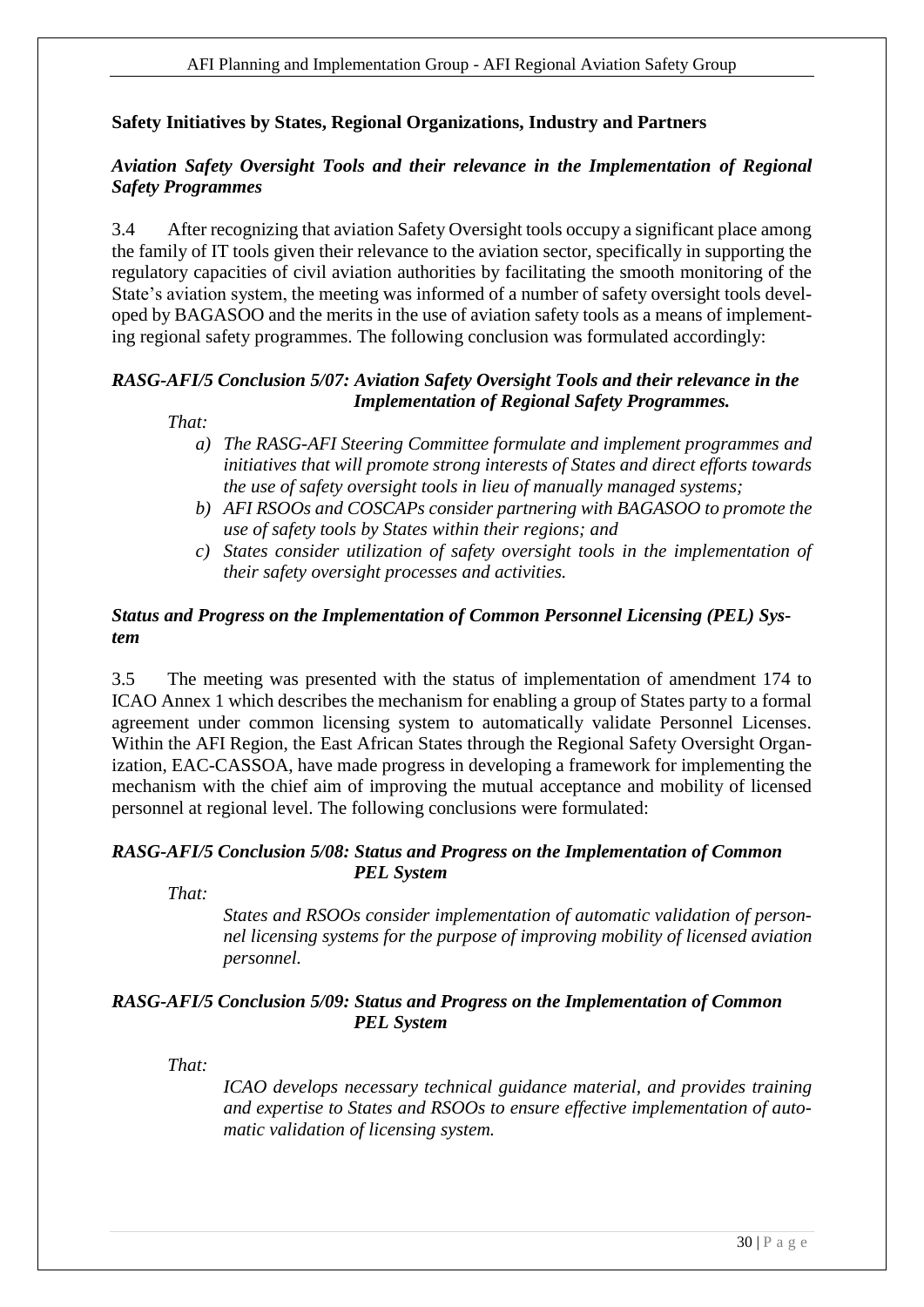# *Harmonization of Aviation Training in Africa*

3.6 The meeting recalled the discussions of the 14th meeting of the AFI Plan Steering Committee (SC), (Montreal, Canada, 24th October 2014) on matters related to aviation training in Africa. The Steering Committee considered the lack of information on an inventory on training needs and courses available as one of the key challenges in the region, and accordingly recommended that the Association of African Aviation Training Organizations (AATO) in collaboration with the ICAO Global Aviation Training (GAT) Office and partners carry out the training needs analysis and to come up with Draft Training Needs Road Map.

3.7 The meeting noted with appreciation the action taken by AATO to develop and further enhance the content of the roadmap, including key milestones such as the conduct of two training needs surveys in 2014 and 2015, stakeholders' meetings in April 2017 (Addis Ababa) and December 2018 (Doha), and continuous reporting to the AFI Plan Steering Committee on progress made. The meeting was informed that the final Aviation Training Roadmap incorporating guidance and inputs from stakeholders was presented and endorsed by the Twenty Second AFI Plan Steering Committee meeting held in Kampala, Uganda on 15 May 2019. The following conclusion was formulated:

## *RASG-AFI/5 Conclusion 5/10: Harmonization of Training in Africa: The Aviation Training Roadmap*

# *That:*

- *a) States and Stakeholders, such as Aviation Training Institutions, Industry partners etc. continue to provide training related information for the continuous improvement of the African Aviation Training Roadmap; and*
- *b) States and Development partners provide technical and financial support to the projects, programmes, and the Roadmap related activities of AATO.*

## <span id="page-30-0"></span>**AGENDA ITEM 4: REVIEW OF THE FUTURE WORK PROGRAMME OF THE RASG-AFI AND ITS AUXILIARY BODIES**

4.1 The meeting reviewed and endorsed the proposed Work Programme and activities for 2020 of RASG-AFI and its Subsidiary bodies, as contained in the **Appendix 3B** to this report; and formulated the following decision:

## *RASG-AFI/5 Decision 5/07: Review and endorsement of the RASG-AFI Work Programme for 2020*

*That:*

- *a) the Group endorse the Work Programme and activities for 2020 of RASG-AFI and its Subsidiary bodies and tasked the APIRG/RASG-AFI Coordination Task Force to coordinate with APIRG/22 not later than 31 August, 2019 and incorporate its outcomes as relevant and applicable to RASG-AFI activities;*
- *b) the APIRG/RASG-AFI Coordination Task Force review the revised Terms of Reference (ToRs) of APIRG and RASG-AFI to be aligned with the recommendations of ANC and submit its report to the RASC and APCC for their review and endorsement by 31 March, 2020.*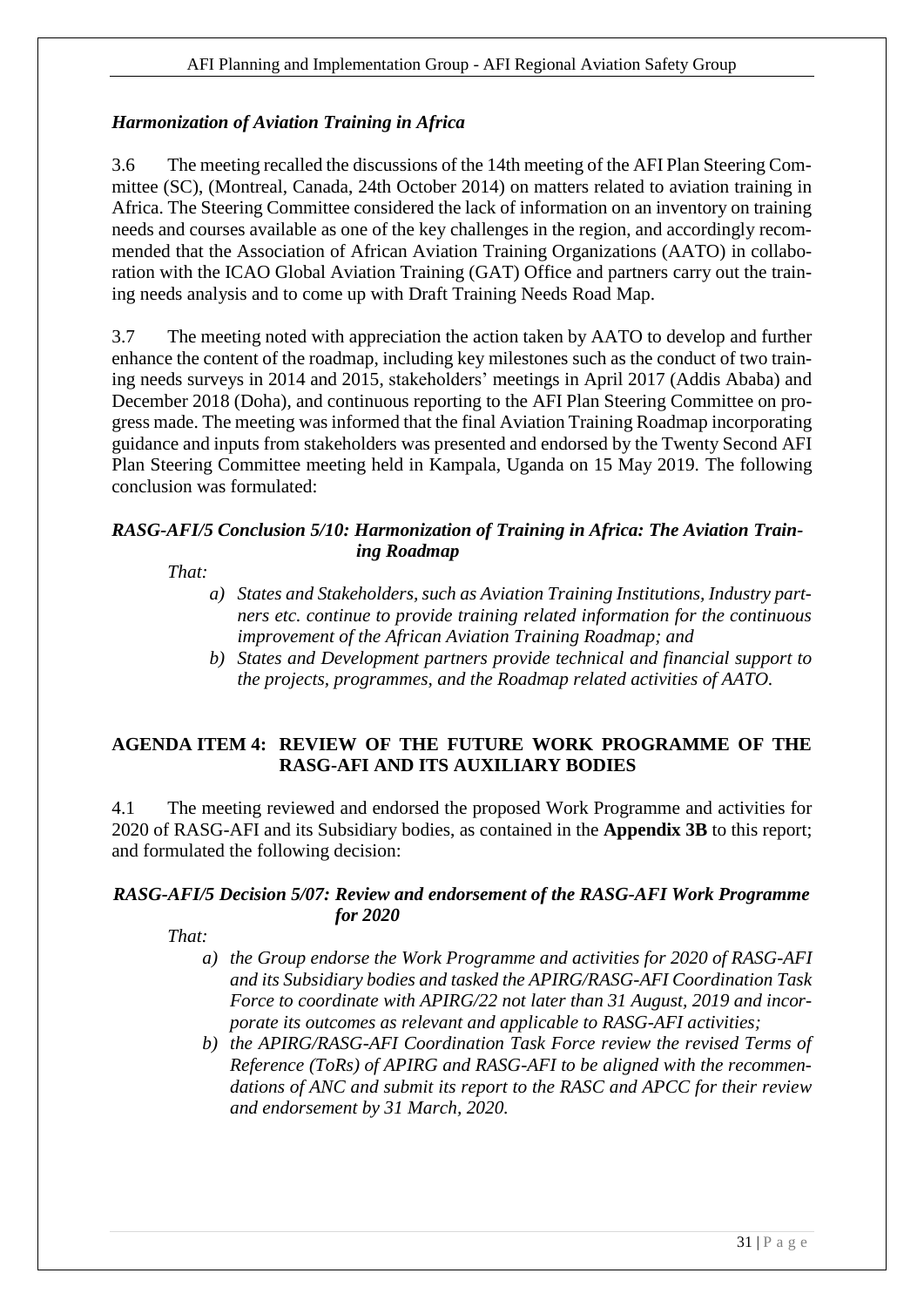# <span id="page-31-0"></span>**AGENDA ITEM 5: ANY OTHER BUSINESS (AOB)**

#### *Sustainability of RASG-AFI programmes and activities*

5.1 Under this Agenda Item, the meeting implored the Group to start looking for sustainable sources of funding for its programmes and activities from within and not to always rely on external sources.

## *US FAA ADS-B mandate*

5.2 The issue of ADS-B becoming mandatory in 2020 for aircraft operating into the United States of America was discussed by the meeting and the following conclusion was formulated:

## *RASG-AFI/5 – Conclusion 5/11: Operations into destinations where ADS-B is mandatory*

*That States ensure that their air operators meet the requirements for ADS-B prior to operations into destinations where it is mandatory.*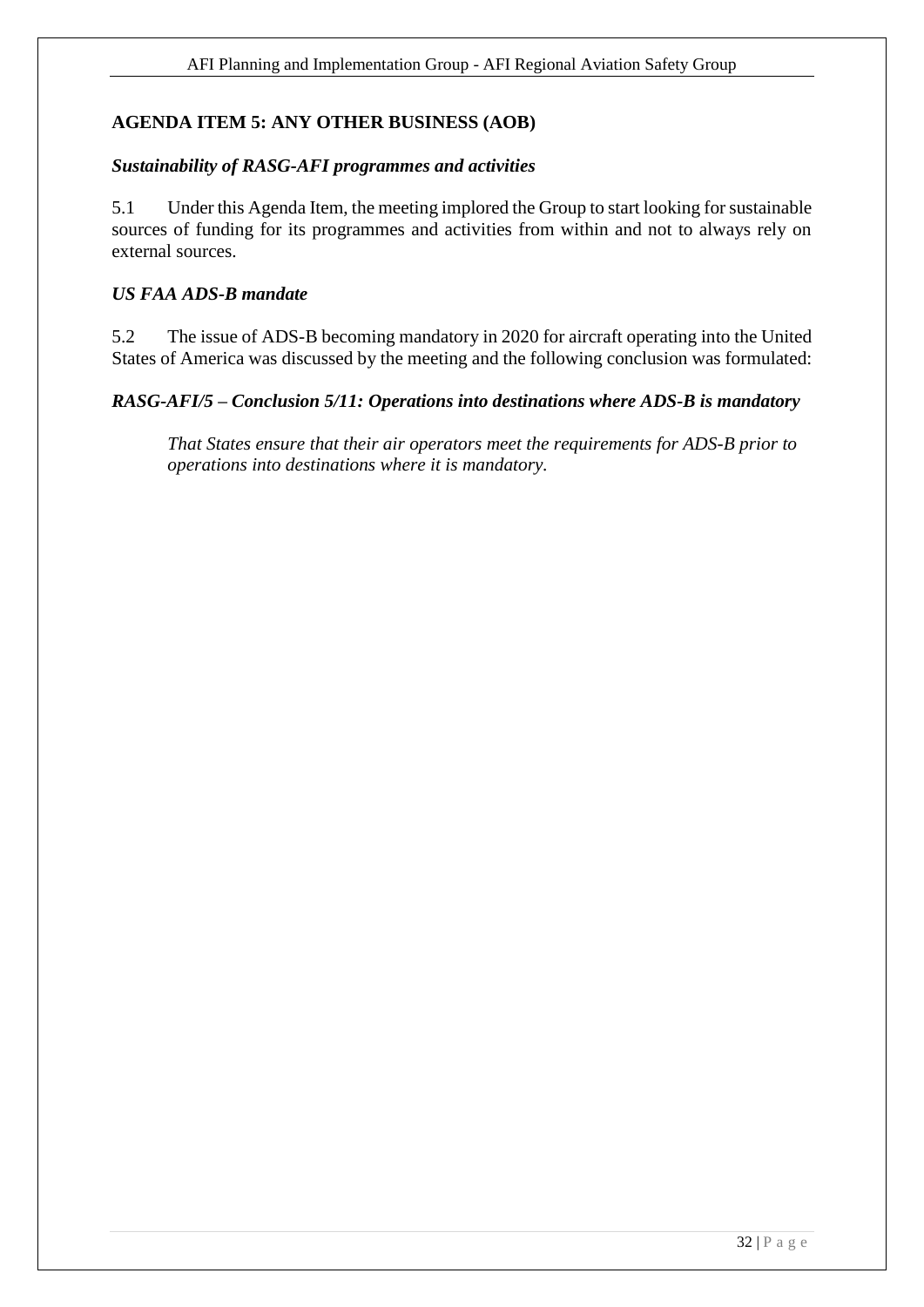# **PART IV:**

# <span id="page-32-0"></span>**TWENTY SECOND MEETING OF THE AFRICA -INDIAN OCEAN PLANNING AND IMPLEMEN-TATION REGIONAL GROUP (APIRG/22)**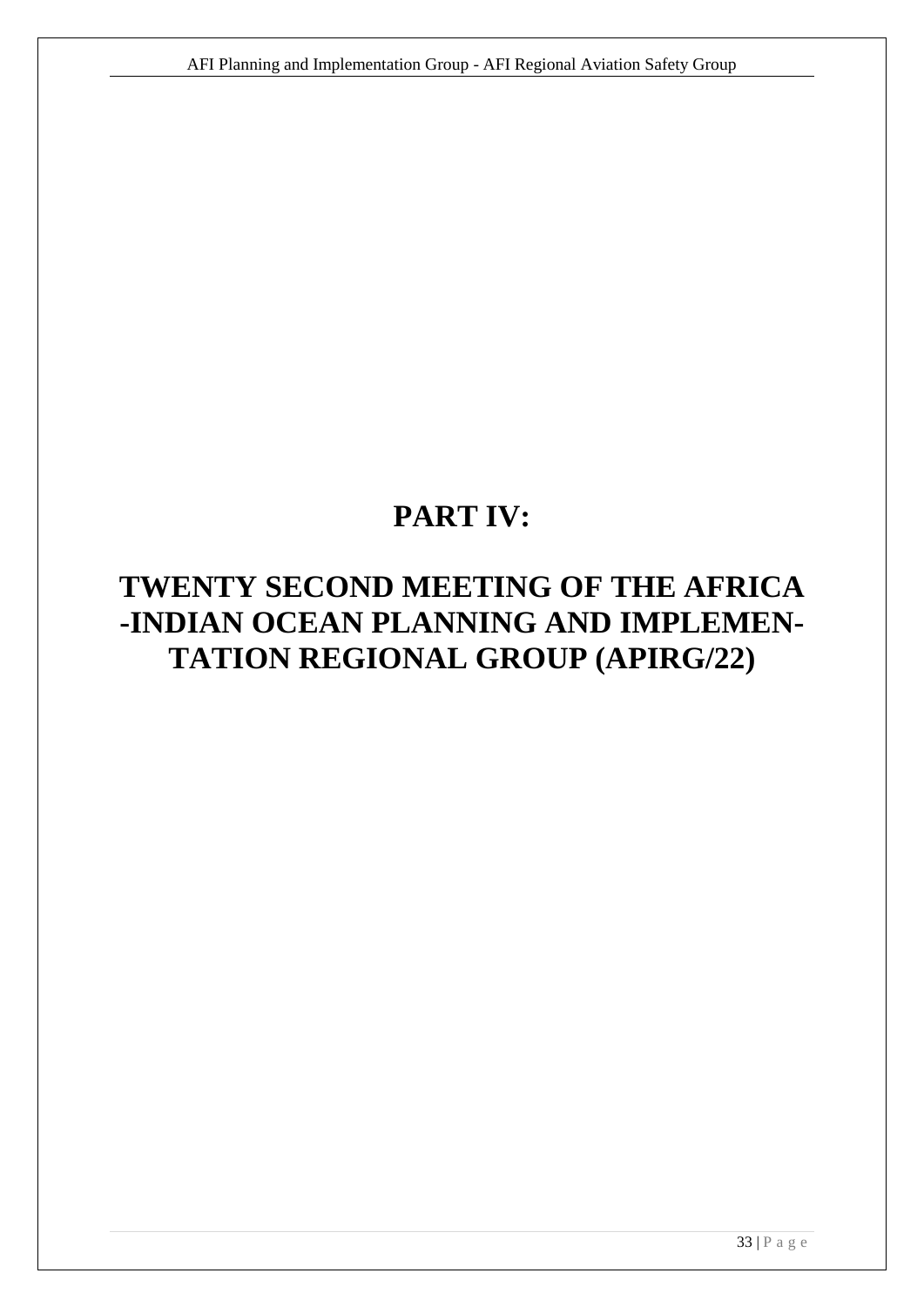## <span id="page-33-0"></span>*Adoption of the Agenda and Meeting Work Programme*

The Agenda adopted by the meeting is provided at **Appendix 4A** to this report.

## <span id="page-33-2"></span><span id="page-33-1"></span>**AGENDA ITEM 1: FOLLOW-UP ON APIRG/21 MEETING CONCLUSIONS AND DECISIONS**

## *Review of the action taken by the ANC and Council on the report of APIRG/21*

1.1. Under this agenda item, the meeting reviewed the action taken by the Air Navigation Commission (ANC) and the ICAO Council on the report of APIRG/21 meeting as presented during the APIRG/22 and RASG-AFI/5 Joint Session.

## *Review of the action taken by the APCC on the report of APIRG/21*

1.2. The meeting reviewed the actions conducted by the APIRG Project Coordination Committee (APCC) to follow up on the implementation of APIRG/22 outcome. In this regard, it was reported that the APCC held its third meeting in Dakar, Senegal, from 17 to 18 December 2018 with the aim to review the follow up actions conducted by the APIRG AAO and IIM Sub Groups.

1.3. The meeting was informed on the outcome of the APCC fourth meeting held in Nairobi, Kenya, from 24 to 25 June 2019 which reviewed and adopted the report of the APCC/3 meeting that focused on preparations of the APIRG/22meeting. It was reported that the meeting also agreed to provide a short update of the information contained in the Sub-Groups reports at the end of their presentation to the APIRG/Meeting.

## *Status of implementation of APIRG/21 Conclusions and decisions*

1.4. The meeting reviewed the status of implementation of the 28 Conclusions and 10 Decisions adopted by the APIRG Twenty First Meeting held in Nairobi, Kenya, from 9 to 11 October 2017. The meeting noted the progress made in the implementation of these various Conclusions and decisions at regional level as observed by both the AAO and IIM Sub-Groups meetings held in May and July 2018 respectively.

1.5. The meeting recognized that in order for APIRG to report efficiently and in a timely manner, there was the need for States to improve on the level of information provided to ESAF and WACAF Regional Offices regarding their status of implementation.

1.6. During the review, and where information has been made available, constraints to implementation were identified and indicated as well as some of the challenges faced in the implementation of APIRG conclusions and decisions such as but not limited to:

- a) Inadequate or lack of financial resources and high level commitment to aviation;
- b) Lack of expertise within States CAAs and ANSPs to implement, follow up or provide feedback on APIRG activities including recommendations, decisions and Projects implementation.
- c) Ineffective mechanisms and participation to coordinate and support implementation of the APIRG conclusions, decisions and Projects implementation.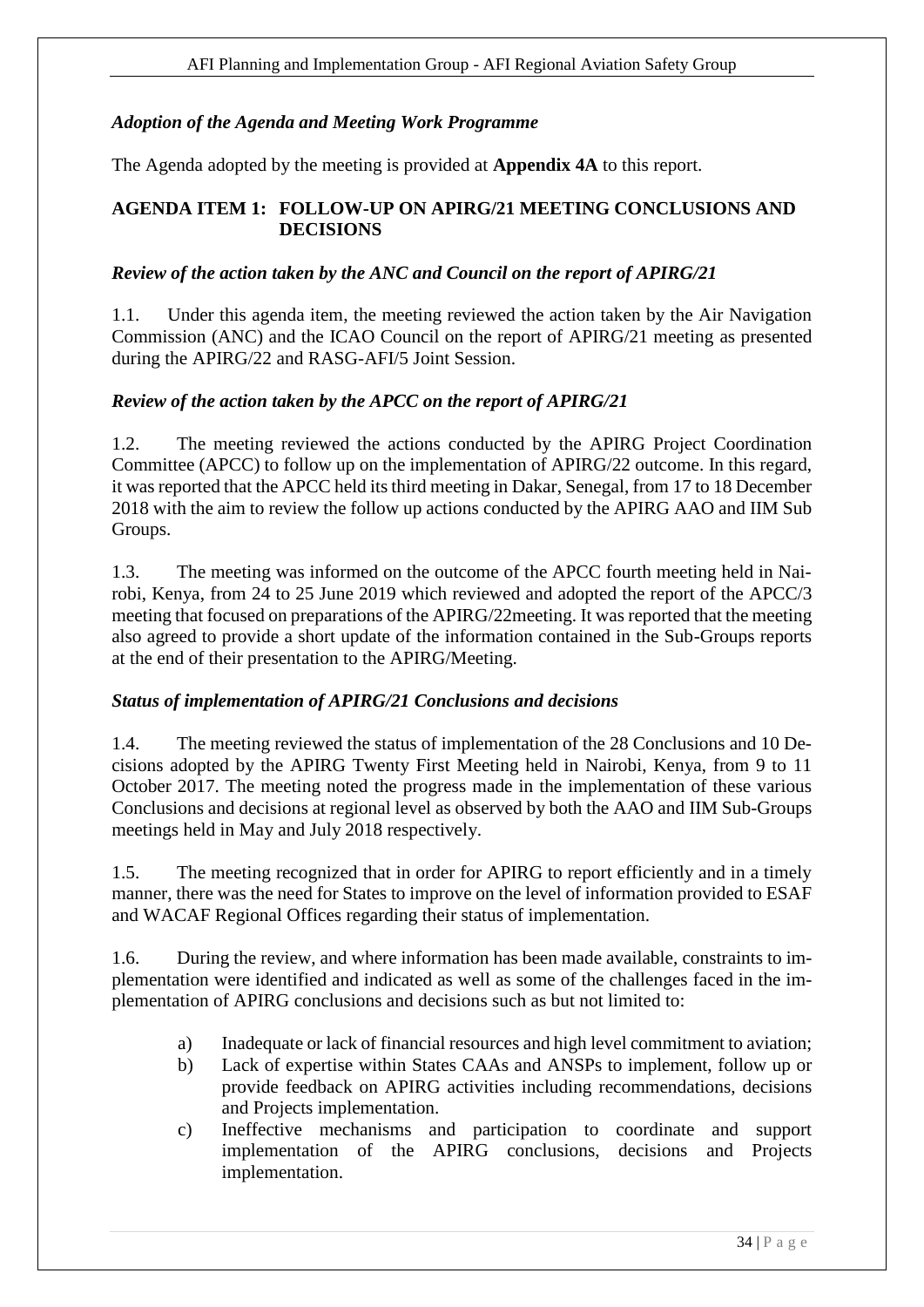- d) Weak effective safety oversight in some States at the level of regulators
- e) Poor reporting of APIRG recommendations, decisions and Projects implementation.

The following conclusion was formulated:

#### *APIRG/22 Conclusion 22/01: Effective implementation of AFI Regional ANS projects*

*That, in order to ensure and effective and efficient implementation of APIRG projects, States and industry:*

- *a) Commit the necessary resources and infrastructure towards implementation of APIRG decisions and conclusions;*
- *b) Effectively participate in AFI projects, including those linked to the APIRG Decisions and Conclusions;*
- *c) Strengthening the effectiveness and efficiency of ANS related projects such as but not limited to the African Flight Planning Procedures Programme (AFPP) and ANSP Peer review mechanism.*

1.7. The meeting noted that whereas some States have made progress in instituting mechanisms and actions to address the Conclusions and Decisions, there continues to be lack of information from States regarding their current status. Administrations and organizations were, therefore, invited to provide the ICAO Secretariat with the required information on the status of implementation of APIRG Conclusions and Decisions on a regular basis, in order to assess progress in the strengthening of the air navigation system and reporting as required by APIRG.

The following conclusion was formulated:

## *APIRG/22 Conclusion 22/02: Regular and timely reporting on the status of implementation of APIRG Conclusions and decisions*

*That in order to strengthening the AFI air navigation reporting system, Administrations/Organizations:* 

- *a) Establish effective internal mechanisms within civil aviation organizations to facilitate collection of information on the status of implementation of APIRG Conclusions and Decisions in all applicable areas through the Air navigation reporting Forms (ANRFs);*
- *b) Provide the ICAO Secretariat and all relevant parties with the required information on the status of implementation of Conclusions and Decisions on a regular basis, in order to assess progress in the strengthening of the air navigation system and to enable reporting by ICAO to APIRG;*
- <span id="page-34-0"></span>*c) Timely report on Incidents and continuously fill up the AFI Air Navigation Deficiency Database (AANDD).*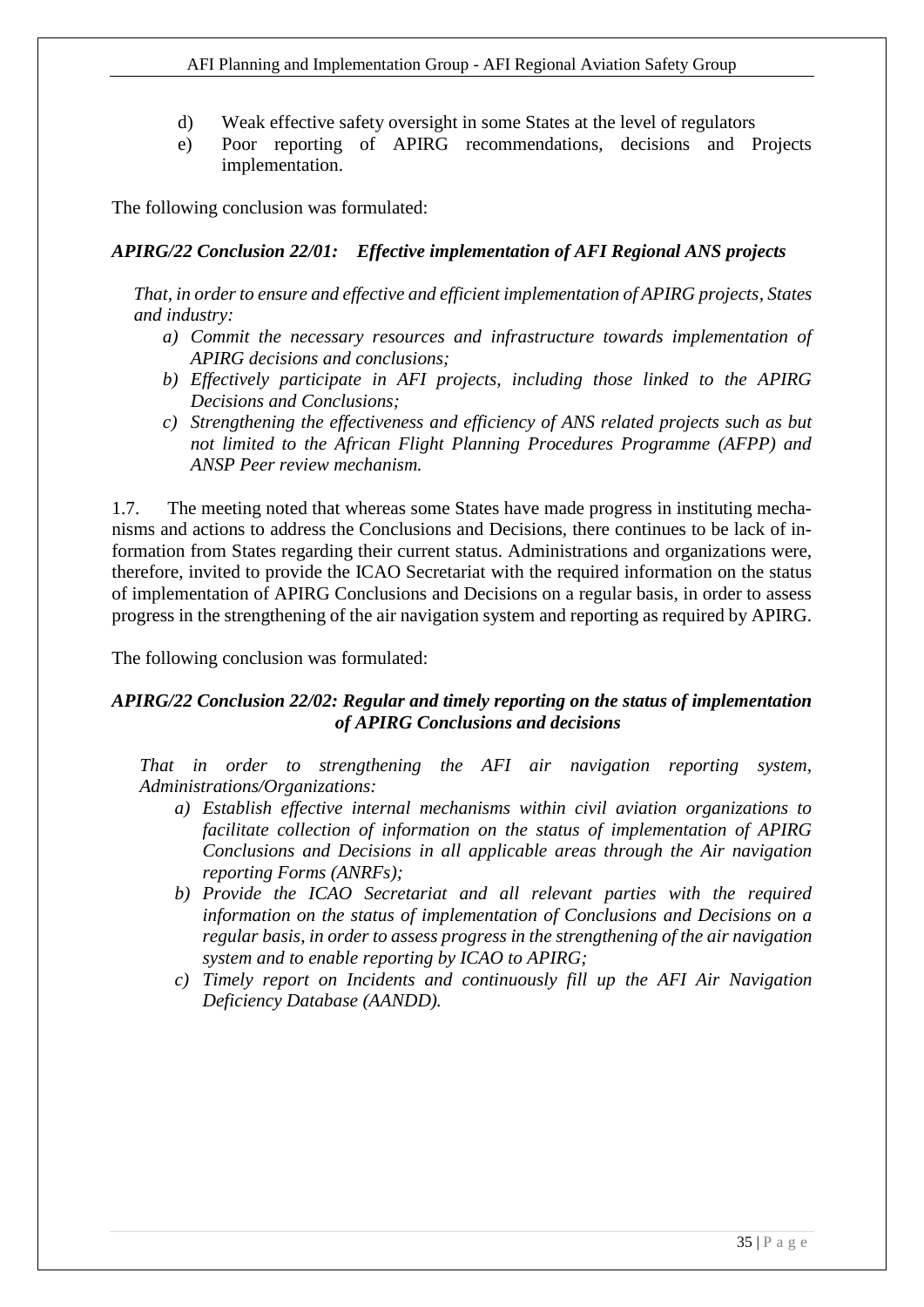## **AGENDA ITEM 2: PERFORMANCE FRAMEWORK FOR REGIONAL AIR NAVI-GATION PLANNING AND IMPLE-MENTATION**

## **Performance Framework for Regional Air Navigation Planning and Implementation**

## *Outcome of the Thirteenth Air Navigation Conference (AN-Conf/13)*

2.1. The outcome of the Thirteenth Air Navigation Conference (AN-Conf/13) was discussed during the APIRG/22 and RASG-AFI/5 Joint meeting of 29 July 2019.

## *Outcome of the Second meeting of the APIRG Airspace and Aerodrome Operations Sub Group (AAO SG/2)*

2.2. The Group was informed that the Second Meeting of the APIRG Airspace and Aerodrome Operations Sub-Group (AAO SG/2) was held in the ICAO ESAF Regional Office in Nairobi, Kenya, from 21 to 25 May 2018. The meeting was attended by sixty (60) participants from sixteen (16) AFI States and seven (7) Regional/International Organizations. The AAO SG/2 reviewed the list of APIRG Conclusions and Decisions applicable to the sub-group and provided guidance on the follow up actions to be taken by AFI States, in order to facilitate and expedite their implementation.

## *Planning and implementation*

2.3. The meeting noted the various challenges being experienced by the AAO-SG, specifically issues related to the operationalization of the new APIRG Structure, working methodology and implementation of the projects as endorsed by APIRG. The meeting noted that no special funding is provided under the new APIRG structure to support projects implementation. Finally, the meeting recognized the need for enhanced flow of information from States to the two ICAO AFI Regional Offices on the status of implementation.

## *AFI SSR Code Management Plan*

2.4. The meeting noted the progress made in the implementation of the AFI Secondary Surveillance Radar (SSR) Code Allocation and Assignment Review (ASCAAR) Project and formulated the following conclusions and decisions:

## *APIRG/22 Decision 22/03: Revised AFI SSR Code Management Plan (CMP)*

*That:*

- *a) the amendment proposals to the AFI SSR Code Management Plan (CMP) provided at Appendix 4B to this report are endorsed;*
- *b) the Secretariat should finalize and disseminate the revised CMP, and initiate the consequential amendments to the AFI Air Navigation Plan (eANP), ensuring coordination as necessary between the ICAO AFI and adjacent Regions; and*
- *c) In coordination with States, the Secretariat should monitor substantial developments such as air traffic increase, airspace restructuring, operational requirements, etc. and ensure that related proposals for amendment to the ANP are initiated in a timely manner.*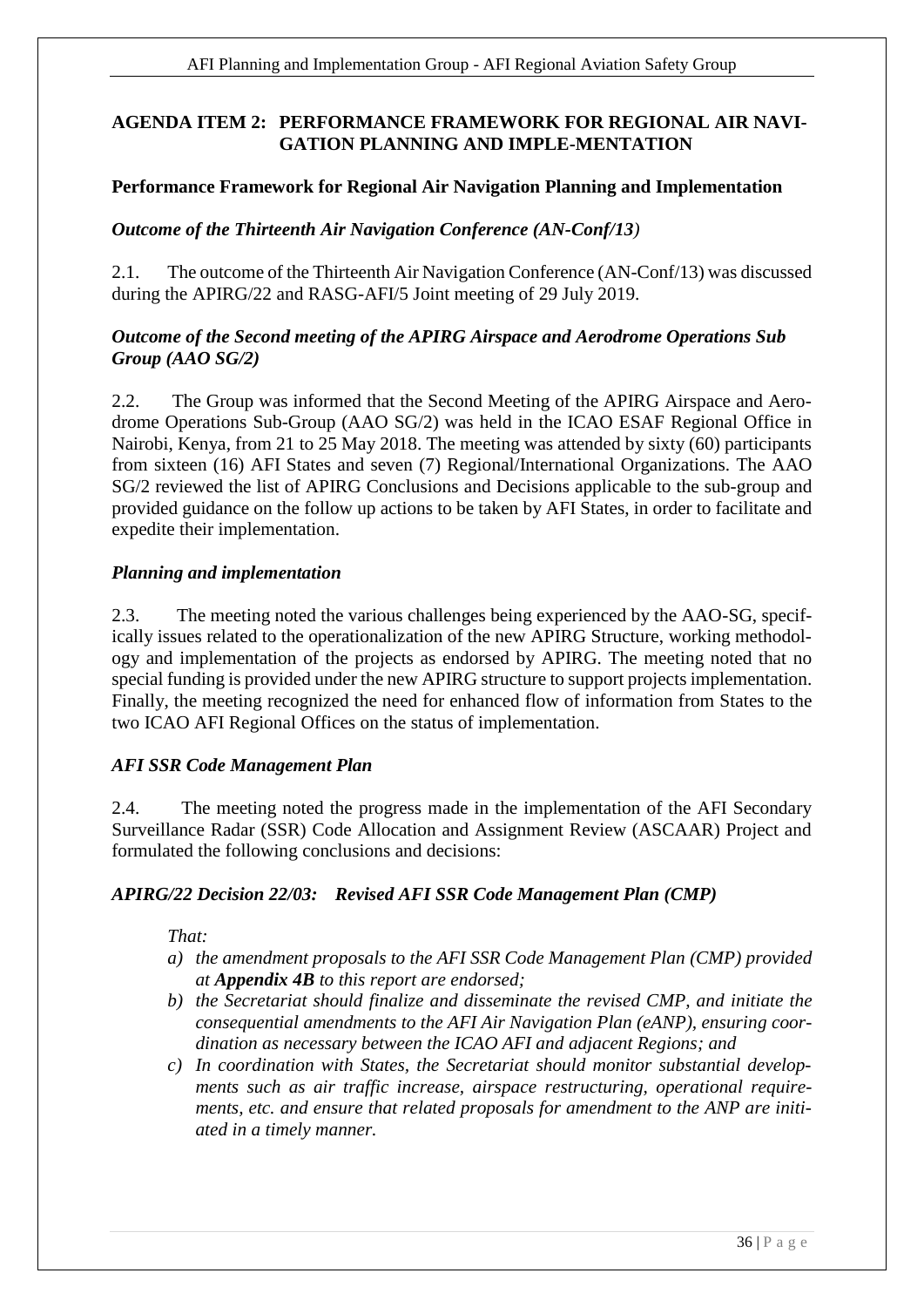## *APIRG/22 Conclusion 22/04: SSR Code Occupancy Time*

#### *That:*

- *a) Effective 8 November 2020, the protection period will change from three hours to two hours; Protection period of more than 2hrs applied within specific FIRs should be justified by need taking into consideration of such factors as flight time across FIRs/Blocks of airspace as applicable, and supported by sound safety assessment in accordance with ICAO safety management provisions; and*
- *b) The Secretariat take necessary measures to amend the SSR code allocation table in the AFI ANP Doc 7474.*

## *APIRG/22 Decision 22/05: Collection of data on traffic volumes and patterns in the AFI Region and the interface with other ICAO Regions*

*That:*

*The APIRG Traffic Forecast Group (TFG), with support of the Air Transport Bureau (ATB), take necessary action to obtain traffic data from States and traffic forecasts, in order to assess the relevance of the traffic information and data for use in reviewing the AFI SSR CMP elements.*

## *APIRG/22 Decision 22/06: Workshops to Facilitate Implementation of the Revised SSR Code Management Plan*

*That:*

*ICAO ESAF and WACAF Regional Offices arrange for workshops before 31 March 2020 to provide knowledge and awareness on the revised CMP, and to facilitate coordination between ATS Units.*

#### *Performance Based Navigation (PBN)*

2.5. The meeting acknowledged that the PBN Airspace Concept is an essential element of PBN implementation and noted that the AFPP conducted three workshops during 2017/2018 to sensitize States and provide necessary guidance. It was noted that in the ESAF area, sixteen States out of twenty-four, representing 67% of the States, have developed and submitted their National PBN Implementation Plan to ICAO ESAF Office. In the WACAF area, 21 States out of 24, representing 88% of States, have developed and submitted their National PBN Implementation Plan, representing 88% of the States.

2.6. The meeting noted the lack of implementation of the Continuous Climb Operation (CCO) and Continuous Descent Operations (CDO) in the region. The meeting noted the difference between procedures for PBN STARS/SIDS from those of CCO/CDO and urged States that have developed CCO/CDO procedures to coordinate with the ICAO AFPP for confirmation. The meeting formulated the following conclusion:

## *APIRG/22 Conclusion 22/07: Improvement and funding of States PBN Implementation Plans*

*That:*

*States that have not already done so, are urged to review their PBN implementation plans to ensure that:*

*a) they are sufficiently robust and detailed to effectively support implementation thereof; and*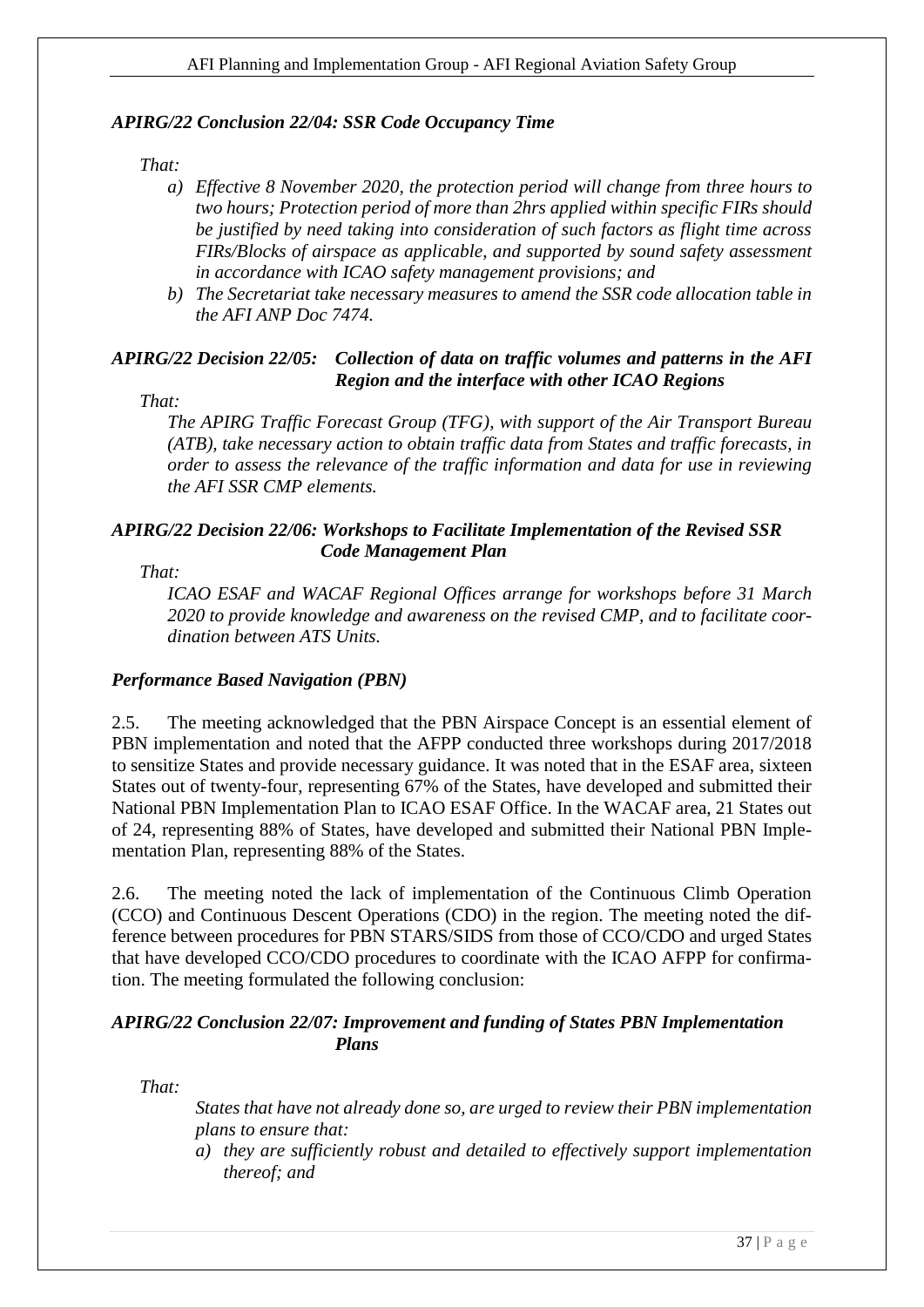*b) they are formally adopted at the appropriate level of the State/ANSP and are accordingly funded.*

## *APIRG/22 Conclusion 22/08: Implementation of PBN with CCO and CDO*

*That:*

- *a) States that have not already done so, are urged to coordinate with the ICAO AFPP for the review and confirmation of status of their PBN - CCO/CDO procedures; and*
- *b) ICAO organize workshops to provide the requisite knowledge and assistance to facilitate PBN -CCO/CDO implementation in the AFI Region.*

#### *Search and Rescue*

2.7. The meeting was updated on the progress made in the implementation of the Search and Rescue Project under the AFI Plan and agreed on the following Conclusion:

## *APIRG/22 Conclusion 22/09: Follow-up on the AFI Plan SAR Projects for AFI States*

*That:*

- *a) AFI States:*
	- *i. Expedite the development and operationalisation of their SAR plans, which should include State agencies that would be involved with supporting SAR operation;*
	- *ii. Coordinate directly with the authorities responsible for SAR in adjacent States and arrange for signing of their SAR agreements as soon as practicable and inform ESAF and WACAF Regional Offices;*
	- *iii. Use Regional Economic Communities (RECs) frameworks to pursue signing of outstanding SAR agreements where high level intervention is required;*
- *b) Having adequate SAR expertise and resources to assist other States, upon request, in improving their SAR organisation and capabilities; and*
- *c) IATA / Airlines include SAR requirements as part of their pre-operational assessment and technical panels/missions to States/ ANSPs.*

#### *Establishment of an FIR in South Sudan*

2.8. The meeting noted the efforts made by ICAO in facilitating processes on the agreed decision by South Sudan and Sudan, to enable South Sudan to directly discharge its responsibilities under Article 28 to the Chicago Convention, of providing air traffic services and the associated air navigation services, in the airspace over its territory.

## *Restructuring of Kigali FIR*

2.9. The meeting was informed that Rwanda communicated in March 2018 its intention to commence the provision of ATS in the whole of the Kigali FIR, including the upper airspace in which ATS is currently being provided by Dar es Salaam. The meeting acknowledged the coordination activities undertaken for this purpose.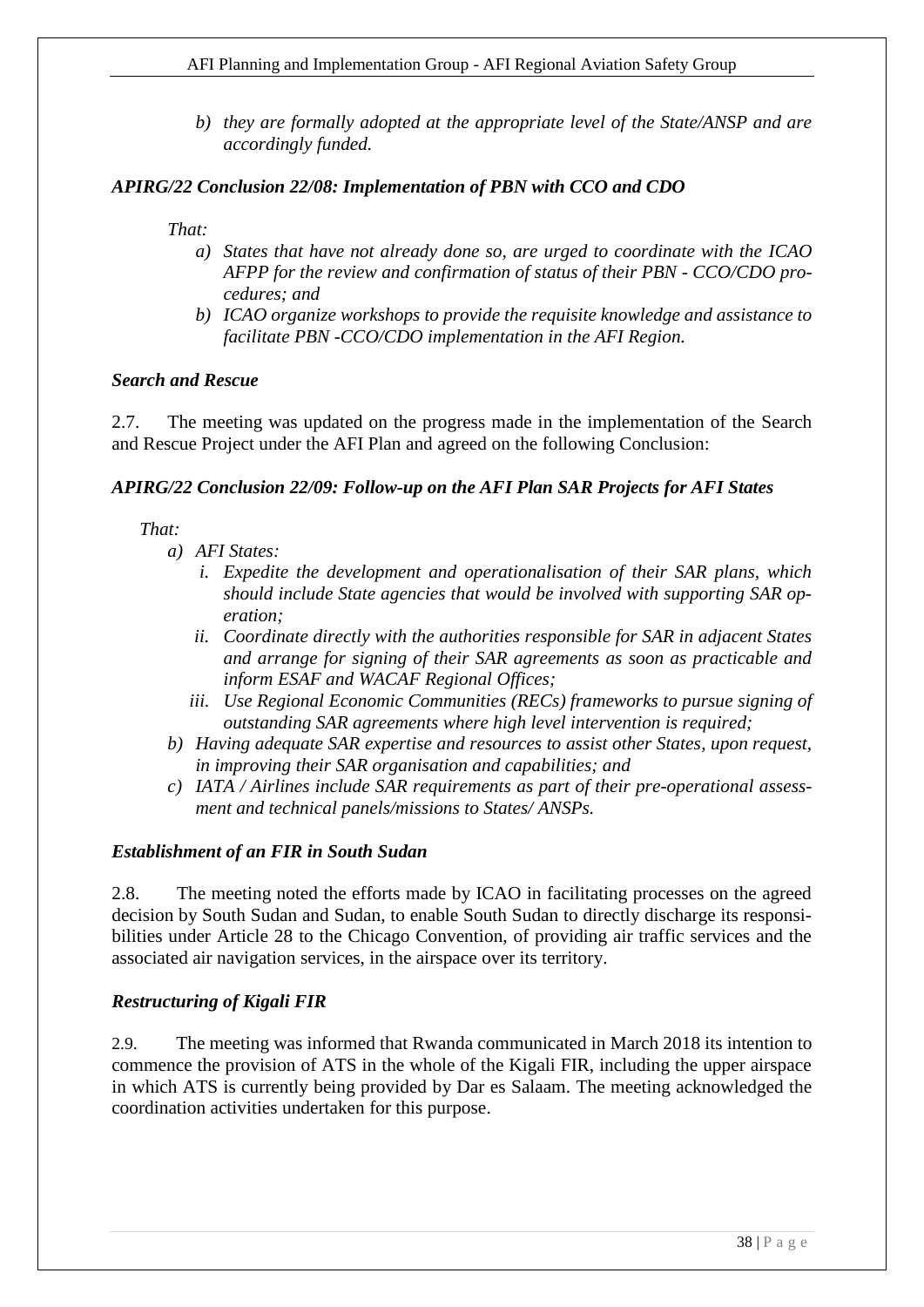# *Relocation of Mogadishu FIR*

2.10. The meeting recognized the on-going efforts to relocate the Mogadishu Flight Information Centre (FIC), based on a transition plan approved by ICAO Technical Cooperation Bureau (TCB), in close collaboration with the Federal Government of Somalia (FGS), and agreed on the following Conclusion:

#### *APIRG/22 Conclusion 22/10: Relocation of the Mogadishu FIC from Nairobi to Mogadishu, ATS Organizational Changes and Airspace Operational Improvements*

*That:*

- *a) Somalia is urged to ensure that necessary safety assessments are carried out and applicable mitigations implemented, in accordance with the provisions of Annex 11, Annex 19 and PANS-ATM Doc 4444, before the implementation of any operational changes, including the implementation of air traffic control service and ADS-C/CPDLC;*
- *b) In order to minimize the risk of safety degradation during the ADS-C/CPDLC trials, such trials be preceded by implementation of air traffic control service;*
- *c) ICAO is requested to continue providing guidance and assistance to Somalia and the FISS, as necessary;*
- *d) Somalia/FISS should continue to inform airspace users of the transition and availability of associated services in a timely manner; and*
- *e) Airspace users are requested to report incidents to the State, IATA and ICAO for necessary follow-up action, including mitigation measures.*

## *IATA Regional Survey on Aeronautical Mobile Service*

2.11. The meeting noted the report on the Aeronautical Mobile Service Survey for the AFI Region, conducted by IATA, from 8th to 22nd February 2017, aimed at determining the real VHF coverage and the quality of HF and CPDLC service provisions to users. The meeting identified the need for additional action to be taken by AFI ANSPs that experience continuous deficiencies in aeronautical mobile service provision, and formulated the following Conclusion:

## *APIRG/22 Conclusion 22/11: Efforts to Address Aeronautical Mobile Service Deficiencies*

*That:*

*The concerned AFI ANSPs establish Service Level Agreements (SLAs) with users and collaborate to identify measures to address aeronautical mobile service (AMS) deficiencies.*

## *Performance Based Communication and Surveillance (PBCS)*

2.12. The meeting deliberated on developments in the implementation of Performance Based Communication and Surveillance (PBCS), noting other discussions within the framework of APIRG date back to APIRG/17 in 2010. The meeting agreed on the need to expedite the establishment of the AFI PBCS monitoring mechanism, noting the approach adopted in other ICAO Regions to take advantage of the already existing RVSM monitoring organizations for various reasons, including operational and institutional.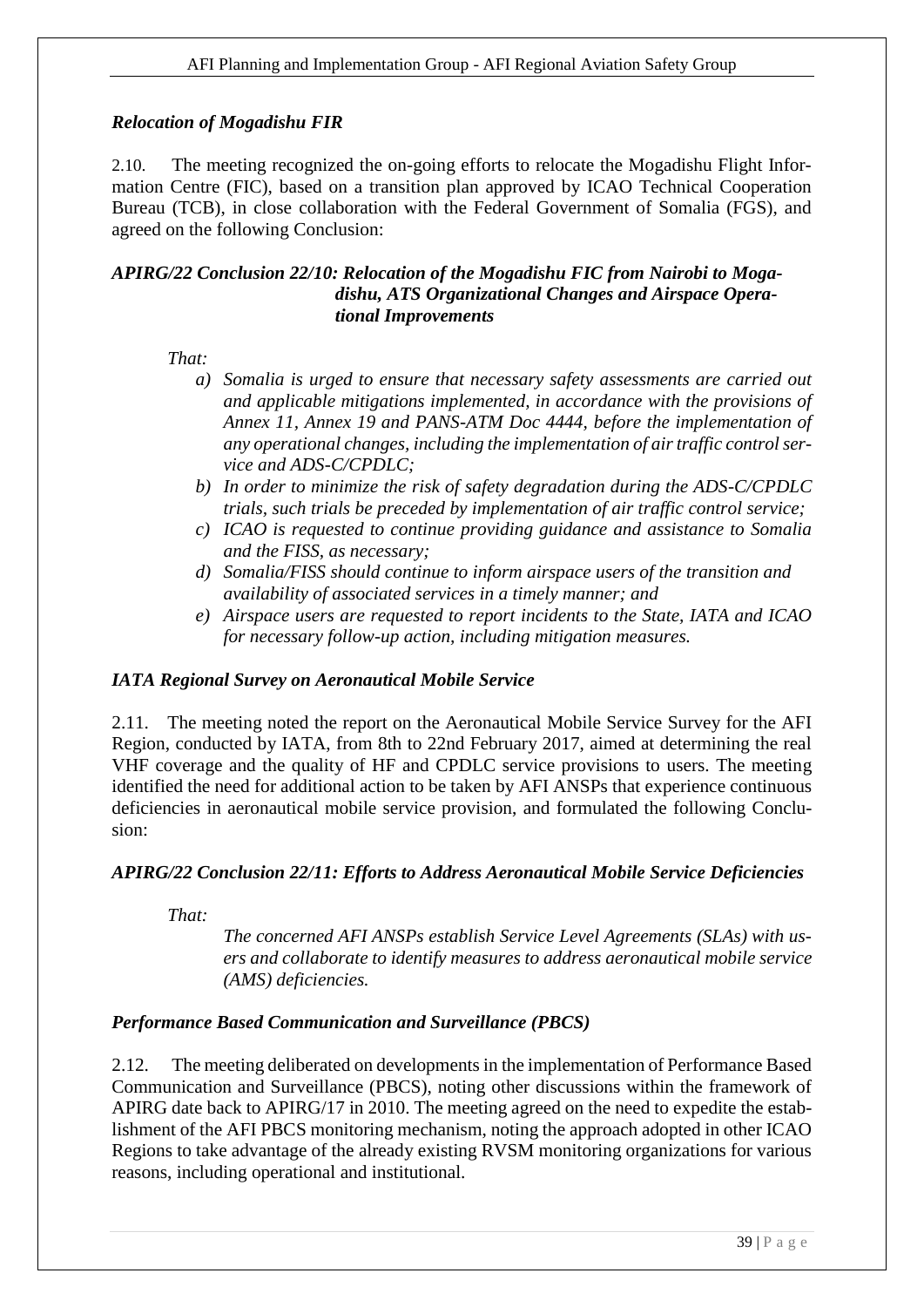2.13. The meeting also observed that the South Atlantic Regional Monitoring Agency (SATMA) is responsible for the provision of RVSM monitoring for States/FIRs in the AFI region which form part of the EUR/SAM Corridor airspace. The meeting therefore expressed strong support for SATMA to include as part of its functions, responsibility for providing PBSC monitoring to those States, and collaborate with ARMA as necessary for safety and efficiency of flights in the corridor. Accordingly, the sub-group formulated the following conclusion:

## *APIRG/22 Conclusion 22/12: Establishment of the AFI Performance-Based Communication and Surveillance (PBCS) Monitoring*

*That:*

- *a) The AFI PBCS monitoring should be established as part of the AFI RMA monitoring mechanism;*
- *b) ICAO to formally request South Africa, as matter of urgency, to facilitate the inclusion of PBCS monitoring in the functions and responsibilities of the AFI Regional Monitoring Agency (ARMA) and provide necessary expertise for both functional areas (RVSM and PBCS), as well associated support to States and service providers as applicable;*
- *c) South Africa be mandated to formulate cost recovery mechanism in accordance with ICAO policies and in coordination with users and AFI ANSPs as necessary, and provide an update to AFI States and ANSPs through the Secretariat and the APIRG framework;*
- *d) The Secretariat to provide assistance and support as necessary to facilitate early establishment of the AFI PBCS monitoring mechanism; and*
- *e) The proposed terms of reference of the ARMA relating to PBCS monitoring at Appendix 4C to this report be reviewed and updated as necessary.*
- *f) PBCS monitoring should be established as part of the South Atlantic Regional Monitoring Agency (SATMA) monitoring mechanism*

## *Adoption of RCP 240 and RSP 180 for implementation in the AFI Region*

2.14. The meeting also noted the low pace of implementation of PBCS operation in the AFI Region and took note that the NAT region has experienced 7 months after PBCS implementation and that States were still not able to produce PBCS approvals and recognized that setting up the process to transmit PBCS/RCP/RSP approvals is expected to be slow in the AFI region. It was therefore recommended to urge this region to begin the process as soon as possible.

## *APIRG22 Conclusion 22/13: Adoption of RCP 240 and RSP 180 for PBCS operations in AFI Region*

 *That,* 

- *a) AFI States start pre-implementation as RCP/RSP specifications have been defined to establish PBCS policies for ANSP, Operators and Airworthiness. Publish the PBCS requirements in Aeronautical Information Publication;*
- *b) States/ANSPs adopt RCP 240 and RSP 180 for implementation in the AFI and SAT area and establish a line of communication with AFI Regional Monitoring Agencies regarding non-compliance.*
- *c) ANSPs establish mechanisms to recognize RCP/RSP Capabilities in ATC automation and provide RCP/RSP compliant air traffic services;*
- *d) Operators prepare to file RCP/RSP capabilities in flight plans and participate in PBCS Implementation and Monitoring programmes; and*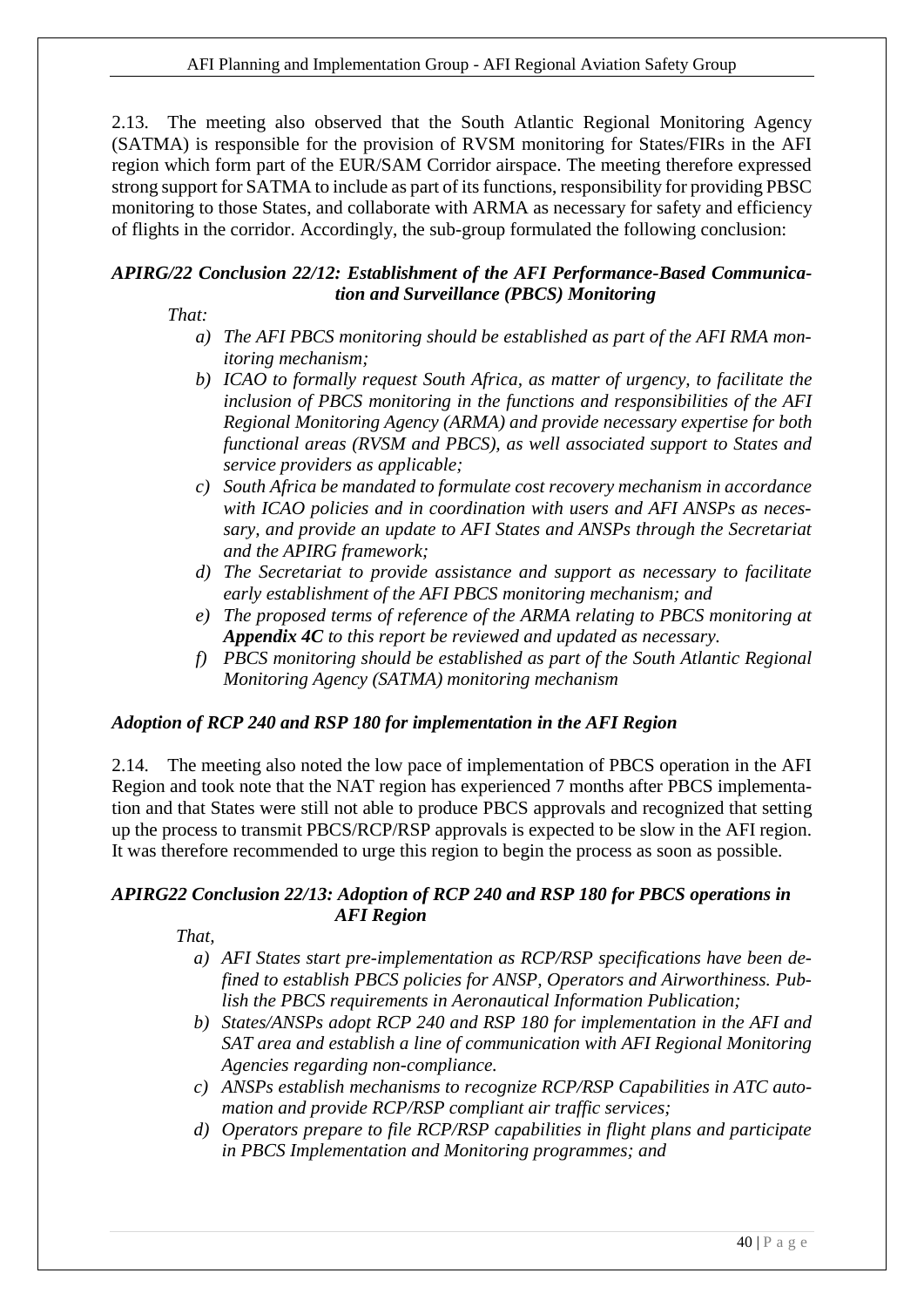*e) States that have aircraft that operate outside of the AFI Region to start developing PBCS policies to help their operators with RCP/RSP(PBCS) Approvals as per ICAO Doc 9869.* 

## <span id="page-40-0"></span>**AGENDA ITEM 3: RVSM AIRSPACE SAFETY – 11TH COLLISION RISK AS-SESSMENT (CRA/11)**

3.1. The meeting acknowledged the outcome of the Eleventh AFI Collision Risk Assessment which has been largely influenced by the activities of the ATS Incident Analysis Group (AIAG) and AFI Tactical Action Group (TAG). The meeting acknowledged the current efforts by the TAG and ARMA in managing the UCRs including occurrences of Non RVSM approved aircraft, as best as possible. With regard to on-going efforts to finalize the delineation of the Khartoum FIR, the meeting identified the need for ICAO to decide whether the RVSM monitoring service for South Sudan will be provided by the AFI RMA or the MID RMA.

## *Air Traffic Contingency Planning*

3.2. Pursuant to APIRG 21/05 implementation, as well as Annex 11, 2.31, and Appendix C, the WACAF and ESAF Regional Offices organized workshops on the development of ATM Contingency Plans that resulted in the development and publication of National ATM Contingency Plans by States, as well as the development of Sub-Regional ATM Contingency Plans by ESAF and WACAF.

3.3. Consequently, the ESAF and WACAF regions convened in Johannesburg in May 2019, and developed a single Draft AFI Regional ATM Contingency Plan that was presented to APIRG 22 for consideration and approval.

The highlights of the AFI Regional ATM Contingency Plan are:

- a) The composition of the AFI Contingency Coordination Team (CCT) for management of contingencies at the Regional level in coordination with the Contingency Coordination Committee (CCC) at the State level.
- b) The description of Levels 1 contingencies that involves partial failures that can be handled internally, and level 2 contingencies that involves total ATM system failures requiring the intervention of adjacent States or FIRs in the provision of ATS, and level 3 Contingencies that involves contingencies requiring the total avoidance of the affected State/FIR or airspace.
- c) The Contingency Routes and Flight Level Allocation Schemes for managing the flow of international traffic during Level 2 and level 3 contingencies.
- d) The Contingency Plans for handling of Volcanic Ash Contingencies and Public Health Emergencies.
- e) The Template for National ATM Contingency Plan, as well as Template Memorandum of Understanding for the delegation of the provision of ATS between adjacent States/FIRs.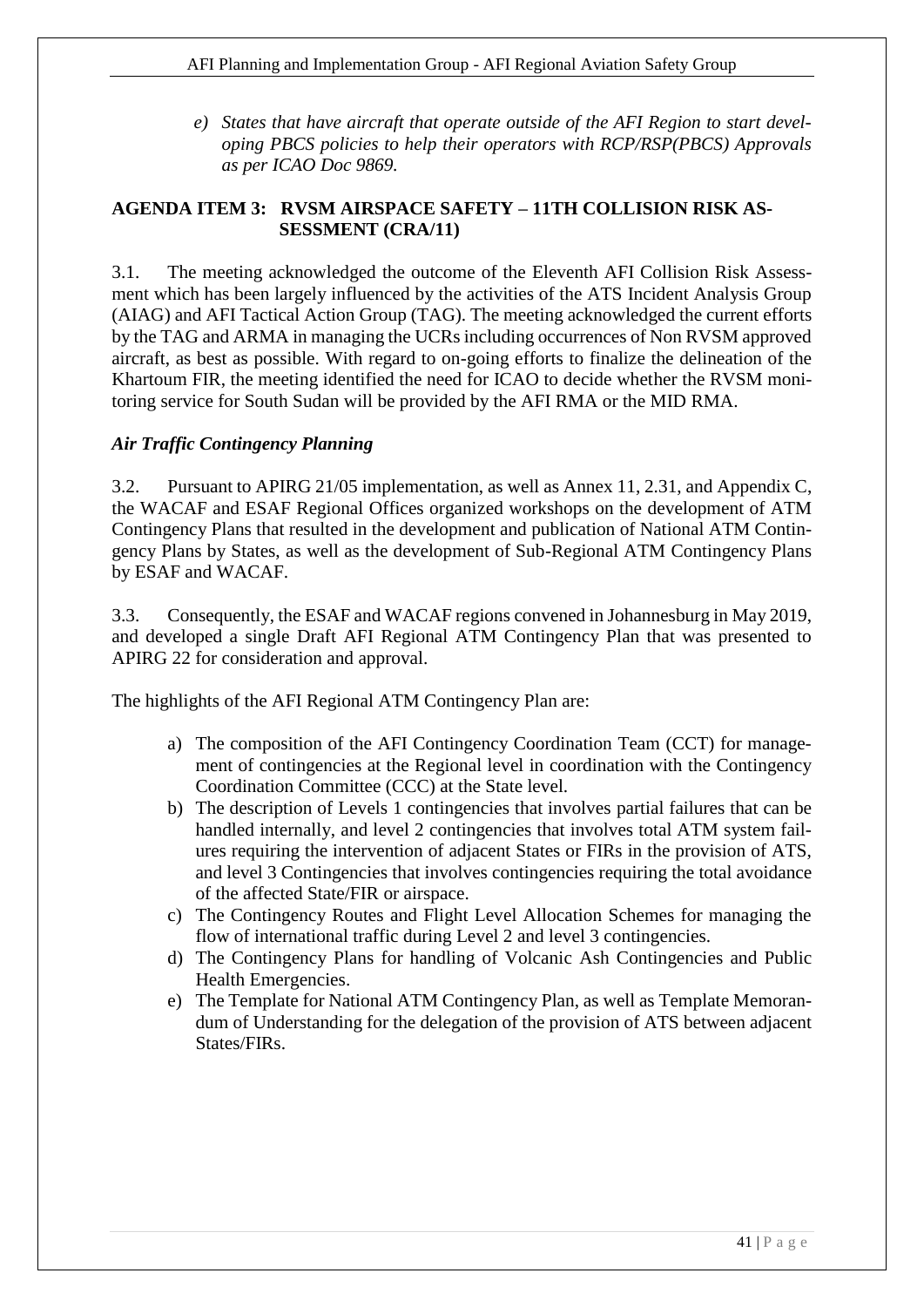The meeting agreed on the following conclusions:

## *APIRG/22 Conclusion 22/14: Adoption of the AFI ATM Contingency Plan*

*That:*

- *a) the classification of contingencies into the proposed level 1, 2 and level 3 contingencies is adopted;*
- *b) the Regional Contingency Routes for level 2 and level 3 contingencies are adopted;*
- *c) the AFI Regional ATM Contingency Plan in Appendix 4J is adopted; and*
- *d) the establishment for an AFI Regional Contingency Coordination Team (CCT) that includes Regional ATM/SAR Officers (ESAF/WACAF), State Focal Points, ARMA, IATA, IFALPA, IFATCA, CANSO, etc. is endorsed.*

## *AFI Tactical Action Group (TAG)*

3.4. The AFI Tactical Action Group (TAG) was established based upon Recommendation 6/6 of the Special AFI Regional Air Navigation Meeting AFI RAN. The key functions of the Group include performance of Safety Assessments and Reduced Vertical Separation Minimum (RVSM) and scrutinize incidents and ATM occurrences that has the potential to reduce the Target Level of Safety necessary for continued RVSM operations across the region. The meeting was presented with the report of the Eleventh Meeting of the Tactical Action Group (TAG/11) which was held in Johannesburg, South Africa on 8 March 2019.

3.5. It was noted that in 2018, 100% of all coordination failures, 92% of all communication failures and 47% of all AIRPROX events took place in the RVSM airspace; whilst only 31% of all ATS events occurred in RVSM airspace.

3.6. The meeting was informed of the high number of AIRPROXES in Mogadishu FIR and called for an urgent action to address the contributing factors.

3.7. ICAO was requested to advise if the use of CPDLC could be mandated for aircraft operating over the high-seas. The TAG was informed that CPDLC had been mandated in the EUR/NAT region and urged ICAO to ensure coordination between APIRG and GREPACAS and stakeholders in this regard.

3.8. It was reported that under-reporting of Large Height Deviation (LHD) from the mathematicians working on the RVSM TLS does help in providing accurate assessment of the safety situation in the AFI region.

3.9. The technical and total vertical collision risk assessment was conducted based on the data and information available from AFI RVSM operations during the calendar year 2017 as collected and collated by ARMA. The CRA/12, 2017 estimate of the total vertical collision risk was 58.6 x 10-9 fatal accidents per flight hour, i.e. 12 times the total vertical TLS. It was approximately 1.6 times larger than its CRA/11, 2016 counterpart. The increase in the CRA/12, 2017 estimate of the total vertical collision risk represented the combined effect of increases in the probabilities of vertical overlap due to improper flight level crossings and flying at wrong flight levels. The former increased by a factor of approximately 1.2 and the latter by a factor of approximately 1.8.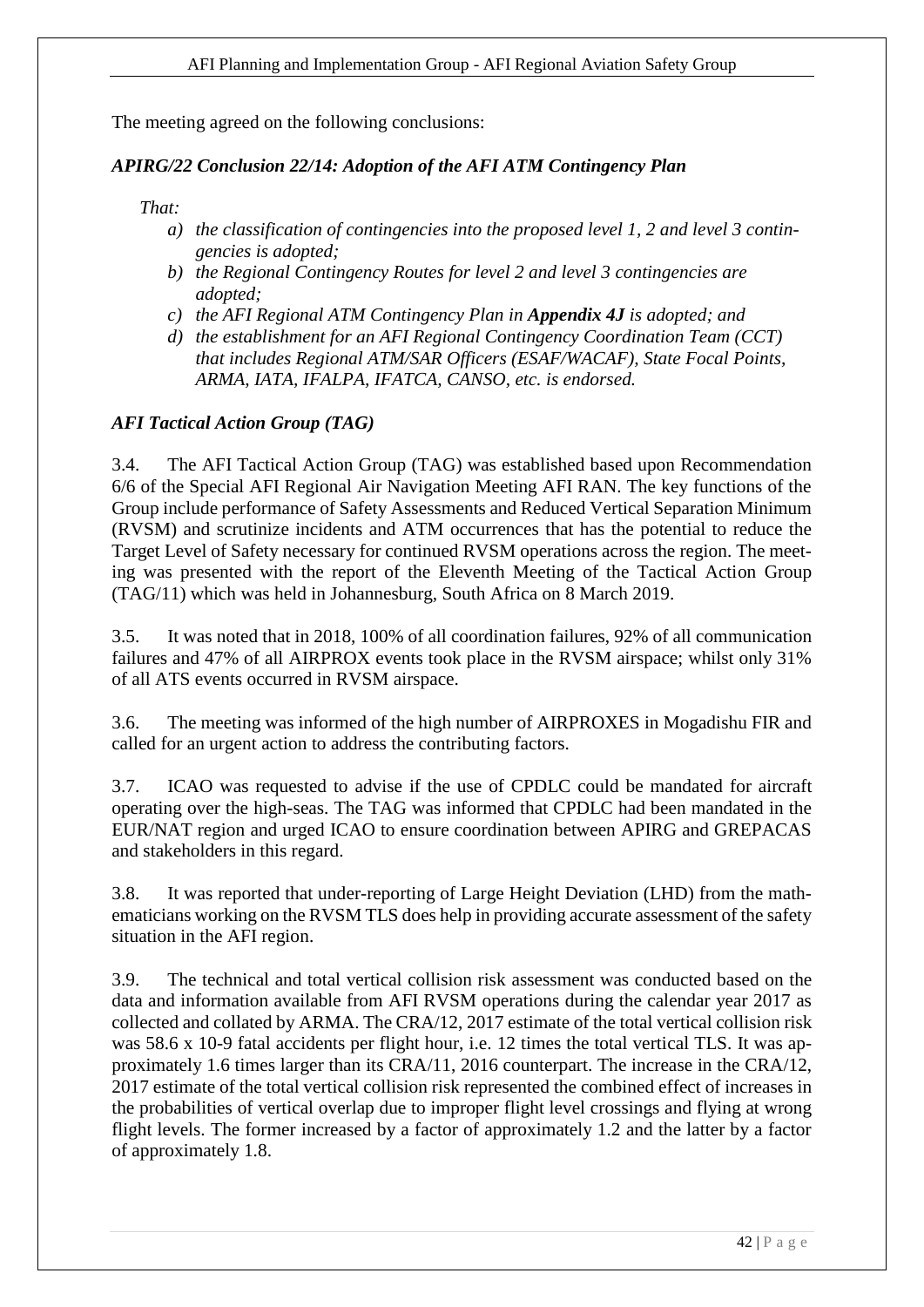3.10. Non RVSM approved aircraft pose a risk in RVSM airspace which has been debated on many occasions and will continue to be pursued. It is believed that TAG/ARMA is managing the occurrences of Non RVSM approved aircraft as best as possible currently.

3.11. The meeting reiterated the need for all FIRs to submit RVSM safety data for the assessment every month, aimed at improving the distribution of the assessment area, and therefore urged all States/FIRs to submit all the RVSM data from 2018 as soon as practically possible, to enable inclusion in the next Collision Risk Assessment.

## *APIRG/22 Conclusion 22/15: Implementation of eleventh TAG meeting report*

## *That:*

- *a) States update the contact details of RVSM National Programme Managers or Focal Points by 31 December 2019;*
- *b) ICAO and ARMA jointly conduct seminars for State agencies and RVSM NPM/Focal Points in 2019 to inform and/or update them on RVSM requirements and post implementation responsibilities of States, ANSPs, Airspace Users and other stakeholders;*
- *c) ICAO ESAF and WACAF Regional Offices facilitate Coordination Meetings for Addis Ababa, Kinshasa and either Gaborone or Lusaka FIRs, and ensure the participation of neighbouring FIRs and/or ATC Units to resolve the high numbers of Coordination Failures by 30 June 2020;*
- *d) States/ANSPs be urged to report all vertical events involving large height deviations and take the necessary corrective action to reduce the total vertical risk further down to below the total vertical Target Level of Safety;*
- *e) AFI Trans-regional co-ordination failures between Sanaa FIR and Mogadishu, Asmara and Djibouti should be given immediate attention due to the number of events that have occurred; and*
- *f) States/FIRs which have not yet done so are urged to submit all the RVSM data from 2018 to 2019 and establish a mechanism for submission of monthly data to ARMA.*

## *Aerodrome Operations*

3.12. With regard to the implementation of the aerodrome operations projects, the meeting was informed that the sub-group endorsed the project definition work done by the Secretariat, including the definition and description of expertise required in the project teams. The meeting noted that the sub-group identified Experts to participate in the Project Teams, as well as project Teams Coordinators and discussed the methodology of work and timelines. The meeting was updated on the status of implementation of Projects related to aerodrome operations (see **Appendix 4D)** and challenges faced in the implementation. Therefore, the meeting formulated the following conclusion and decision:

## *APIRG/22 Decision 22/16: Implementation of the aerodrome operations project*

# *That:*

- *a) Experts to be members of the Project Teams have been identified as per the AAO SG/2 report;*
- *b) Project Teams are tasked to coordinate the development of project documents and implementation strategies in collaboration with the Secretariat before end of 2018;*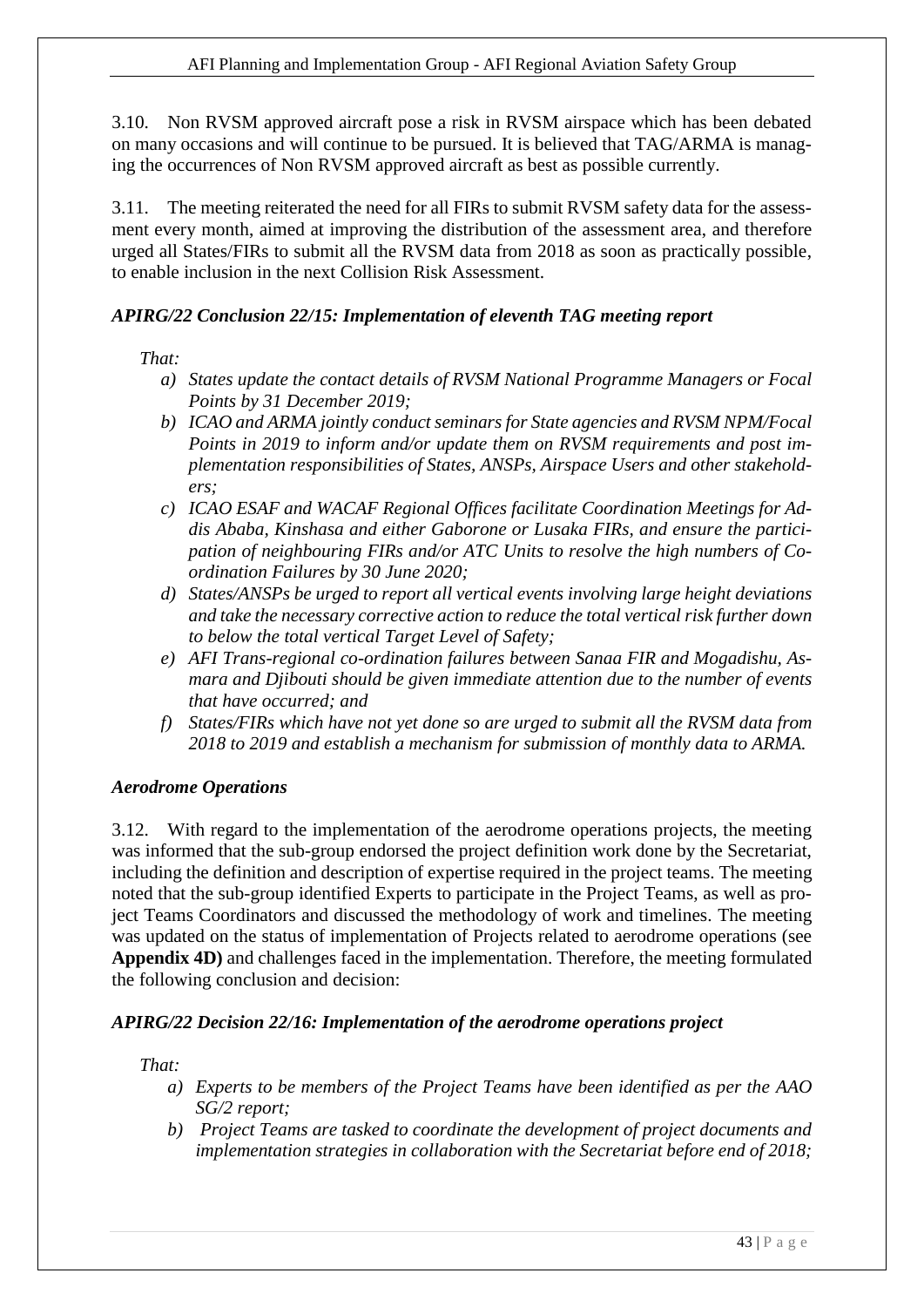- *c) Project Teams should report on the progress made in the implementation of the projects to the AAO-SG; and*
- *d) The Secretariat to circulate a follow-up State Letter to concerned States and organizations, informing them of the nomination of the Project Teams members and reminding them to provide adequate support to the Project Teams activities.*

## *APIRG/22 Conclusion 22/17: Participation of States and Organizations to the AAO subgroup and Project Teams activities*

*That:*

*To support the implementation of projects, States, IATA, Aerodromes Operators and ACI are requested to provide more Experts by sending letters of nomination with the CVs to ICAO Regional Offices. In Addition, Aerodrome Operators and ACI should participate and effectively support the AAO/SG and APIRG activities including meetings.*

## *Aerodrome Certification*

3.13. The meeting was updated on the current percentage of certified aerodromes in the AFI region which is 24.83% (37 aerodromes out of 149). The meeting noted the challenges faced in the project implementation which are related to the resolution of deficiencies found on airports and training of technical personnel. The meeting appreciated progress made in the aerodrome certification Project and encouraged States and airports to pursue its implementation. The meeting commended Zambia for certifying the Lusaka airport and organizing the aerodrome certification workshop, aimed at building capacity and sharing its experience with neighboring States. Cabo Verde expressed the willingness to share their experiences in aerodromes certification with other States. Following the discussions, the meeting agreed on the following:

#### *APIRG/22 Conclusion 22/18: Certification of international aerodromes*

*That:*

- *a) States should ensure the implementation of their aerodrome certification action plans, including timely resolution of deficiencies found on airports*
- *b) States are encouraged to share their experiences and host workshops and trainings on aerodromes matters.*

#### *Runway Safety*

3.14. Regarding the runway safety programme, the meeting noted that the status of implementation of the Project developed under the RASG-AFI frame work to assist States. Since 2014, several States made use of the Go-Teams in establishing RSTs at their aerodromes. To date, thirty (30) aerodromes have established operational RST, out of 139 contained in the eANP. The meeting agreed on the following conclusion:

## *APIRG/22 Conclusion 22/19: Establishment of effective Runway Safety Teams at aerodromes in the AFI Region*

*That:*

*a) States that have not yet done so, are requested to ensure the establishment of effective Local Runway Safety Teams at their aerodromes used for international operations before end of 2020;*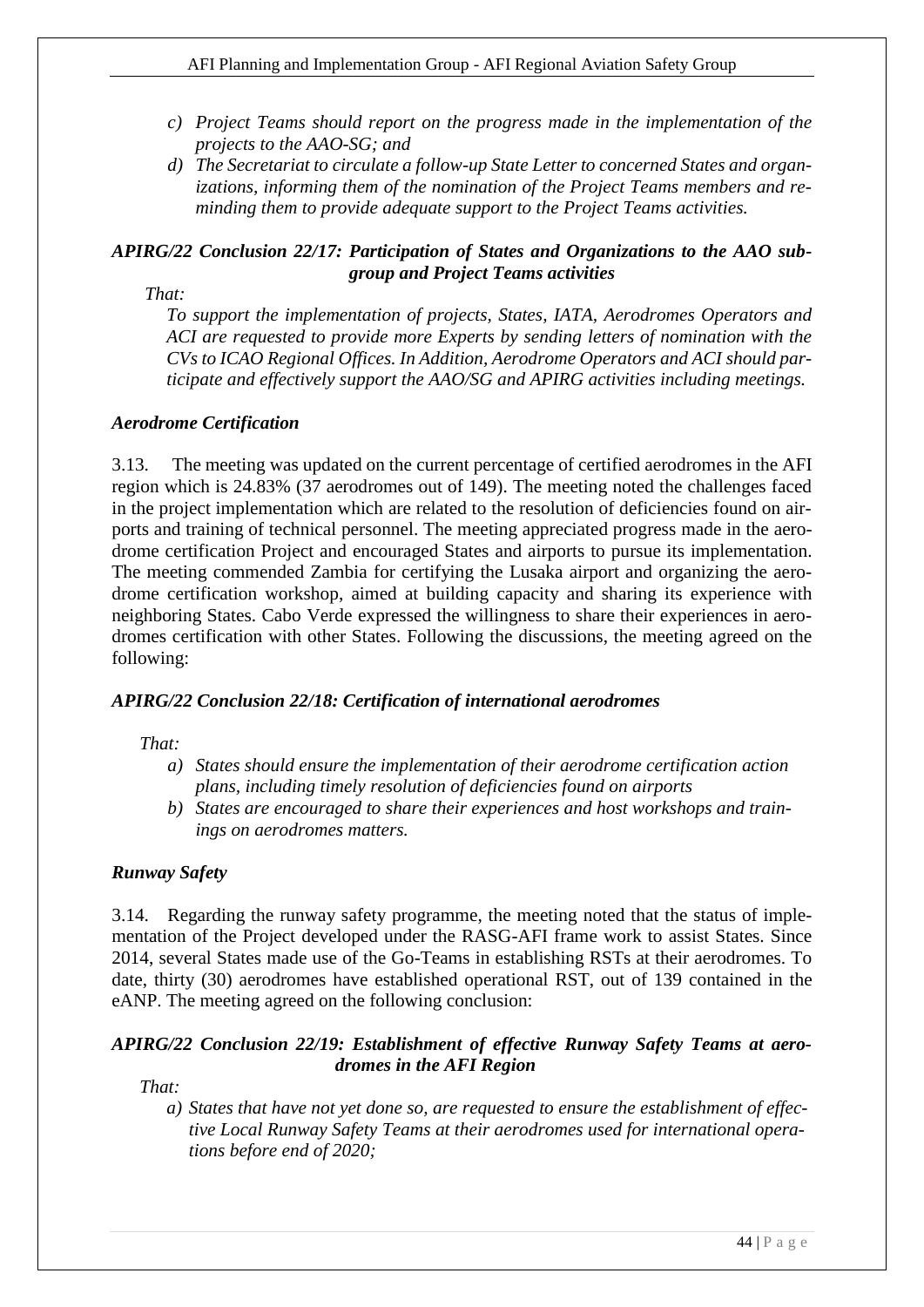- *b) ICAO, States, RST Partners and industry should continue to support the Runway safety programme through the implementation of the Global Runway Safety Action Plan recommendations; and*
- *c) ICAO AFI Regional Offices to remind States to request for the assistance of the RASG-AFI Go-Team for the establishment of effective LRST at their aerodromes.*

# *AFI eANP*

3.15. With regard to the status of implementation of the three volumes of the AFI eANP, the meeting noted that following the approval of the new Volume I of Doc 7474 by the Council on 19 August 2016, the ICAO Regional Offices had circulated a Proposal for Amendment (PfA) of Volume II to concerned States and organizations, which incorporated all comments received. It was noted that the final endorsement will be effected by APIRG. The meeting raised concern regarding the consistency of information published by States related to aerodromes in the AFI Region, and called for their diligence to ensure the alignment and accuracy of information published in the eANP, their USOAP SAAQ and AIPs. In this regard, the Group formulated the following conclusions:

## *APIRG/22 Conclusion 22/20: Amendment to the AFI Air Navigation Plan (eANP, Doc 7474)*

## *That:*

- *a*) *APIRG endorse the final Draft of AFI ANP Volume II as presented in <i>Appendix 4E to the report;*
- *b) AFI States provide timely inputs to Volume III of the AFI ANP as at <i>Appendix 4F to this report, once circulated for comments;*
- *c) States comply with the procedures for amendment (PfAs) of the AFI eANP upon initiation by the ICAO ESAF and WACAF Regional Offices; and*
- *d) The ESAF and WACAF Regional Offices expedite the processing of all outstanding requests for changes to the ANP submitted by States for inclusion in Volumes I and II of the AFI eANP, as soon as practicable.*

## *APIRG/22 Conclusion 22/21: Harmonization of the information published by States related to aerodromes*

*That:*

*States should harmonize information published in the AFI eANP, their USOAP SAAQ and their AIPs.*

## *Air Navigation Reporting*

3.16. The meeting appreciated the work done by the Secretariat in updating the AFI Air Navigation Report Forms (ANRFs). However, it was noted that, the reporting by AFI States on implementation progress called for under the APIRG Conclusion 20/05 was still limited. The meeting acknowledged the introduction and planning targets of the ASBU Block 1 Modules which took effect as from January 2019.

## *AFI Air Navigation Deficiency Database (AANDD)*

3.17. The meeting observed that the AANDD had become operational and a State Letter was issued inviting States and organizations to provide focal points for interaction with the AANDD. It was noted however, that many States were yet to communicate to the Regional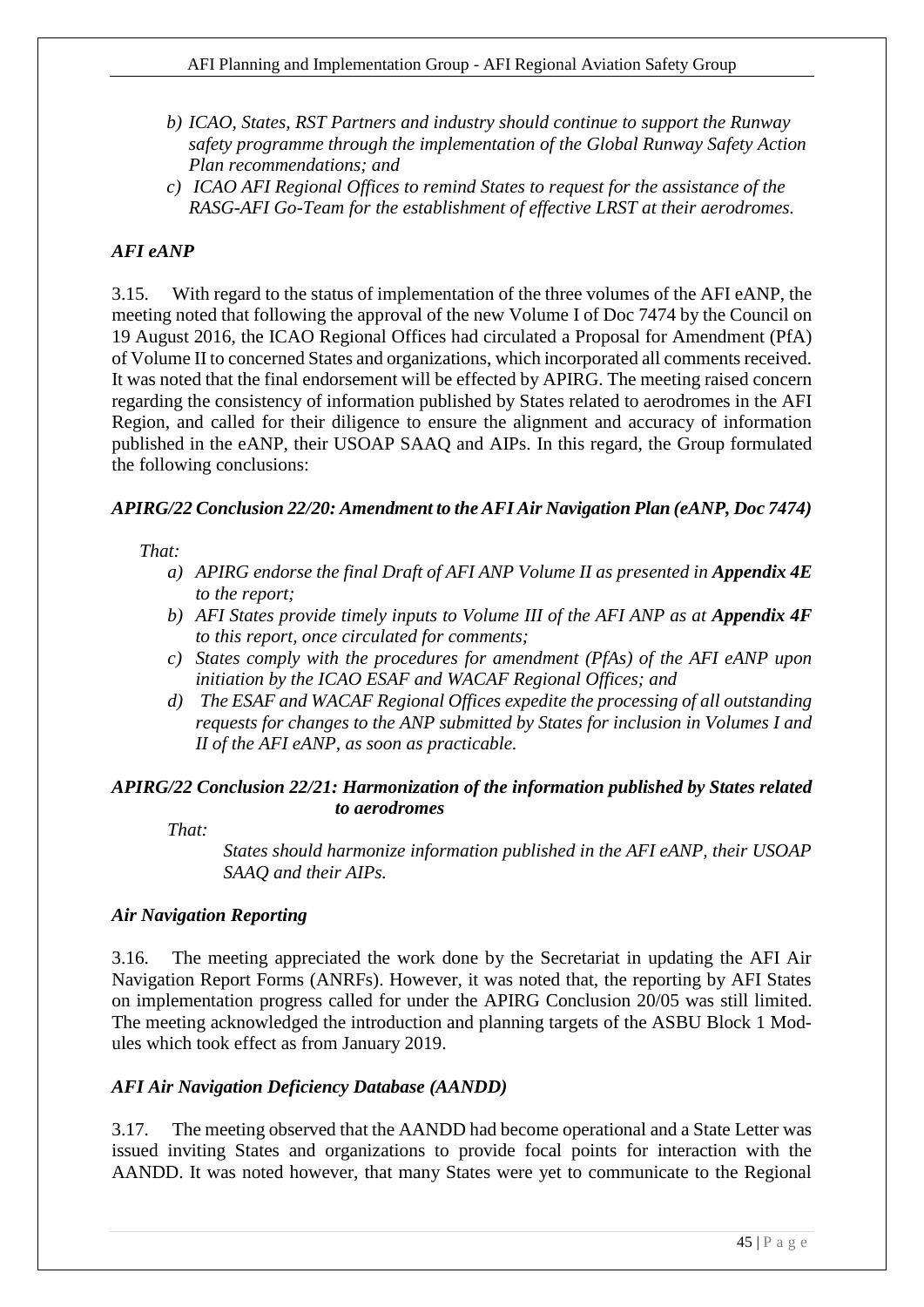Offices, the requested focal points. The meeting was informed that the focal points would be issued credentials to access the AANDD for reporting deficiencies, and submitting updates on the measures taken to address the deficiencies. With regard to the minimum reporting areas, the meeting noted that information in the area of aerodrome operations was lacking and urged the Secretariat to come up with a list of deficiencies which will be added to the database. The meeting requested the Secretariat to ensure the availability of suitably qualified/trained ICT personnel in both Regional Offices, to support the system and users alike, in the effective use and management of the AANDD platform. The Secretariat was also requested to circulate guidance for users in order to facilitate their effective use of the tool.

## **Outcome of the Second meeting of the APIRG Infrastructure and Information Management Sub-Group (IIM SG/2)**

3.18. The meeting was provided with the report of the Second meeting of the APIRG Infrastructure and Information Management Sub-Group (IIM/SG/2) held in Dakar, Senegal from 09 to 11 July 2018 with inter alia, the main objectives to:

- a) Review the Conclusions/Decisions of the First meeting of the APIRG Infrastructure and Information Management Sub-Group (IIM/SG/1) held in Nairobi, Kenya from 27 to 30 June 2017
- b) Review the outcome of the APIRG/21 meeting (held in Nairobi, Kenya from 09 to 12 October 2017) pertaining to the areas of Aeronautical Information Management (AIM), Aeronautical Communication Navigation Surveillance and Spectrum (CNS), Aeronautical Meteorology (MET);
- c) Review the status of implementation of the regional projects adopted by APIRG in the above mentioned fields (AIM, CNS and MET) to be implemented based on the ICAO ASBU prioritized related modules selected by the AFI Region; and
- d) Review the Terms of Reference (ToRs) and work Programme of the Sub Group.

3.19. The meeting noted with concern, incomplete implementation of the Conclusions/Decisions of the previous meeting, the low pace of participation of Administrations/Organizations in the activities of the IIM Projects, as well as a lack of efficient and reliable communication facilities that may enable effective participation of project team member's meetings through teleconferences. Therefore, the meeting advised Administrations/Organizations members of the IIM subgroup to assess prior to their commitment, their capability, capacity and availability to ensure an effective participation of their representatives to the IIM activities including Projects coordination Teleconferences etc. The following conclusion was formulated:

## *APIRG/22 Conclusion 22/22: Effective and efficient participation of Administrations in the IIM Projects activities*

*That:*

*Administrations/Organizations members of the APIRG IIM subgroup, assess prior to their commitment, their capability, capacity and availability to ensure an effective participation of their representatives to the activities of the Sub Group, including Projects coordination Teleconferences and accordingly provide them with the adequate facilitation for their full involvement.*

3.20. The meeting commended the reports on the work successfully carried out under the coordination of committed Project Team Coordinators namely, South Africa (coordinating COM Project 3), ASECNA on behalf of Togo (coordinating COM Project 4), Cote d'Ivoire (coordinating COM Project 5) and Ghana (coordinating SUR Project) and encouraged the other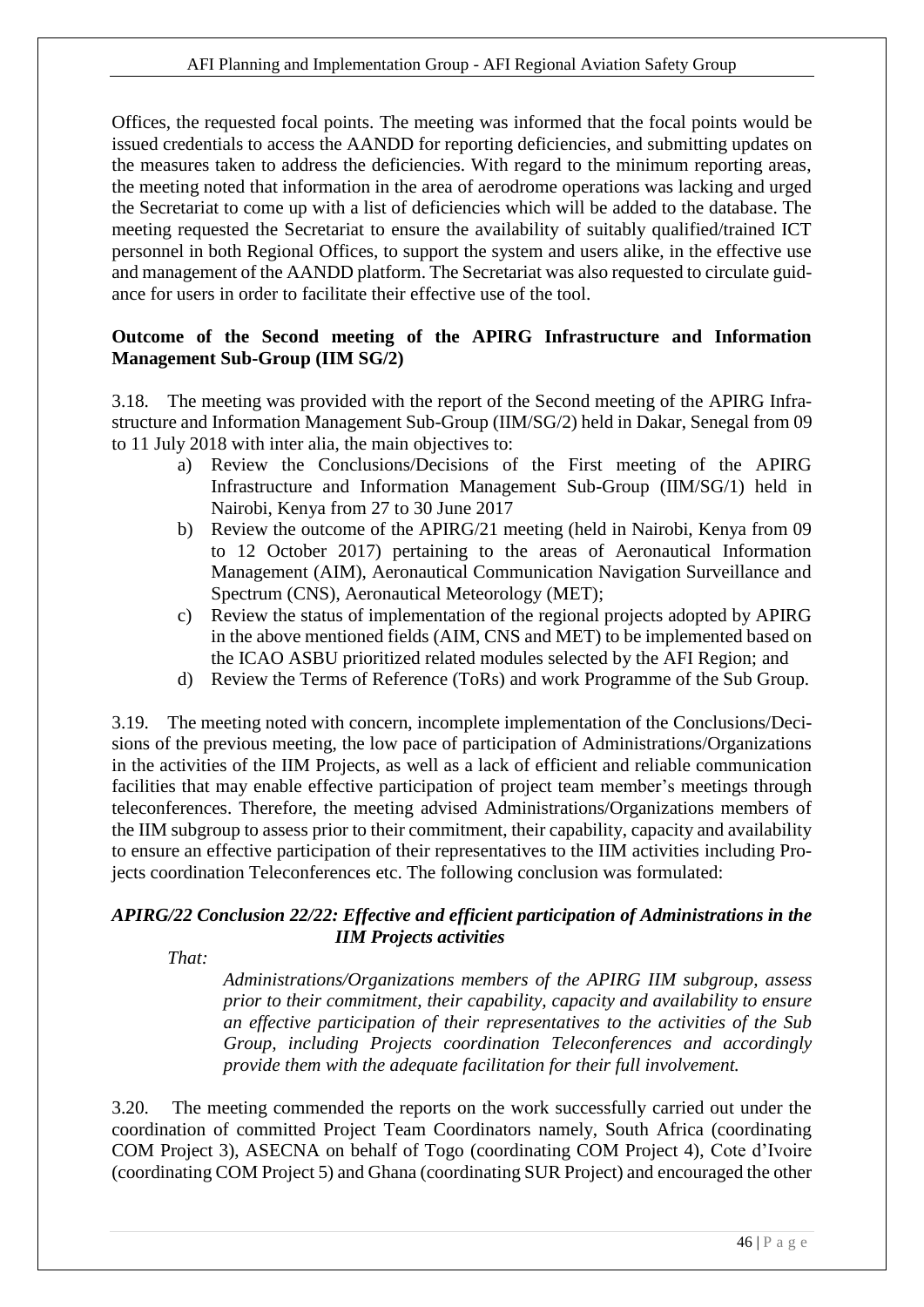Project Teams Coordinators to follow the example of best practices from these well-coordinated IIM Projects.

3.21. However, it was reported that there was a lack of coordination of some IIM projects, namely Administrations committed to coordinate the Teams of the identified Projects. The relevant administrators were urged to confirm to the APCC with copy to the Secretariat their commitment to effectively lead the respective projects teams they volunteered to coordinate.

The following conclusion was formulated:

## *APIRG/22 Conclusion 22/23: Effective coordination of IIM COM Project 2, AIM Project 3, Spectrum Project and MET Project 2*

*That;*

*As a matter of urgency:*

- *a) Nigeria (coordinator of AIM Project 3 and COM Project 2), Senegal (coordinator of MET Project 2) and Uganda (coordinator of Spectrum Project 1) confirm to the APCC with copy to the Secretariat, their commitment to effectively lead the respective projects teams they were volunteer to coordinate;*
- *b) States willing to coordinate the above projects express their interest to the Secretariat in case the current nominated States may not be willing to continue the coordination.*

3.22. The meeting confirmed the lack of continuous reporting by Administrations and States on the status of implementation of the outcomes of APIRG meetings through the Air Navigation Reporting Forms (ANRFs). The issues related to the update of air navigation deficiencies in the areas of AIM, CNS, MET were reported to experience lack of relevant information provided by Administrations.

3.23. It was noted that IATA recalled to have been continuously updating a database on deficiencies in the framework of the APIRG Tactical Action Group (TAG), although the IIM Group was not provided with the deficiencies data collected by the TAG in the above areas. The meeting encouraged States, Organizations and IATA to take the appropriate actions to update, assess and address deficiencies identified in the areas of AIM, CNS and MET with regard to the AFI air Navigation Plan procedures and regularly report on the status of implementation of the APIRG meetings outcome.

The following conclusion was formulated:

## *APIRG/22 Conclusion 22/24: Report on APIRG outcome and Update of the deficiencies in the areas of AIM, CNS and MET*

*That:*

- *a) Administrations regularly report on the status of implementation of the APIRG meetings outcome through ANRFs;*
- *b) IATA and concerned Administrations/Organizations take the appropriate actions to update, assess and address deficiencies identified in the areas of AIM, CNS and MET with regard to the AFI air Navigation Plan procedures.*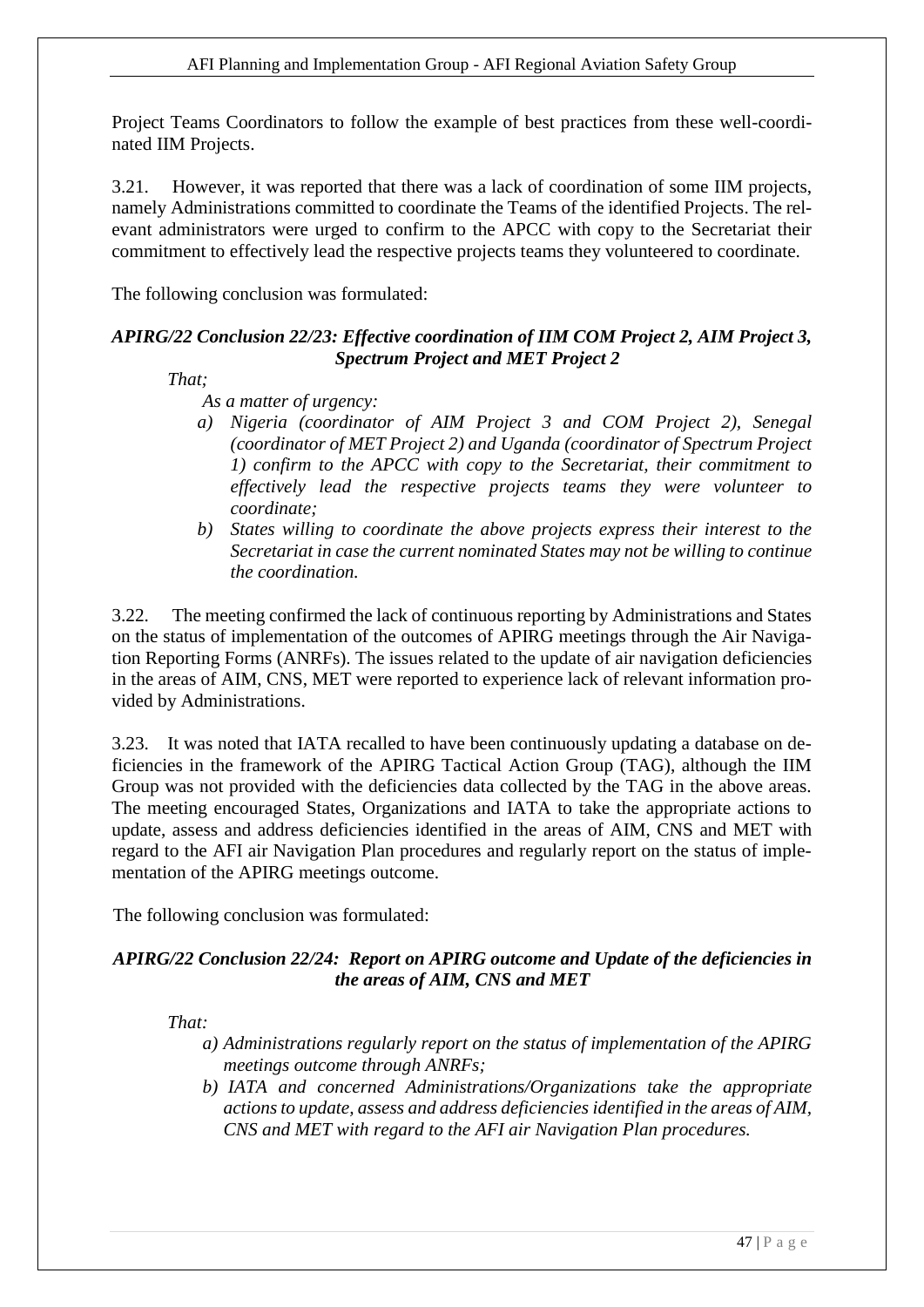3.24. The meeting was informed on the lack of awareness of IIM Teams members on the GANP concept and its related emerging technologies Roadmap. These barriers jeopardize the ability of Team members to fully and efficiently participate in the development and conduct of the regional IIML projects. Therefore, the need for an adequate education on these matters was recognized. The following conclusion was formulated:

## *APIRG/22 Conclusion 22/25: ICAO support to IIM activities*

*That;*

*ICAO reinforces its support to the activities of the APIRG IIM Sub-Group, in particular those related to the conduct and coordination of regional projects by:*

- *a) The effective activation of the Regional Air Navigation Assistance Teams (RANSTs) to conduct support missions to States in accordance with Decision 21/03: Establishment of Regional Air Navigation Support Teams (RANSTs) APIRG/21;*
- *b) Organizing workshops, seminars on the emerging technologies/systems involved in the GANP technology Roadmap in support to regional IIM projects.*

3.25. The meeting noted that the APIRG Project Approach Concept can therefore be considered as the coordination for integrated regional /sub regional initiatives aimed at ensuring a harmonized implementation of service with the same Service Level Performance in a cost effective manner.

3.26. The issues on funding of AFI Regional Projects are discussed in length below under Agenda Item 4.3. Funding of Regional Projects.

3.27. The meeting discussed the issue of the implementation of aeronautical surveillance service in the AFI Region taking due account of the deployment of new technologies (ADS-B Space) and considering the ICAO provisions on the Performance Based Communication and Surveillance (PBCS) Manual (Doc. 9869 2nd, Ed., 2017). In this regard, the meeting agreed on the need to amend the AFI Aeronautical Surveillance implementation strategy and tasked the surveillance Project Team to develops proposals. The following conclusion was formulated:

## *APIRG/22 Conclusion 22/26: Amendments to the AFI Aeronautical Surveillance implementation strategy*

*That:*

*Considering the deployment of new technologies and the need for a rationalized aeronautical infrastructure, the surveillance Project Team develops proposals for amendments to the AFI Aeronautical Surveillance implementation strategy and report to the APCC.*

3.28. The meeting considered APIRG 21 conclusion 21/33 paragraph c) related to the implementation of surveillance infrastructure in the AFI Region. As the referred conclusion called upon for a study on the modalities for the imposition of a mandate for ADS-B 1090 MHZ Mode S "Extended Squitter» in the AFI Region, the meeting decided that the Terms of Reference of the Surveillance Project Team was to be expanded to conduct the requested study.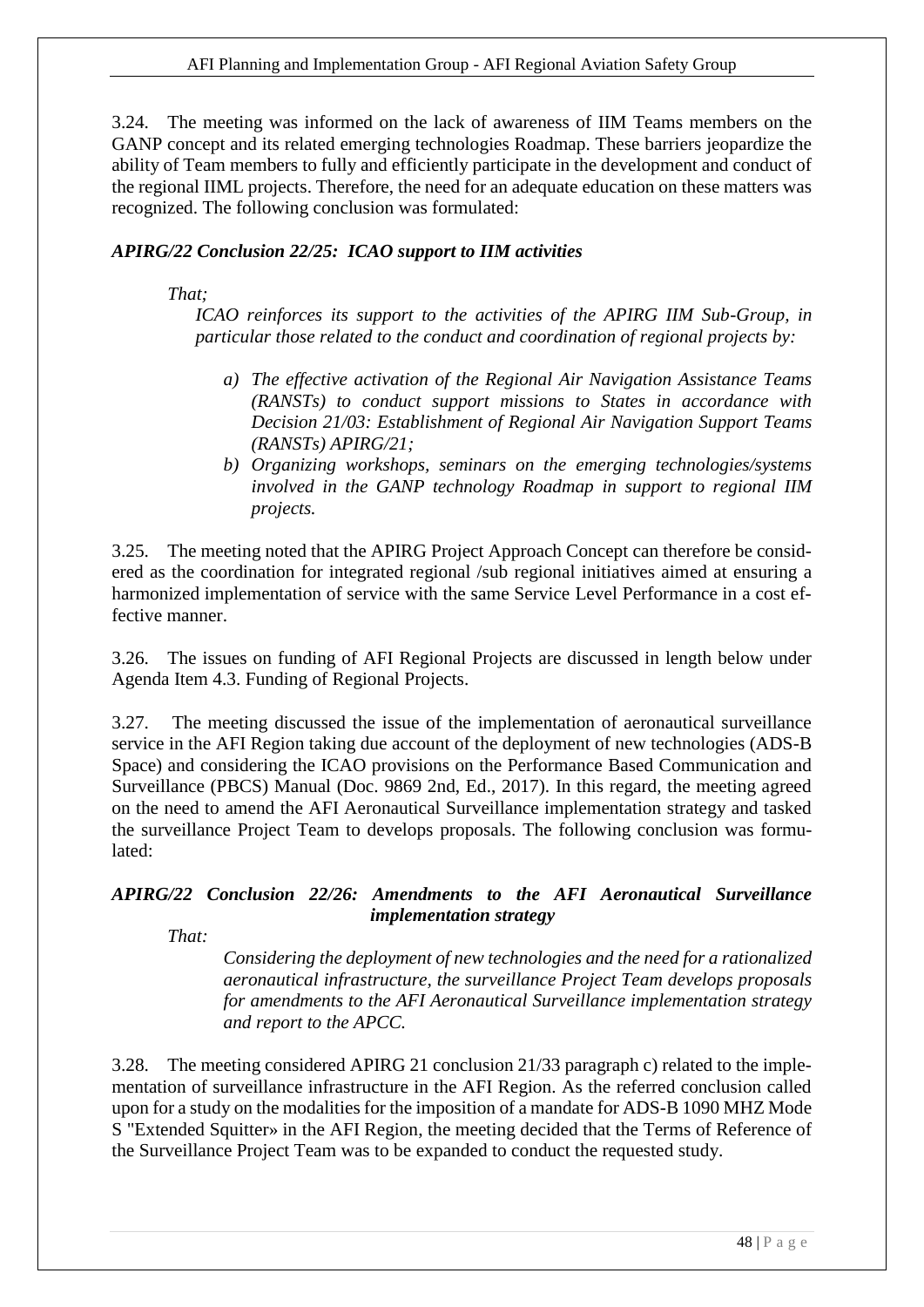# **Update on CNS Matters**

## *Aeronautical Fixed Service*

3.29. The meeting was provided with the update on CNS matters. In the area of Ground/Ground Communication it was noted that the status of implementation of the Aeronautical Fixed Telecommunication Network (AFTN) remains standing since this legacy system is assumed to be gradually replaced by the ATS Message Handling System (AMHS). Although the operation of AFTN remains major in the AFI Region, the pace of implementation of AMHS is more and more increasing.

3.30. The status of implementation of the AFI Regional Plan for Air Traffic Service-Direct Speech (ATS-DS) is satisfactory since most of the regional planned circuits have been successfully implemented except those identified unserviceable due to non-technical reasons. Moreover, some ANSPs have implemented bilateral ATS/DS circuits to comply with operation coordination requirements. The meeting applauded these initiatives and encouraged Administration and Organizations to maintain the availability of these AFS circuits in compliance with the provision of the AFI/RAN 7 meeting.

3.31. The meeting was also informed on the progress made in the implementation of ATS Inter-facility Data Communication (AIDC) in the AFI Region in support to Air traffic coordination between ATSUs. Various initiatives on AIDC interconnection are discussed below in this Report under Agenda Item 4.4 - Initiatives by States & Industry and other air navigation issues. The status of implementing of AMHS and AIDC in the AFI Region is summarized in the table in **Appendix 4H** to this report.

In this regard the following conclusion was formulated:

## *APIRG/22 Conclusion 22/27: Implementation of AMHS in the AFI Region*

*That;*

*In order to ensure a robust and sustainable operation of the future ATM systems in compliance with the timeframe of the technology roadmap for the implementation of ICAO ASBU threads, Administrations/Organizations are urged to speed up the planning, implementation, operation and monitoring of AMHS.* 

## *Aeronautical Mobile Service*

3.32. The meeting noted that Aeronautical Mobile Service in the AFI Region is provided by High Frequency (HF) radio systems within oceanic and continental remote airspace. However, the implementation of Controller/Pilot Data Link Communication (CPDLC) has been increased in particular in the major Air Traffic Service Units (ATSUs).

3.33. At the same time, Administrations and Organizations continue to implement and sustain within continental airspaces, remote Very High Frequency (VHF) radio systems to extend VHF coverage. In this regard, the satellite based VSAT technics used to operate remote VHF was considered as now mature in the AFI Region offering a good opportunity to reinforce the quality of Air Ground Communication. The meeting was reminded that IATA regularly conducts surveys on the status of implementation and the quality of Air Ground communication.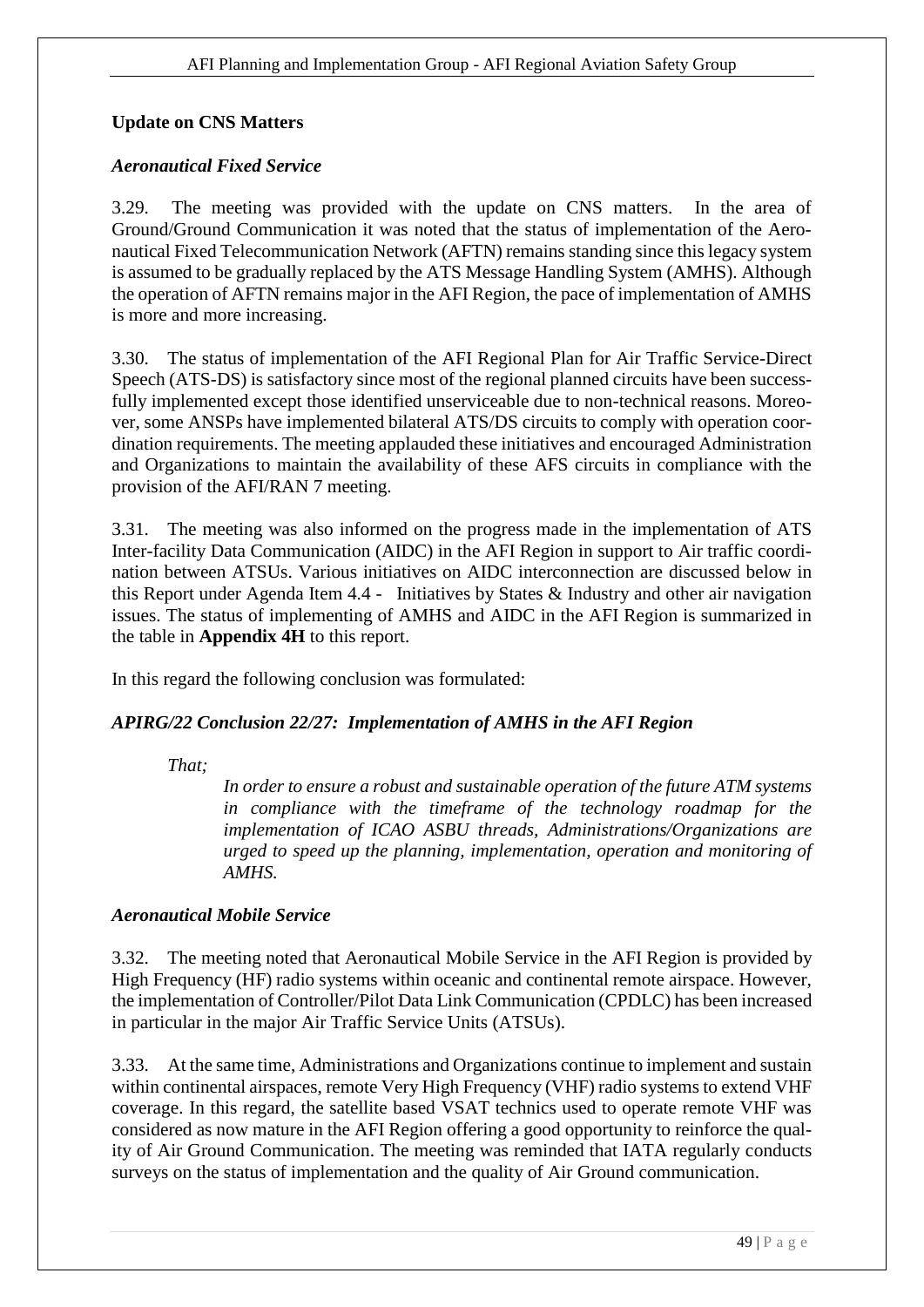## *Aeronautical Radio Navigation Service*

3.34. The meeting was informed that the table of deficiencies in the implementation of conventional aeronautical radio navigation stations (VOR, DME, ILS) reviewed by APIRG/21 still stands to have not evolved notably due to lack of reporting of concerned States.

3.35. In the area of Global Navigation Satellite System (GNSS) services, the meeting noted that Phase I and Phase II -a) of the AFI GNSS Strategy have been implemented, with a regionwide use of basic GNSS for continental, remote continental and oceanic operations. Terminal operations are using aircraft based augmentation systems (ABAS) at many airports. Initiatives are being undertaken for the implementation of GNSS satellite-based augmentation systems (SBAS).

## *Aeronautical Surveillance Service*

3.36. The meeting was informed that amongst the four surveillance sensors (SSR, ADS-C, ADS-B, MLAT) identified by the AFI aeronautical surveillance strategy, the pace of implementation of SSR Mode S and ADS-B was increased during these last years. The status of implementation of SSR, ADS-C and ADS-B is presented in **Appendix 4H** to this report.

3.37. The meeting discussed issues related to surveillance data sharing and noted that the combined SSR Mode S & ADS-B coverage within Area of Routing 5 offers an opportunity to ensure a seamless surveillance service within and across Flight Information Regions, as illustrated in **Appendix 4I** to this report.

3.38. This seamlessness should be achieved by sharing ground based surveillance data (SSR & ADS-B) amongst neighboring Air Traffic Service Units (ATSUs). As an example in this regard, the meeting was informed that a cooperation framework has been initiated with the assistance of ICAO, in order to develop and implement a regional project on surveillance data sharing amongst four main ANSPs in WACAF (ASECNA, GCAA (Ghana), NAMA and The Roberts FIR).

3.39. The meeting welcomed this initiative and encouraged Administrations and Organizations to pursue their effort to establish a sustainable seamless surveillance coverage within and across the AFI areas of routing. The following conclusion was formulated:

## *APIRG/22 Conclusion 22/28: Seamless Aeronautical Surveillance Service*

*That:*

- *a) Administrations/Organizations plan and implement ground base surveillance sensors (SSR Mode S, ADS-B) data shearing in order to provide a seamless aeronautical surveillance Service through within and across FIRs in concerned Area of Routing;*
- *b) ICAO and AFCAC, provide the continue desirable support for project development, training, mobilization of funding*

#### *Aeronautical Spectrum issues*

3.40. In the area of aeronautical spectrum, the meeting was reminded on ICAO Position for the International Telecommunication Union World Radio Communication Conference 2019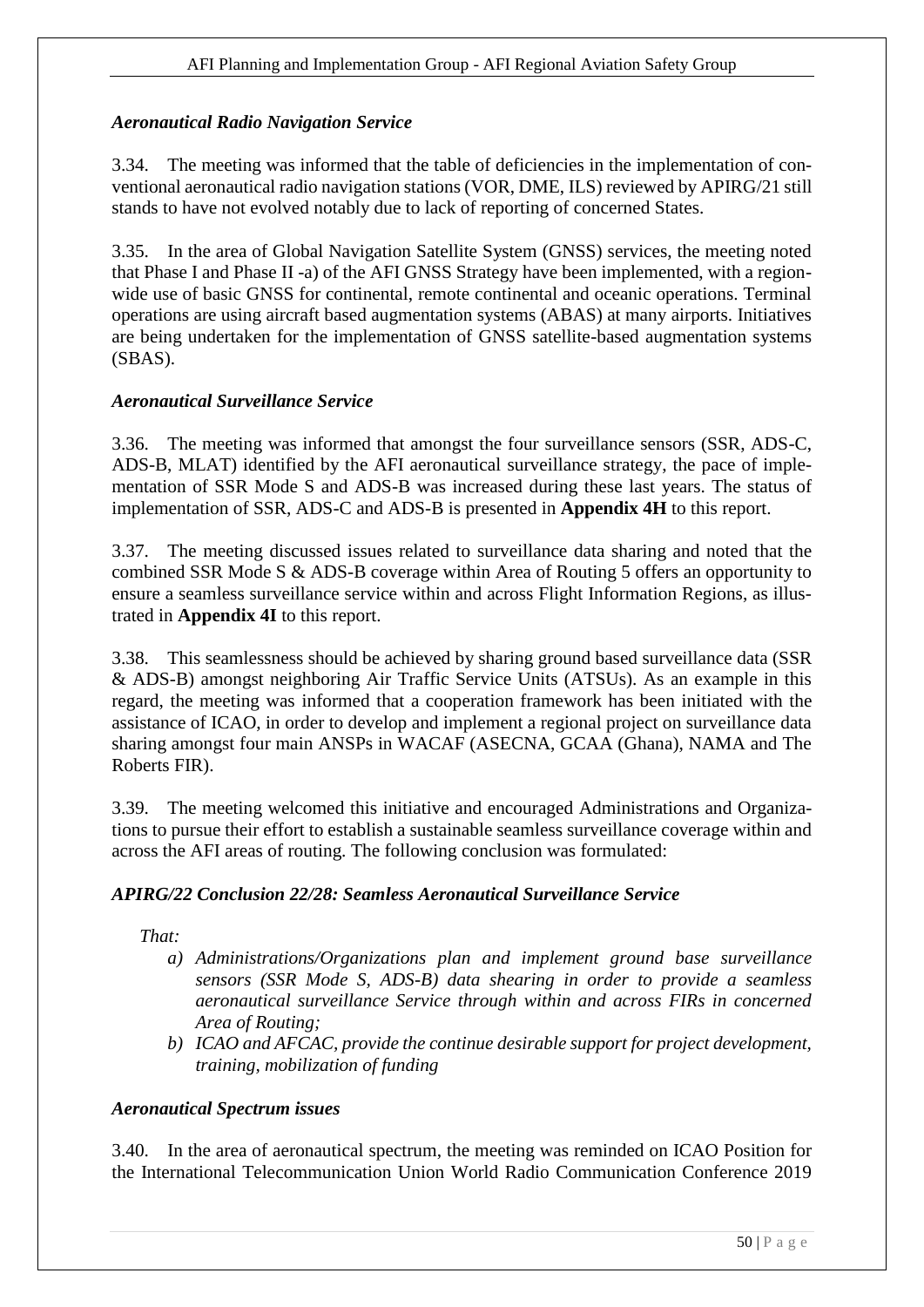(ITU-WRC-19) scheduled to take place in Sharm el-Sheikh, Egypt, from 28 October to 22 November 2019.

3.41. The follow up actions by the AFI aviation community in the discussions between the African National Authorities of Telecommunication within the African Telecommunication Union (ATU) framework in preparation of the conference were reported to the meeting

3.42. It was noted that strategies and coordination have been developed to encourage the participation of CAAs in the ATU preparatory meetings to the conference. Moreover, some AFI Administrations ensured the attendance of their specialized staff to the Study Groups established by ITU-R to discuss key technical issues emanating from particular agenda items of the Conference while some of them endeavor to fully participate in the ICAO Frequency Management Panel.

3.43. The meeting appreciated these initiatives and encouraged Administrations to keep and reinforced their efforts to ensure the full support of the AFI Group to the ICAO Position for WRC-19.

The following conclusion was formulated:

## *APIRG/22 Conclusion 22/29: Support to ICAO Position for ITU WRC-19*

*That:*

 *Administrations are urged to intensify the supporting initiative and actions towards their national Authority of Regulation of Telecommunication to ensure that the ICAO position for WRC-19 is shared understood and reflected in the national position of the State to the Conference.*

 *In doing so, they will ensure as well as possible their participation in the national coordination meetings and in the Conference itself, coordinating between the CAA with the aviation industry to identify the national concerns on spectrum and promoting ICAO policy in the matter prior to the Conference.*

## **Status of implementation of Aviation System Block Upgrades (ASBUS)**

#### *Initiatives by CANSO*

3.44. The meeting was updated on the status of implementation of ASBU in the region. It was noted that the implementation process has been slow resulting in a non-completion of implementation of some Block 0 modules.

3.45. The meeting was informed that CANSO members have identified the implementation of ICAO ASBUs modules including PBN as some of their areas of focus to minimize the impact on environment, improve seamless operations, safety and efficiency in the Air Traffic Management environment. Accordingly, the meeting took note of the ICAO/CANSO workshops held in Mozambique, Kenya and Uganda (24-25 of April 2019) which aimed to improve the understanding of the ASBU concept in the region. In this regard, States were assisted with the completion of their Air Navigation Reporting Forms (ANRFs) and also given opportunity to present their status of ASBU implementation.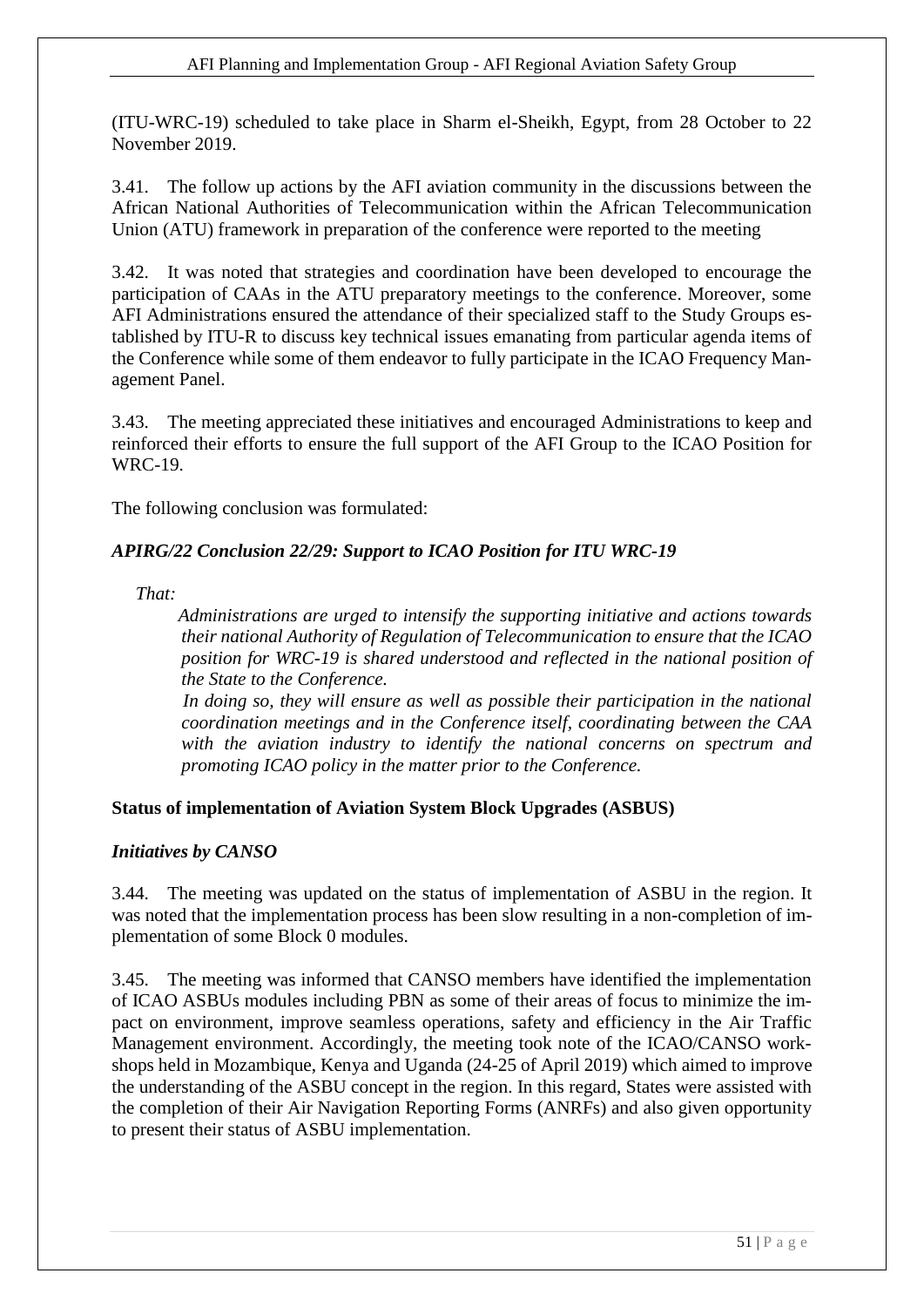## *Initiatives by ASECNA*

3.46. The meeting was provided with the status of implementation of ASBU Block 0 in the 17 ASECNA Members States. It was reported the progress made in the implementation of some modules such as B0-FRTO, B0-AMET, B0-DATM and B0-SNET. However, the meeting noted that their completion cannot require a tight coordination amongst adjacent ATSUs in some cases and encouraged States to strengthen the bilateral and multilateral cooperation necessary for the effective and coordinated implementation of the modules with a view to ensuring interoperability between systems and services.

3.47. The meeting encouraged these initiatives and approved the decisions and proposals to enable improvement of ASBU implementation in the region.

The following conclusion was formulated:

#### *APIRG/22 Conclusion 22/30: Harmonization of the implementation of ASBU elements in the AFI Region.*

*That, in order to ensure a harmonized implementation of ASBU elements:*

- *a) States:*
	- *i) Strengthen the necessary bilateral and multilateral arrangements for the coordinated and effective implementation of the ASBUs modules with the view of ensuring systems and services interconnectivity and interoperability.*
	- *ii) Appoint National Focal Points to coordinate at State level the implementation of ASBU;*
	- *iii) Develop National Implementation Plans for the coordinated implementation of ASBU.*
- *b) ICAO provides more Training workshops to improve the understanding on ASBU and the new modules for Block 1.*

# *Dissemination of Meteorological Information in ICAO Meteorological Information Exchange Model (IWXXM) in support of System Wide Information Management (SWIM)*

3.48. The meeting was reminded that Amendment 77 to ICAO Annex 3 – Meteorological Service for International Civil Air Navigation introduced new requirements for reporting and dissemination of regular meteorological data (METAR and TAF) as well as non-regular meteorological data (SPECI, AIRMET, SIGMET, Volcanic ash advisory and tropical cyclone advisory) in digital format - ICAO Meteorological Exchange Model (IWXXM).

3.49. With regard to APIRG previous conclusions and decisions, States and Administrations were urged to develop capabilities for exchange of OPMET data in digital format to meet the implementation date of November 2020 for the OPMET and 2022 for the SIGMET and to enter into bilateral/multilateral agreements for testing the interoperability of AMHS system for readiness by November 2020.

3.50. The London World Area Forecast Centre (WAFC), the designated SADIS Provider States presented remotely to the meeting the 10-year plan which will ensure the adherence of the WAFS to the future of the aviation industry and will bring high resolution data sets and new data delivery system. The main objective of the WAFS plan is to deliver on the Global Air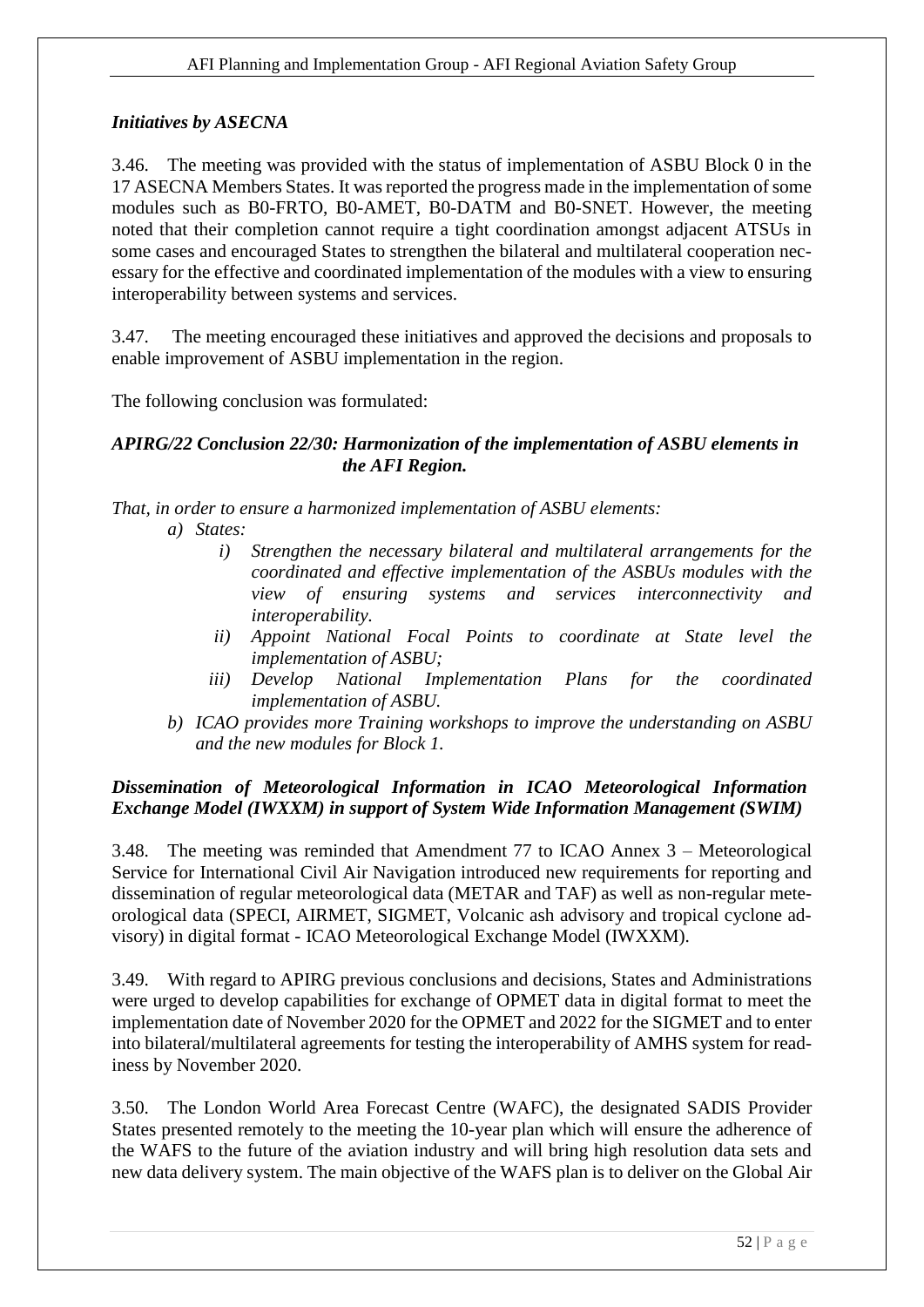Navigation Plan through ASBU methodology. This will include improved horizontal and vertical resolution of Significant Weather Forecast Charts (SIGWX).

3.51. The meeting highly applauded the initiative for a remote presentation as well as the information provided information and urged Administrations and Organizations to follow-up on these developments.

## *Status of Implementation of the AFI Air Navigation Targets*

3.52. The status of implementation of the AFI Air Navigation Targets was reviewed during the APIRG/22 and RASG-AFI/5 Joint Session on Monday 29 July 2019, and provided at **Appendix 2B** to this report.

3.53. The AFI RVSM Airspace was discussed during the first APIRG/22 and RASG-AFI/5 Joint Session.

## <span id="page-52-0"></span>**AGENDA ITEM 4: OTHER AIR NAVIGATION ISSUES**

#### **Air Navigation Deficiencies**

#### *Survey on Aeronautical Mobile Service*

4.1. IATA reported to the meeting on aeronautical mobile communication 2018 regional survey conducted from 8th to 22nd October 2018 as per APIG Decision 16/20 and Conclusion 16/21. The aim of this survey being to determine the coverage and the quality of aeronautical mobile communication i.e. VHF/HF and CPDLC/SATCOM service provisions, identify deficiencies and develop corrective action plans to be implemented with concerned States/ANSPs.

4.2. ANSPs such as ASECNA raised concerns on poor coordination for this survey and reported on the conduct of another survey from 24th April to 08th May 2019. ASECNA also informed the meeting about the monitoring of CPDLC being currently performed for the all datalinks operated by the various centres and noted that although CPDLC is the primary communication mean in its oceanic and remote airspace as published in their AIP, some airlines with CPDLC equipped aircraft are reluctant to the use of CPDLC.

4.3. The meeting recalled that CPDLC was part of the AFI communication strategy and ANSPs have been encouraged to implement this infrastructure to improve safety, particularly in oceanic and continental remote airspace. It was agreed that AFI ANSPs establish Service Level Agreements (SLAs) with users and collaborate to identify measures to address such deficiencies and states ensure that CPDLC is included in their regulation as part of aircraft equipage minimum list and published in their AIP.

The following conclusion was formulated:

## *APIRG/22 Conclusion 22/31: Efforts to Address Aeronautical Mobile Service Deficiencies*

*That:* 

*a) IATA and AFI concerned ANSPs:*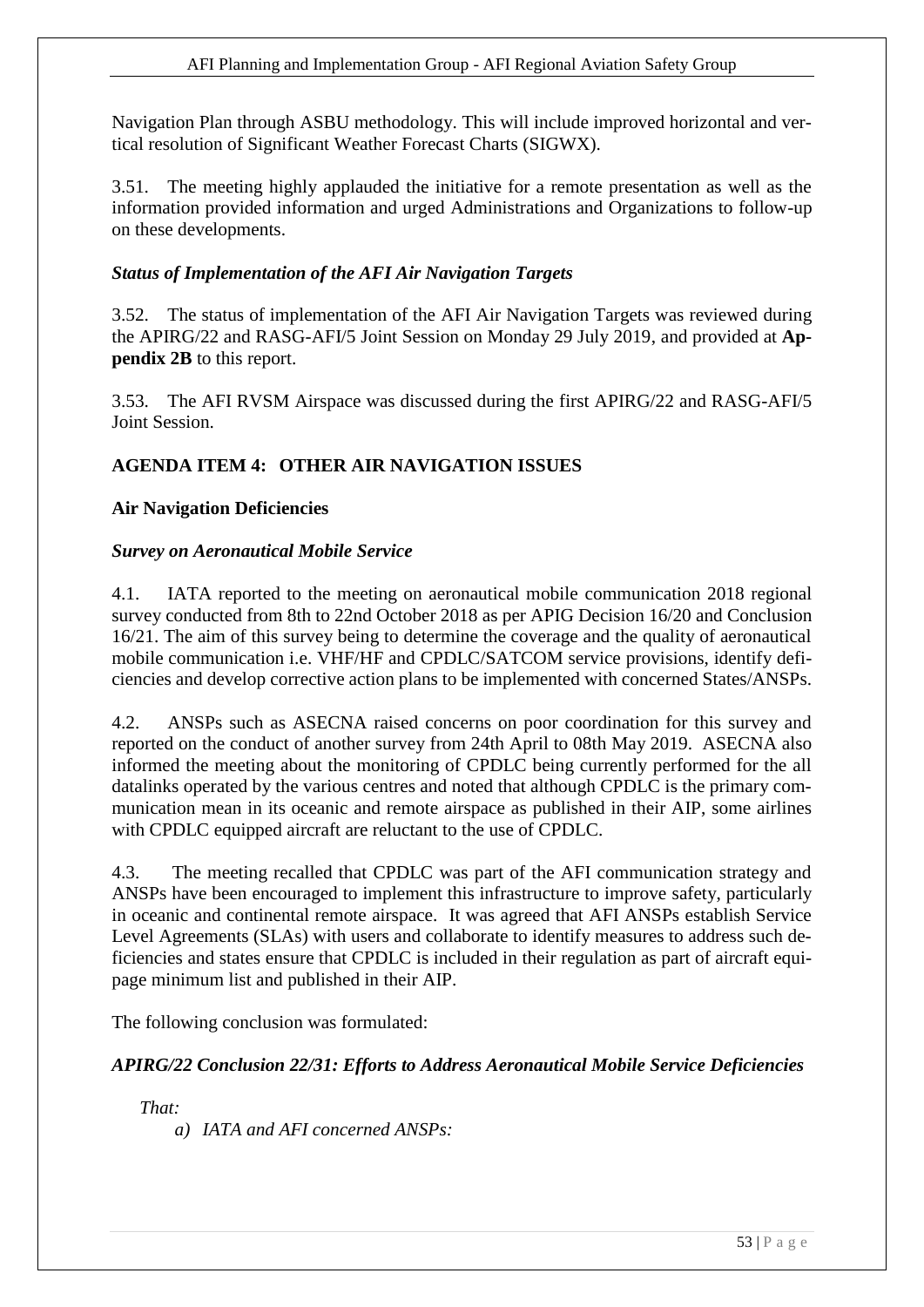- *1) Establish Service Level Agreements (SLAs) with users and collaborate to identify measures to address deficiencies in the area of Aeronautical Mobile Service;*
- *2) Reinforce cooperation and communication between stakeholders, prior to the conduct of aeronautical mobile communication surveys for more reliable results;*
- *b) States ensure that CPDLC is included in their regulation as part of aircraft equipage minimum list and published in their AIP as such; and*
- *c) IATA and States encourage airlines to continue their effort to equip their aircraft with CPDLC and use it particularly when they fly in airspace where CPDLC is the primary mean of communication.*

## *OPMET Data Quality and Availability in the AFI Region*

4.4. The meeting discussed issues related to OPMET Data Quality and Availability in the AFI Region and noted that several factors continue to impact on the quality and availability of OPMET data in the AFI Region. These factors are systematic in nature and require drastic measures by all relevant stakeholders to address them. The impact of poor quality OPMET data is significant to the safety of air navigation in the region. It also impacts on the accuracy of numerical prediction models and subsequent products provided to support the safety of flight operations.

4.5. The roles and responsibilities of the AFI Regional OPMETs Data Bases (RODBs) of Dakar and Johannesburg include the collection, storage and exchange of OPMET data within the AFI Region and exchange of such data with other Regions of ICAO in accordance with the AMBEX scheme. In addition, RODBs are expected to play a significant role in OPMET data exchange under the System States were therefore encouraged to use the ICAO guidelines to ensure transmission of data in the correct formats.

#### *AFI Air Navigation Deficiency Database (AANDD)*

4.6. The meeting noted that the AANDD had become operational and a State Letter was issued inviting States and organizations to provide focal points for interaction with the AANDD, who would be issued credentials to access the AANDD for reporting deficiencies and submitting updates on the measures taken to address the deficiencies. It was noted however, that many States had still not communicated to the Regional Offices, the requested focal points.

4.7. With regard to the minimum reporting areas, the meeting noted that information in the area of aerodrome operations was lacking and urged the Secretariat to come up with a list of deficiencies which will be added to the database. The meeting requested the Secretariat to ensure the availability of suitably qualified/trained ICT personnel in both Regional Offices, to support the system and users alike, in the effective use and management of the AANDD platform. The Secretariat was also requested to circulate guidance for users in order to facilitate their effective use of the tool.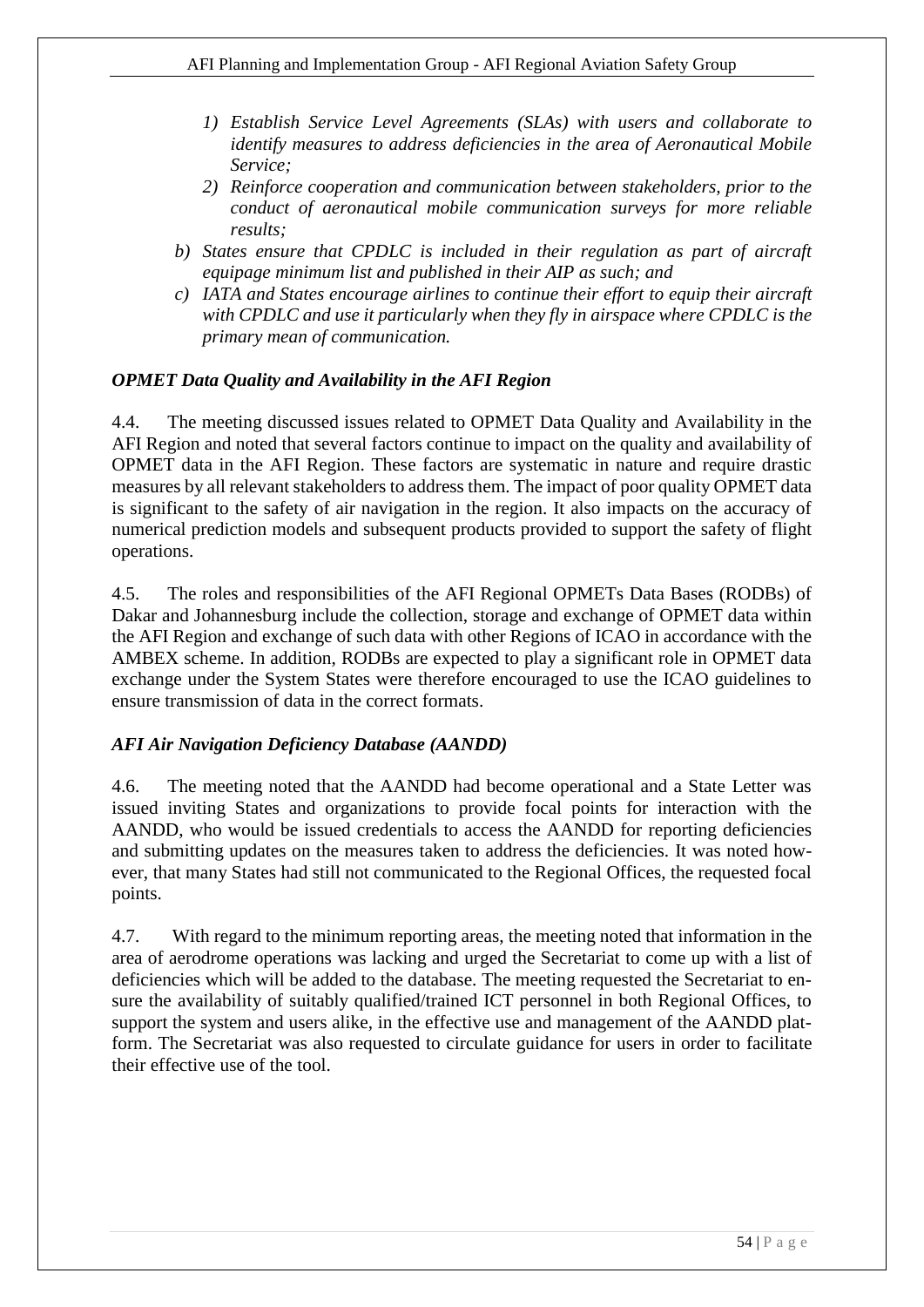The meeting agreed on the following conclusions:

#### *APIRG/22 Conclusion 22/32: Operationalisation of the AFI Air Navigation Deficiency Database*

*That:*

- *a) ICAO to expedite the development of a harmonised methodology to be used by all regions on the reporting of deficiencies;*
- *b) That the Database be improved to enable States upload evidence for the closure of deficiencies;*
- *c) States to appoint Focal points to be trained by ICAO; and*
- d) *ICAO ESAF and WACAF Regional Offices hold workshops to train Focal Points on how to interact with the database.*

4.8. ICAO Electronic Tools (iMPLEMENT) in support to Regional planning implementation and monitoring under this agenda item the meeting was provided with information on the ICAO implement, a process designed to assist Directors General of Civil Aviation and Ministers of Transport to make informed decisions based on data. iMPLEMENT facilitates datadriven decision making using a set of applications and tools available on the iSTARS platform and supports the Regional Planning and Monitoring actions.

4.9. The iMPLEMENT four steps and their related set of tools and applications were presented to the meeting:

- a) Step 1: Assessment of the current status of aviation in terms of safety and connectivity;
- b) Step 2: Prioritization of problems and identification of solutions available in order to maintain or improve the State aviation capability;
- c) Step 3: Evaluation of the needs of the aviation system in terms of resources: financial, people and infrastructure;
- d) Step 4: Access and better resources management.

4.10. The meeting was also informed on the results of iMPLEMENT workshops held in the region developed in order to raise awareness of the tools available to help States prioritize activities based on data and the opportunity given to Administrations to host a workshop on a cost recovery basis.

4.11. The meeting applauded the iMPLEMENT project and gave interest to specific tools such as but not limited to the Integrated Staffing and Training Roadmap for Inspectors (iSTRI), the Risk Based Surveillance, Donor Profiles, Protocol Questions (PQ) Tester, and Solution Center.

## **Funding of Regional Projects**

## *Review of AFI Plan 2019 Aviation Infrastructure for Africa Gap Analysis*

4.12. The meeting recalled the discussions held during the First APIRG/22 and RASG-AFI/5 Joint Session on the outcome of the 22nd meeting of the AFI Plan Steering Committee (Kampala, Uganda, 15 May 2019), including the 2019 Aviation Infrastructure for Africa Gap Analysis which was conducted by the AFI Plan Secretariat in response to ICAO Council Decision (C-DEC 24/7) on the implementation of the IWAF/3 Declaration and Framework for a Plan of Action for Development of Aviation Infrastructure in Africa.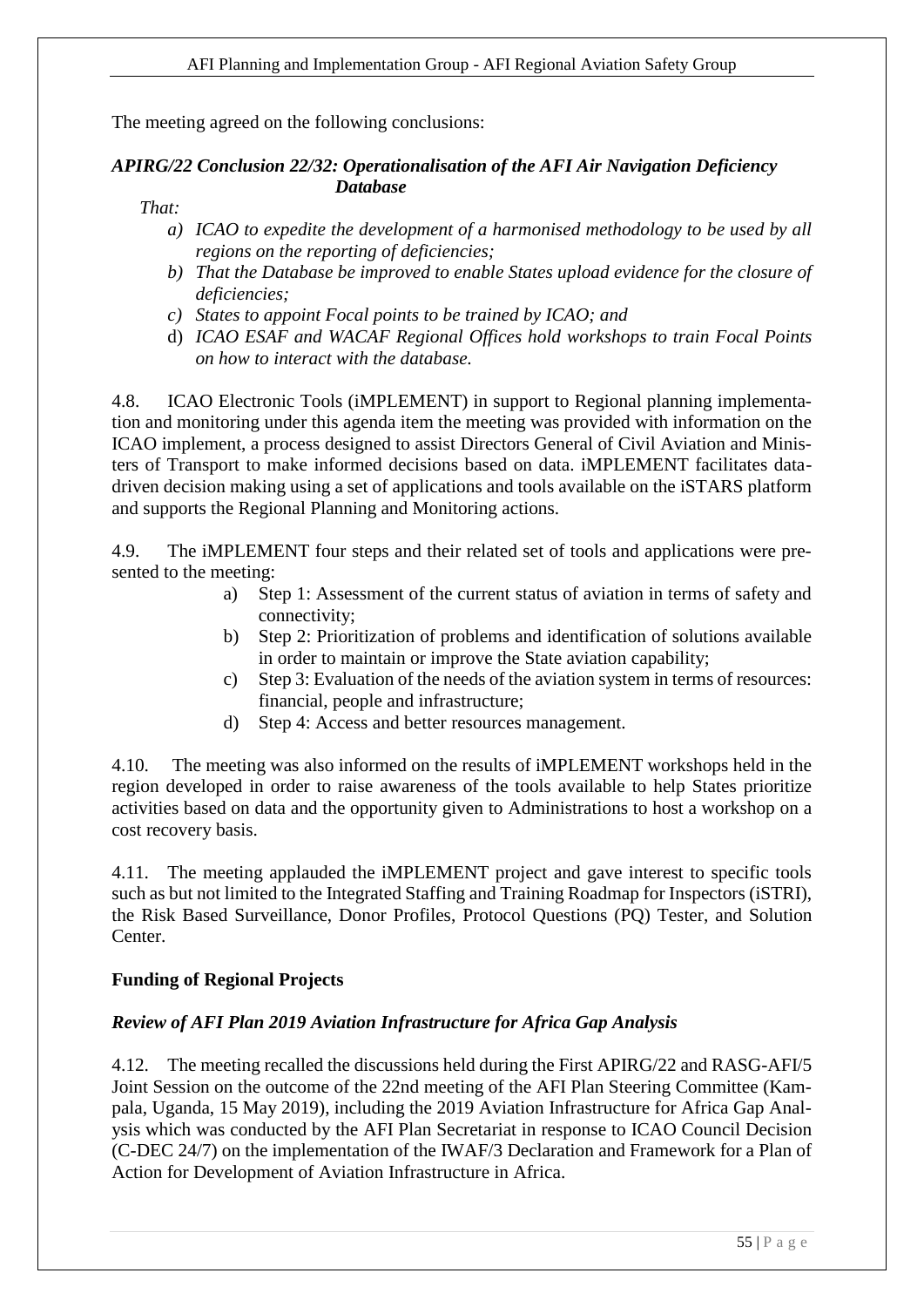#### AFI Planning and Implementation Group - AFI Regional Aviation Safety Group

4.13. The meeting reiterated its appreciation of the work done by the AFI Plan Secretariat and identified the activities of relevance to the mandate of APIRG in accordance with APIRG/22 & RASG-AFI/5 Conclusion 1/06. The following conclusion was formulated accordingly:

#### *APIRG/22 Conclusion 22/33: Implementation of AFI Plan 2019 Aviation Infrastructure for Africa Gap Analysis Recommendations*

*That:*

- *a) The Secretariat should prepare the gap analysis of a long term horizon based on 25-year projections of traffic growth, operational and capacity / regulatory requirements, and demand for aviation professionals;*
- *b) States and RECs should utilize available guidance material from ICAO and the results of the gap analysis to prepare national and regional Aviation Master Plans;*
- *c) RECs and States should determine the funding required to bridge the long term infrastructure gaps and identify appropriate financing mechanisms at State and / or regional level; and*
- *d) Regional programme with specific plans, projects and effective implementation monitoring mechanism should be developed by States and RECs to ensure that the identified gaps are properly addressed.*

4.14. The meeting discussed issues related to the mechanisms and opportunities of funding IIM Projects. It was outlined that the mobilization of resources to fund regional project was a challenge that may seriously jeopardize the effective implementation of the APIRG Project Approach Concept, if tangible and sustainable funding solutions are not found.

4.15. Three scenarios were presented for the funding of APIRG projects namely:

- a) *Scenario 1* consisting on Common funding with direct mobilization of resources by Administration/Organizations. In this case each Administration/Organizations will mobilize and bring its own resources for the funding based on the cost estimation for the desired service/infrastructure to be modernized.
- b) *Scenario 2* calling upon for a prefunding the total of the project by one or more Administration/Organizations in a cost recovery basis. In this case, a Memorandum of Understanding will include in the project the schedule for reimbursement of the prefund.
- c) *Scenario 3* searching for a common funding source. In this funding profile, the project is considered as a sub-regional Integrated Aeronautical Project by donors or funders.

4.16. The African Development Bank (AfDB) under Agenda item 4.3. Funding of Regional Projects, provided the meeting with a Framework and guidelines to support the aviation sector. The financing options with focus on Air navigation services were presented to comply with the following:

- a) Regional approach preferred
- b) Involvement of private sector encouraged through PPP
- c) Co-financing
- d) Projects included in a Master Plan

4.17. The meeting applauded the contribution of the AfDB and encouraged Administrations and Organizations and agreed to reinforce the initiatives to ensure a sustainable funding of the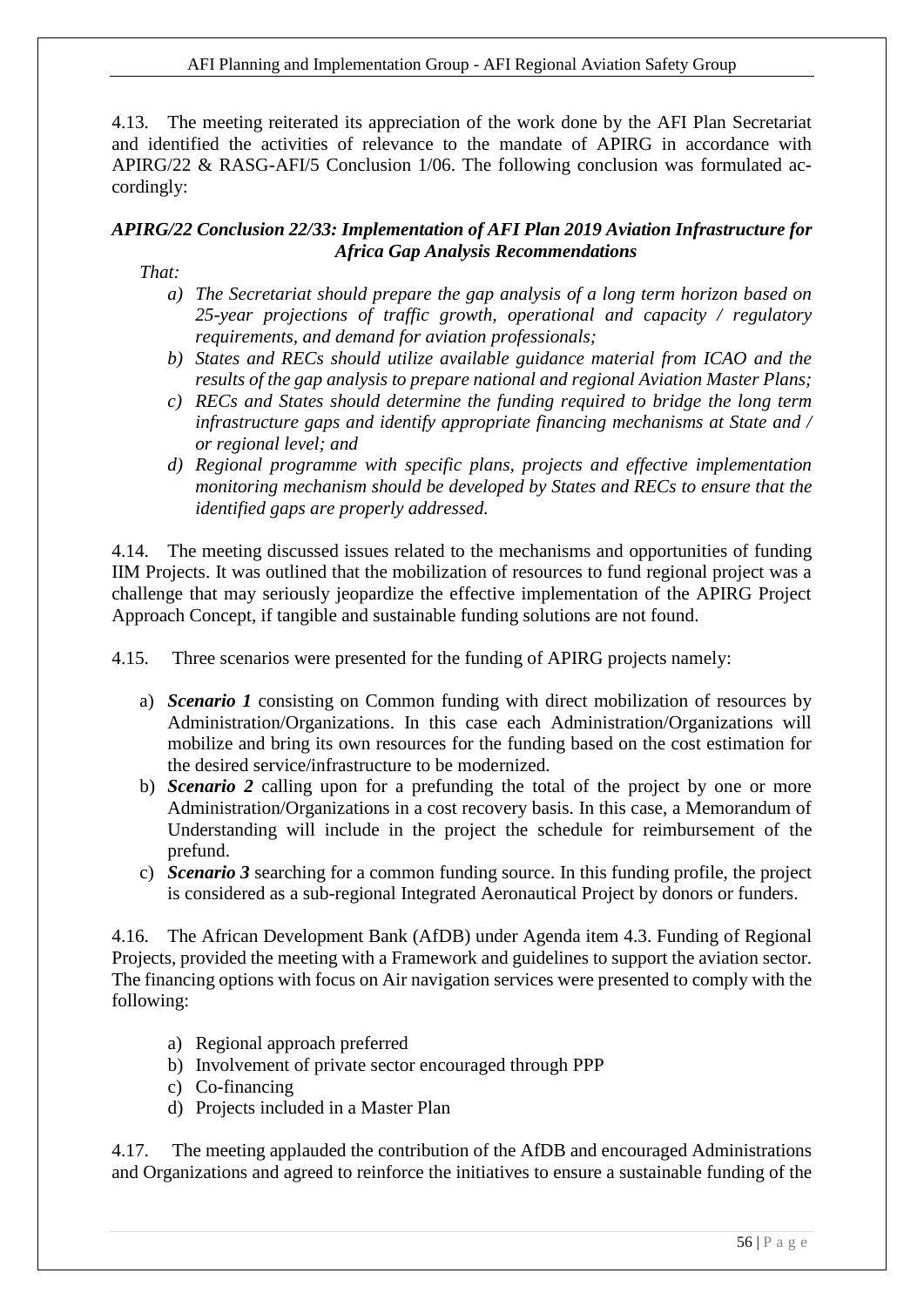AFI APIRG related regional projects.

The following conclusion was formulated:

## *APIRG/22 Conclusion 22/34: Organization of a Round Table for APIRG Projects Funding*

#### *That;*

*In order to ensure sustainable funding for effective implementation of APIRG Projects in accordance with regional programmes:*

- *a) ICAO, with the assistance of AFCAC and Regional Economic Commissions, explore mechanisms for the establishment of a framework for the funding of APIRG Projects preferably before the end of year 2020.*
- *b) A Round Table meeting be convened to consider in particular the Air Navigation Deficiencies identified by APIRG and the outcome of assessments and gap analysis of the AFI Air Navigation Infrastructure and systems and identify feasible solutions to be funded;*
- *c) The outcome of the Round Table be shared with the African Union and United Nations specialized institutions promoting a sustainable development.*

#### **Initiatives by States & Industry and Other Air Navigation Issues**

## *Contribution to improvement of aviation safety in Africa and update on APEX in safety program*

4.18. The meeting was provided with an overview of some safety initiatives executed by Airports Council International (ACI) and an update of its Airport Excellence in Safety Program (APEX), aimed to assist States in improving operational safety across aerodromes especially on runway safety and aerodromes certification.

4.19. The meeting recognized the valuable contribution of ACI initiatives such as the Safety and Technical Working Group activities, the ACI Africa Safety Awards, the ACI Africa Safety week, the APEX in Safety program and the African Airports Development Program (AADP), to the implementation of SARPs by Airports, accordingly, States and airports operators were encouraged to participate to the ACI initiatives. The meeting finally encouraged ACI Africa and its members to actively participate and contribute to the APIRG and RASG-AFI activities and meetings.

#### *Seamless ATM System*

4.20. The meeting was presented with the concept of a seamless ATM system. The presentation highlighted the need for a coordinated effort by States and all Stakeholders in improving the interoperability of ATM systems and procedures by harmonizing standards, regulations and internal procedures.

4.21. The meeting also noted that APIRG 21 Conclusion 21/08 called for all Regional Economic Communities and ANSPs to develop a clear and agreed roadmap, in consultation with users for the implementation of seamless, harmonized, interoperable Air Traffic Management Systems and Procedures with clear benefits to the aviation stakeholders.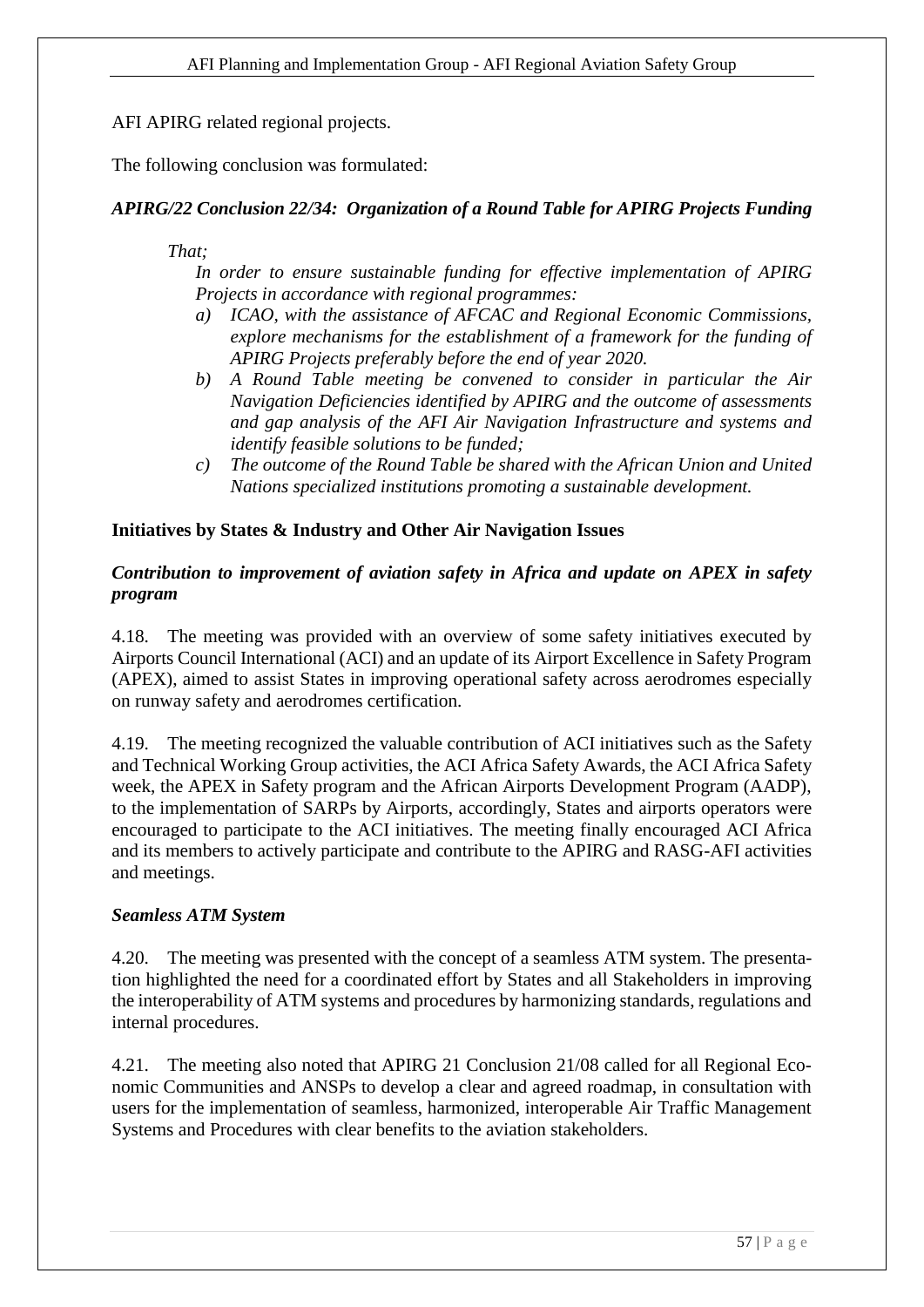4.22. The meeting recognized that an adequate ATM Infrastructure should support the implementation of the Single African Air Transport Market (SAATM) initiative which is intended to drive the economic development and betterment of air transport in the continent. Accordingly, it formulated the following conclusion:

## *APIRG/22 Conclusion 22/35: Seamless Air Traffic Management*

*That, in order to improve the seamless flow of air traffic in the AFI Region:*

- *a) the development of an AFI ATM regional Vision Document, Concept of Operations and Master ATM Plan with enabling Infrastructure Strategy for Africa, is endorsed;*
- *b) the ATM Infrastructure Strategy should be developed in collaboration with aviation stakeholders;*
- *c) the ICAO Regional Offices consider the hosting of an AFI Air Navigation Summit on seamless ATM system for the AFI Region in 2020;*
- *d) the finalized Master ATM Infrastructure Strategy for Africa should be endorsed and approve by the African Union through the appropriate channels and following an agreed process including timelines;*
- *e) the process and timelines for the implementation of the strategy and the cascading of the strategy to States should be achieved through the development of National Aviation Master Plans and an agreeable funding model; and*
- *f) AFCAC should monitor and follow up with States the implementation of the process, and encourage States to remove Foreign OpSpecs requirements as per ICAO Annex 6 and Doc. 8335 and improve the process of timely approval of overflight clearance.*

## *Free Routing Airspace*

4.23. The meeting observed that Free Route Airspace (FRA) is concept that allows States/ANSPs to overcome the challenges in ATM efficiency, capacity and environmental issues facing aviation. The full benefits of efficiency of FRA can only be achieved if it is deployed over large areas and; appropriated measures are taken to reduce the associated safety risks. FRA implementation is an incremental process where implementation should start at the State/ANSP level and extend over a cluster of States/ANSPs into a region. FRA is a specified airspace within which users may freely plan a route between a defined entry point and a defined exit point, with the possibility to route via intermediate (published or unpublished) waypoints, without reference to the ATS route network, subject to airspace availability. Within this airspace, flights remain subject to air traffic control.

4.24. FRA implementation provide Air traffic controllers with the possibility to remove constraints imposed by fixed route structure in order to optimize airspace capacity, flight efficiency, flexibility and environmental protection. Regions that have developed and successfully implemented FRA concept of operations have demonstrated that there are clear benefits to airspace users as well as improvement of airspace utilization.

4.25. Therefore, coordination with neighboring States is key, not only to reduce the risks associated with the change of the airspace design (as a result of implementing FRA) and update of LOAs, but also to ensure a smooth transition from a local FRA (State) to cross boarder FRA (over many States), where airspace users can flight plan direct point-to-point (DCT) length to maximize route optimization.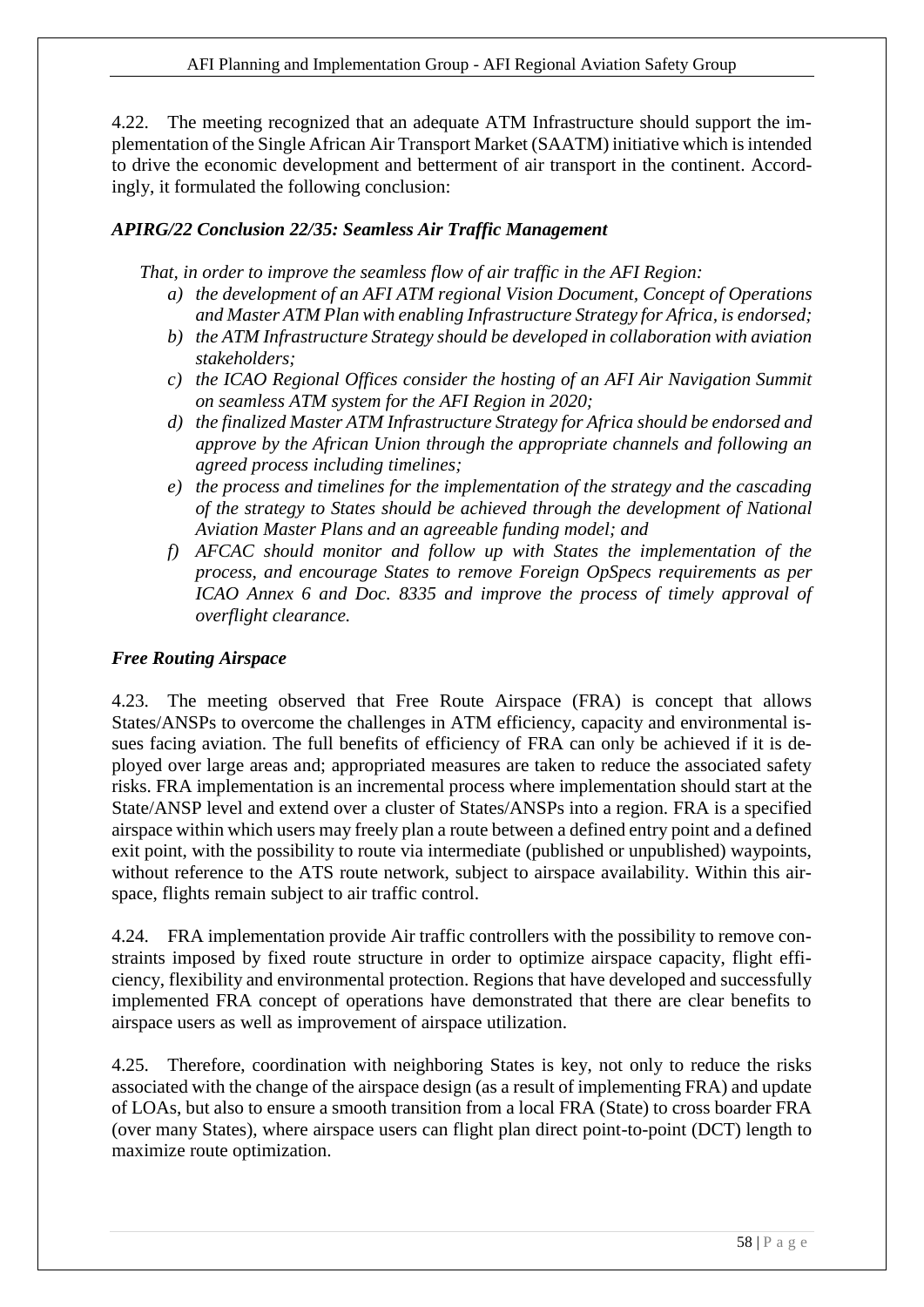4.26. Implementation of Free Route Airspace (FRA) in AFI Region should be incremental and the approach should involve:

- a) The identification of States/ANSPs that have the capacity to implement free routing based on ATM systems infrastructure and capability e.g. communication and surveillance (VHF coverage, ADS-B, ADS-C/CPDLC, Radar), requisite separation standards, air traffic controller conflict detection tools, controller training and capacity enhancement**.**
- b) Develop the concept of operations and an implementation plan which shall include; definition of the applicable 'specific airspace', the airspace design, time of operationalization (e.g. night, weekend), applicable flight level blocks (e.g. above FL360 only), procedures and requirements for flight planning, procedures for transitioning from free route to fixed route and vice a versa and entry/exit points (for complex airspace) defined by Latitude/Longitude, etc.
- c) Implementation of FRA should be preceded by a safety case and a definite trial period before full implementation. In the meantime, States/ANSPs identified under above should start to allow flight plannable waypoint-to-waypoint direct routes.

The meeting agreed on the following conclusion:

## *APIRG/22 Conclusion 22/36: Free Routing Airspace*

*That, in order to foster the concept of free routing in the AFI continental airspace in preparation for the ASBU B1 module,*

- *a) States consider incorporating Free Route Airspace concept into their national airspace concept and ATM Master Plan in line with the B1-FRTO ASBU module and AAO Sub-Group project plans; and*
- *b) East African States including, Seychelles, Mauritius, Kenya, Ethiopia, Tanzania and Uganda develop and implement Free Route Airspace as a case study for implementation of Free Routing Airspace in AFI Region as part of B1-FRTO ASBU module.*

#### *Operations of Unmanned Aircraft Systems (UAS)*

4.27. The meeting was updated on the developments made by South Africa on the process to accommodate and integrate Unmanned Aerial Systems (UAS) into the ATM system in South Africa. The meeting was informed of the key focus areas of RPAS management based on ICAO SARPS, in the context of Unmanned Aircraft Systems Traffic Management (UTM) as well as Anti Drone Systems and the current South African RPAS regulatory framework on drones/RPAS/UAS traffic management within non-segregated airspace. The meeting noted possible misunderstanding caused by duplication of the abbreviation UTM which refers to Unmanned Aircraft System Traffic Management as well as to Universal Transverse Mercator (Mapping/Projection).

4.28. The meeting noted the report from FAA on the developments undertaken by the U.S. Federal Aviation Administration to integrate Unmanned Aircraft Systems (UAS) into the U.S. National Airspace System. The report highlighted the steps which includes new rulemaking, remote identification, the Drone Advisory Committee, the UAS Integration Pilot Program, Low Altitude Authorization and Notification Capability, UAS Traffic Management (UTM), and FAA Reauthorization. The meeting was informed that States with operators that intend to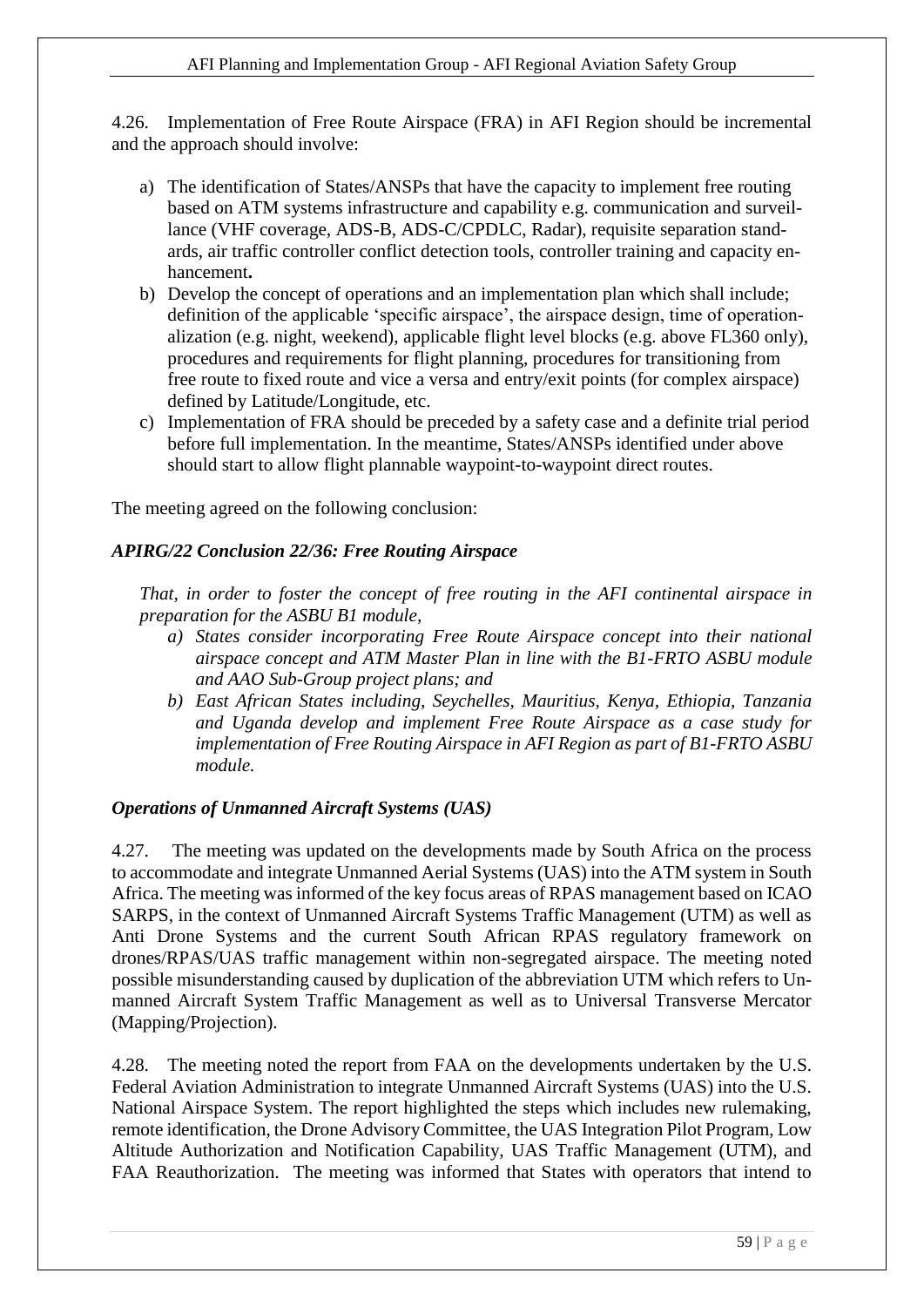operate within the affected United States of America airspace to promote awareness of the upcoming new regulations requirement within the USA.

The following conclusion was formulated:

## *APIRG/22 Conclusion 22/37: Operations of Unmanned Aircraft Systems (UAS)*

*That,* 

- *a) States are urged to coordinate with other States in the harmonisation of UAS regulations.*
- *b) ICAO to provide guidance material on seamless integration of UAS into nonsegregated airspace.*

#### *AFI ANSP Peer Review Mechanism*

4.29. The meeting reviewed initiatives taken by ANSPs for the AFI ANSP Peer Review Mechanism by the industry. In this regard, CANSO provided the meeting with the summary up of the actions conducted using the CANSO Standard of Excellence in safety management, safety maturity matrix, and SMS guiding material to conduct Peer review visits between and among each other.

4.30. The Africa ANSP Peer Review Mechanism is a joint initiative between African air navigation service providers (ANSPs) to improve aviation safety and seamless ATM performance across Africa. It works by encouraging African ANSPs to work in partnership with each other to assess safety management systems (SMS) and other operations requirements, share experiences and learn about measures for improvement in safety and operational performance.

4.31. It was highlighted, that this mechanism neither seeks to address nor supersede the regulatory aspects of a safety oversight system. Rather, its desired outcome is to highlight areas where improvements should be made at the ANSP operational level, major or incremental, in the hope that it will ready an ANSP for further regulatory oversight audits by the authority concerned. Reported to the meeting was the establishment of four Teams for the reviews namely:

**Team 1**: ASECNA, [Air Traffic & Navigation Services](https://www.canso.org/canso-members) (ATNS), [Civil Aviation Author](file:///C:/Users/User/AppData/Local/Microsoft/Windows/INetCache/Content.Outlook/M3WB6TZ1/Civil%20Aviation%20Authority%20of%20Botswana%20(CAAB))[ity of Botswana](file:///C:/Users/User/AppData/Local/Microsoft/Windows/INetCache/Content.Outlook/M3WB6TZ1/Civil%20Aviation%20Authority%20of%20Botswana%20(CAAB)) (CAAB) and [Swaziland Civil Aviation Authority](file:///C:/Users/User/AppData/Local/Microsoft/Windows/INetCache/Content.Outlook/M3WB6TZ1/Swaziland%20Civil%20Aviation%20Authority) -The follow up review meeting is scheduled to take place in May 2019 in Eswatini.

**Team 2:** [CAA Uganda,](file:///C:/Users/User/AppData/Local/Microsoft/Windows/INetCache/Content.Outlook/M3WB6TZ1/CAA%20Uganda) [Tanzania Civil Aviation Authority,](https://www.canso.org/tanzania-civil-aviation-authority) [Kenya Civil Aviation](https://www.canso.org/kenya-civil-aviation-authority-kcaa)  [Authority](https://www.canso.org/kenya-civil-aviation-authority-kcaa) (KCAA), Rwanda Civil Aviation Authority (Rwanda CAA)and Burundi Civil Aviation Authority (Burundi CAA)

**Team 3:** [Nigerian Airspace Management Agency](https://www.canso.org/nigerian-airspace-management-agency-nama) (NAMA), [Roberts F.I.R](https://www.canso.org/roberts-fir) and [Ghana](https://www.canso.org/ghana-civil-aviation-authority-gcaa)  [Civil Aviation Authority](https://www.canso.org/ghana-civil-aviation-authority-gcaa) (GCAA)

 **Team 4:** [Aeroportos de Moçambique, E.P.,](file:///C:/Users/User/AppData/Local/Microsoft/Windows/INetCache/Content.Outlook/M3WB6TZ1/Aeroportos%20de%20Moçambique,%20E.P) [Zambia Airports Corporation Limited](https://www.canso.org/zambia-airports-corporation-limited) ,

4.32. Based on the learnings of Team 1 above, the following will supplement the reviews: Training in Just culture, Training in SMS, Identification of dedicated SMS staff by review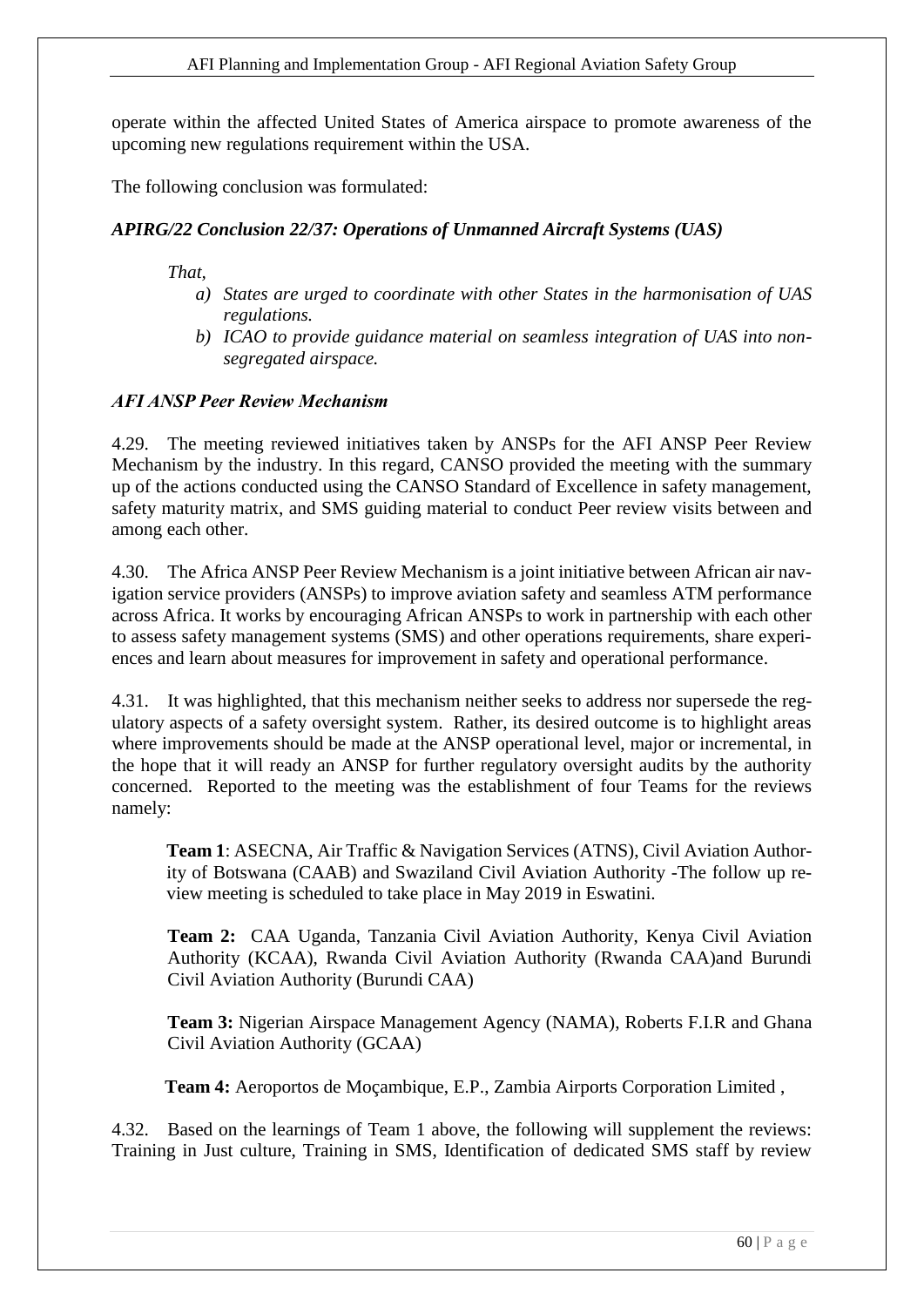partners, Budgeting for implementation of SMS, Risk management practices, Safety accountabilities, Safety performance monitoring, Safety interfaces, Fatigue risk management as well as Change management.

4.33. ASECNA provided the meeting with the actions taken for the implementation of the Peer Review mechanism with the main objectives to:

- a) establish and maintain a uniform level of safety for the AFI Region; assist ANSPs in fulfilling their international obligations related to air navigation services, including: air traffic services (ATS), the design of flight procedures, aeronautical information service (AIS), mapping, meteorology (MET), communications, navigation, and surveillance (CNS), search and rescue (SAR) and safety management system (SMS); and
- b) pooling toolkits, human resources and available training and integrating safety and quality reviews within a safety and quality assurance programme specific to the ANSPs in order to reduce certification costs.

4.34. It was reported that since the launch of the process, the following actions have been completed:

- a) reviews have been conducted based on CANSO Standards of Excellence in several countries. This SOE is mainly based on Annex 19.
- b) ATNS and ASECNA have made reciprocal reviews according to agreed tasks
- c) A common peer review manual has been developed by ICAO and adopted by ANSP during a meeting called in 2018 In Sierra Leone.
- d) A workshop was conducted in Abidjan by ICAO to disseminate the manual and provide training to ANSPs to be able to conduct review based on the adopted manual.
- e) Two ANSPs (Ghana and Madagascar) were identified as ANSP pilot to evaluate the use of the manual.

4.35. The steering committee (composed of ASECNA ATNS and CANSO) met on June 2019 in South Africa and convey for new dates for the review of Ghana and Madagascar. After this review a workshop is planned in November 2019 to evaluate the use of the manual for peer review. The lessons learnt will guide the 2020 peer review planning. It was observed that the AFI Plan Project on the implementation of the African ANSP Peer Review Programme can set up a team to recruit the experts from ANSP to be used for the review.

4.36. The meeting applauded these initiatives and requested African ANSPs to work together to strengthen the African ANSP Peer Review Programme to enhance safety and efficiency of air transport operations in Africa, encouraged ICAO to continue to provide its support to the African ANSP Peer Review Programme and encouraged the other ICAO Regions to take benefits from this experience of African ANSP Peer Review Program, as a mean of improvement of Air Navigation services

The following conclusion was formulated:

## *APIRG/22 Conclusion 22/38: ANSP Peer review mechanism*

*That:*

*a) The relevant ANSP Peer review manual as adopted be used by all ANSPs;*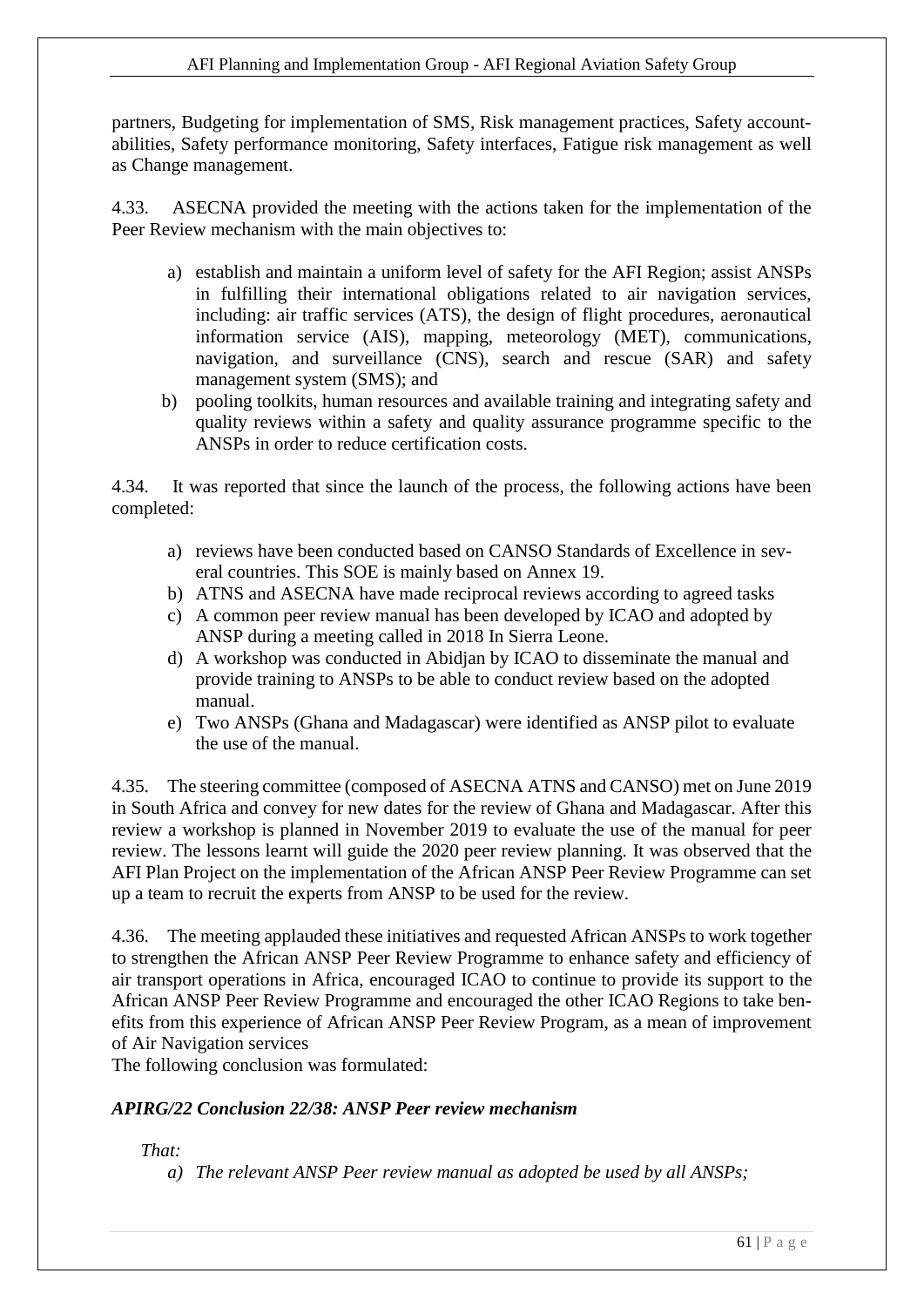- *b) In order to strengthen the African ANSP Peer Review Programme, an AFI Plan Project be established to enhance the human resource capacity to support ANSPs;*
- *c) African ANSPs strengthen their cooperation towards enhancement of safety and efficiency of air transport operations in Africa; and share the benefits of the African ANSP Peer Review Program, with other ICAO Regions as a mean of improvement of Air Navigation services.*

## *"SBAS for Africa and Indian Ocean" Initiative*

4.37. The meeting was informed on the "SBAS for Africa and Indian Ocean" initiative taken by ASECNA for the continent with the intention to confirm its strategy to own the augmented GNSS signal based on an African Communication Service Provider (NIGCOMSAT).

4.38. After deliberations, an ad hoc committee composed of AFCAC, AFRAA, ASECNA, IATA, ICAO and States was established to discuss and reach a consensus on this issue. The sought consensus having not been reached by the ad hoc committee, ASECNA agreed to withdraw the draft WP on SBAS submitted to the AFCAC stakeholders' coordination meeting in preparation for the 40th Session of ICAO Assembly, which was appreciated by the meeting.

4.39. The meeting reiterated the need for such initiatives to be aligned with the AFI GNSS Strategy in order to ensure the buy-in of all stakeholders and facilitate a collaborative decision making among them. It was agreed that, a clear demonstration of the cost-effectiveness of SBAS initiatives under consideration would be a key input in this process, in accordance with the ICAO provisions contained in the Manual on the economy of air navigation services (Doc 9161) and GNSS Manual (Doc 9849).

4.40. In this respect, the meeting expressed concern at the delay in the conduct of cost benefit analysis (CBA) on SBAS as requested by APIRG/17 in 2010 under its Conclusion 17/29 refers), in order to assist States in making an informed implementation decision with respect to SBAS, and facilitate the updating of the AFI GNSS Strategy. Therefore, it requested AFCAC to find ways and means of expediting the conduct of AFI GNSS/SBAS CBA2, in coordination with the African Union Commission (AUC). The meeting furthermore raised concern on the lack of workshops/seminars on augmented GNSS in particular SBAS and called upon ICAO to reinforce its assistance through the organization of Workshops and seminars.

## *APIRG/22 Conclusion 22/39: SBAS for Africa - Indian Ocean Initiative*

*That, while taking note of the "SBAS for Africa - Indian Ocean" initiative by 17 member States of ASECNA,* 

- *a) AFCAC should fast-track the conduct of a continental cost-benefit analysis (CBA) on SBAS implementation in the region by June 2020, to support the decision making process by States and stakeholders, and to enable update of the AFI GNSS strategy accordingly; and*
- *b) ICAO and AFCAC organize a regional workshop with all stakeholders involved in SBAS implementation thereafter.*

<sup>-</sup>*<sup>2</sup> APIRG Conclusion 18/33 (2012) requests ICAO to facilitate the search for funding to support the conduct of a CBA for an AFI SBAS, in coordination with AFCAC; while Conclusion 19/29 (2013) requests the ICAO Regional Offices to facilitate the search for the funding of an impact analysis related to SBAS, that covers operational, technical, environmental and economic aspects of this GNSS augmentation system.*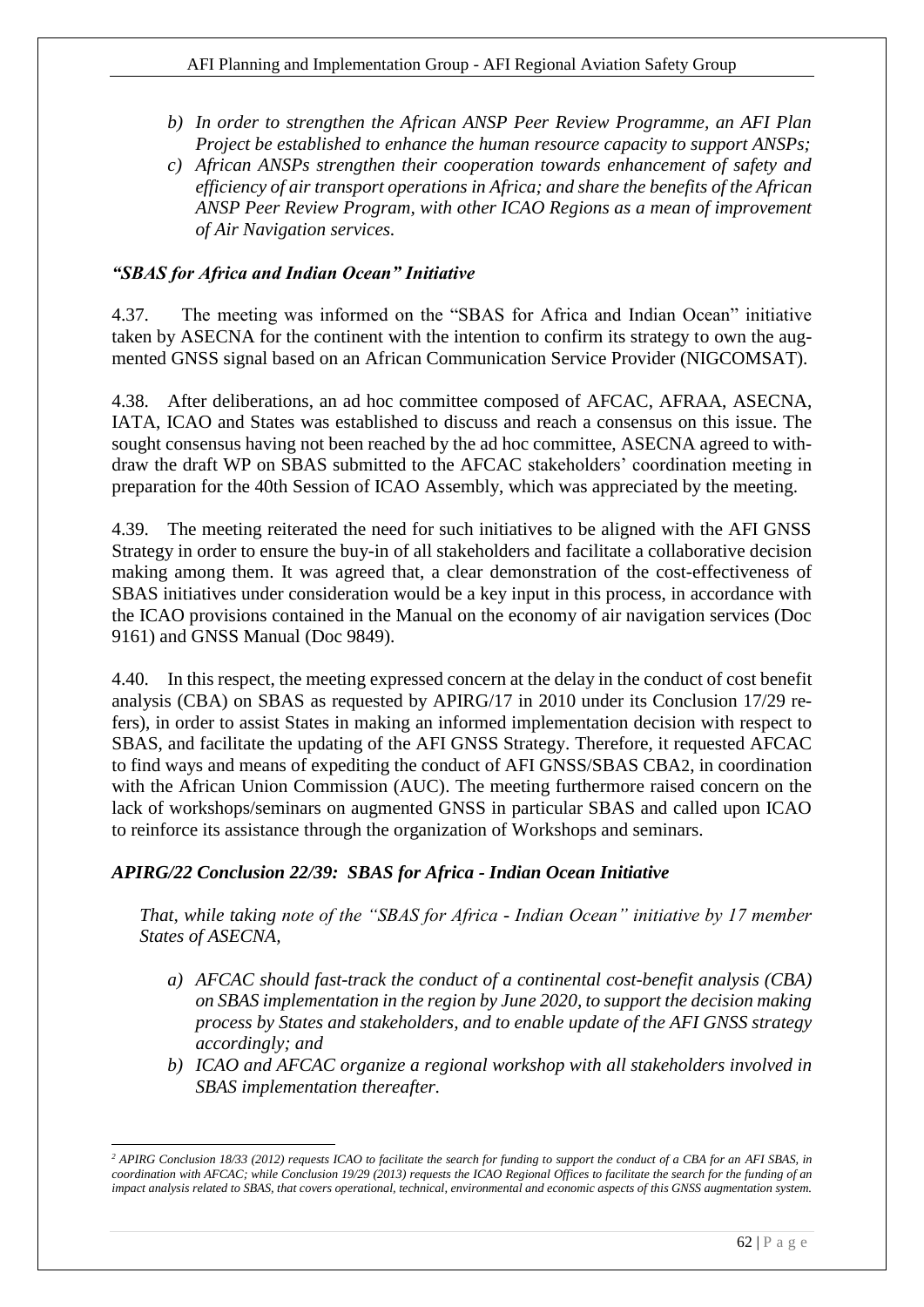## *Mandate for ADS-B Transponder Extended Squitter 1090 equipage*

4.41. The meeting was informed on regional initiatives from the industry in the implementation of ADS-B in particular space-based ADS-B. ASECNA reported on its ambitious project consisting to collocating ground based ADS-B stations with the remote VSAT/VHF stations and the implementation of space-based ADS-B for remote continental and oceanic airspaces offering real opportunities to increase aeronautical surveillance service. ANSPs raised the concerns on insufficient or non-equipage of fleet with ADS-B Transponder Extended Squitter 1090 in the region3.

- 4.42. The above ad hoc commission discussed the issue and considered the following:
	- a) Opportunity should be given to aircraft properly equipped to take benefit of Flight Levels and preferred routes allocation in particular for RVSM airspace;
	- b) Airlines in the region that intend to fly in the EUR/NAT or USA airspaces should be ADS-B Transponder Extended Squitter 1090 equipped with respect to the mandate being applicable November 2020;
	- c) While setting up a mandate for ADS-B Transponder Extended Squitter 1090 equipage in the AFI Region consideration should be given to airlines of the region by allocating them enough time to comply through the retrofit of the legacy fleet or the upgrade of their fleet with compliant aircraft.

The following conclusion was formulated:

## *APIRG/22 Conclusion 22/40: Mandate for ADS-B Transponder Extended Squitter 1090 equipage in the AFI Region*

*That:*

1

- *a) States and aircraft operators ensure that all aircraft operating within the AFI RVSM airspace are equipped with ADS-B Transponder Extended Squitter 1090 by June 2023 (AIRAC date);*
- *b) An Assessment for a Go or No Go Decision be conducted on 2022 targeting 90% aircraft equipped with Transponder Extended Squitter 1090 for AFI RVSM airspace as the threshold; and*
- *c) States and aircraft operators ensure that all aircraft operating within the AFI Region airspace are equipped with ADS-B Transponder Extended Squitter 1090 by January 2025 (AIRAC date).*

#### **Regional and Interregional Activities**

#### *Runway surface conditions: The Global Reporting Format*

4.43. The attention of the meeting was brought on the urgency and need for States to ensure the implementation of the Global Reporting Format before November 2020 by developing a robust implementation framework at national levels. The meeting was briefed on the outcomes of the Symposium conducted in March 2019 in Montreal, Canada, that recommended the conduct of regional Seminars, aiming to assist States in the implementation of GRF.

*<sup>3</sup> APIRG Conclusion 15/24 (2005) requested that the SSR Mode S extended squitter should be the initial data link for the introduction of ADS-B in the AFI Region.*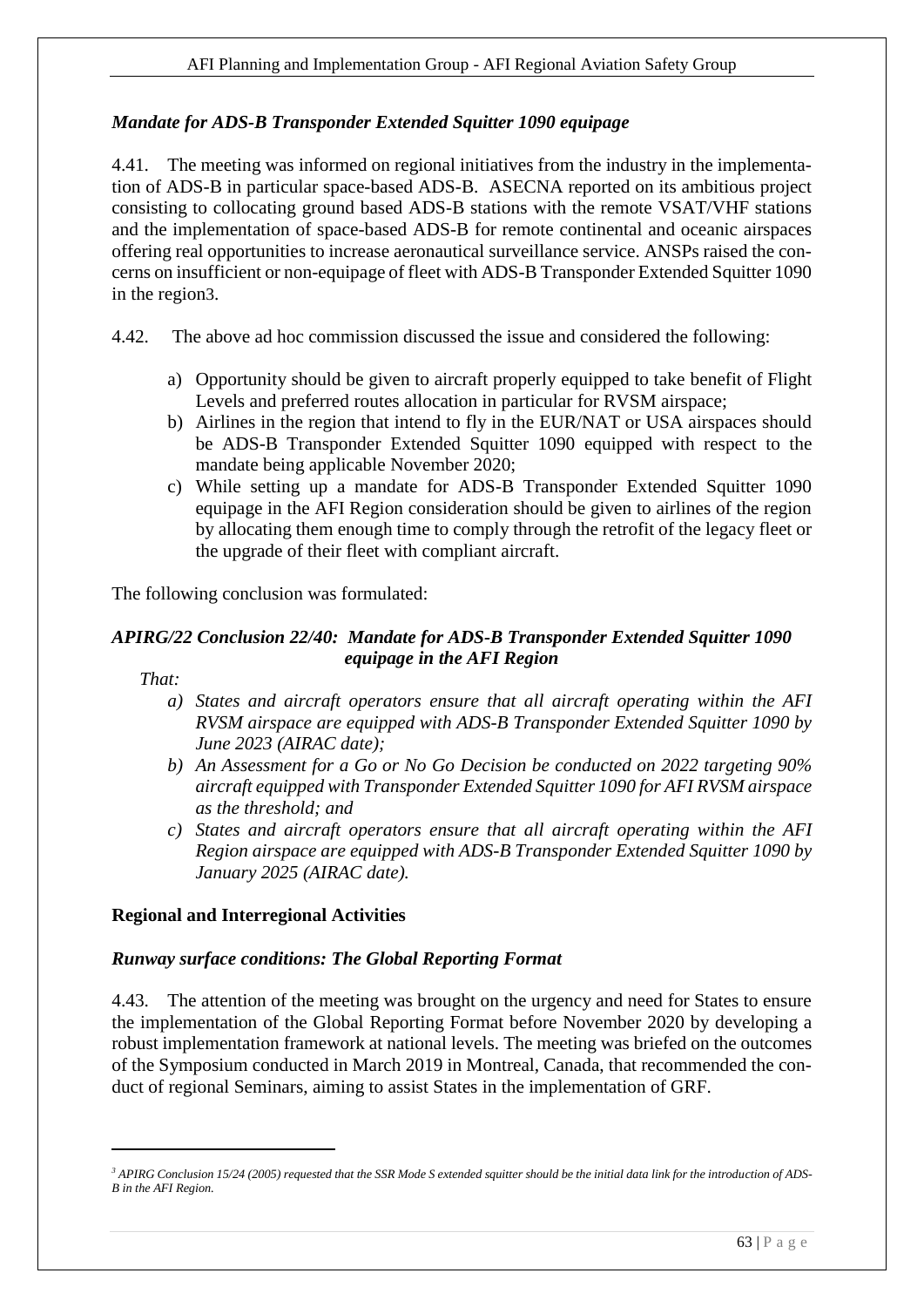4.44. The first regional seminar held in July 2019 in Dakar (Senegal) made some recommendations, and will be followed by Nairobi (Kenya) in August, Accra (Ghana) in October and Johannesburg (South Africa) in November 2019. The meeting raised concerns regarding the low attendance of States and the industry (Airports, ANSPs, Airlines, etc.) to the Dakar Seminar and urged States to ensure appropriate attendance to the upcoming seminars.

The meeting formulated the following conclusion:

## *APIRG/22 Conclusion 22/41: Implementation of the Runway surface conditions Global Reporting Format (GRF)*

## *That:*

- *a) States should:*
	- *i) set up national and local plans with dedicated Teams, for the implementation, and make use of existing national and regional mechanisms to support the implementation of the GRF (RSTs, Go-Teams, RSOOs, …) ensure appropriate participation of the concerned stakeholders (CAAs, airports operators, ANSPs, airlines, …) to the upcoming seminars (Accra, Nairobi and Johannesburg);*
	- *ii) States should report on the implementation of the GRF to the ICAO regional Offices;*
- *b) International Organizations (IATA, ACI, CANSO, ASECNA, …) should actively participate in the conduct of the Seminars and any further required activities; and*
- *c) ICAO Regional Offices and International Organizations such as ACI, IATA, etc. to increase training activities, including onsite trainings.*

#### *SAT Matters*

#### *Report on SAT/24*

4.45. The meeting was provided with the report on the 24th Informal Coordination Meeting on the improvement of air traffic services over the South Atlantic (SAT/24) which took place in Luanda, Angola from 5 to 7 June 2019 and was attended by Eighty-One (81) participants from Thirteen (13) States from three ICAO regions.

4.46. The meeting welcomed the developments presented by the Secretariat, endorsed the conclusions arrived at and agreed on the priorities identified for cooperation between SAT and NAT as well as with the ACM/1 meeting statement recalling and confirming that the final goal is to improve and enhance the current working arrangement of the parties involved in the Atlantic coordination, and does not seek to disband any of the current established coordination groups dealing with air traffic management over the Atlantic Ocean nor establish a new group with additional bureaucratic layer.

4.47. The meeting was briefed in detail on the actions taken in the areas of ATM and CNS by SAT members, and encouraged them to strengthen their collaboration for the implementation of services and systems aim at enhancing Air Navigation safety in the SAT airspace.

#### *Development of SAT Procedural Handbook*

4.48.The meeting was also presented with the Draft SAT Procedural Handbook comprising SAT Terms of Reference, SAT Working Methodology & Arrangements, Rules of procedures of SAT meetings, SAT Contributory Bodies, Composition of the Group, Reporting and Future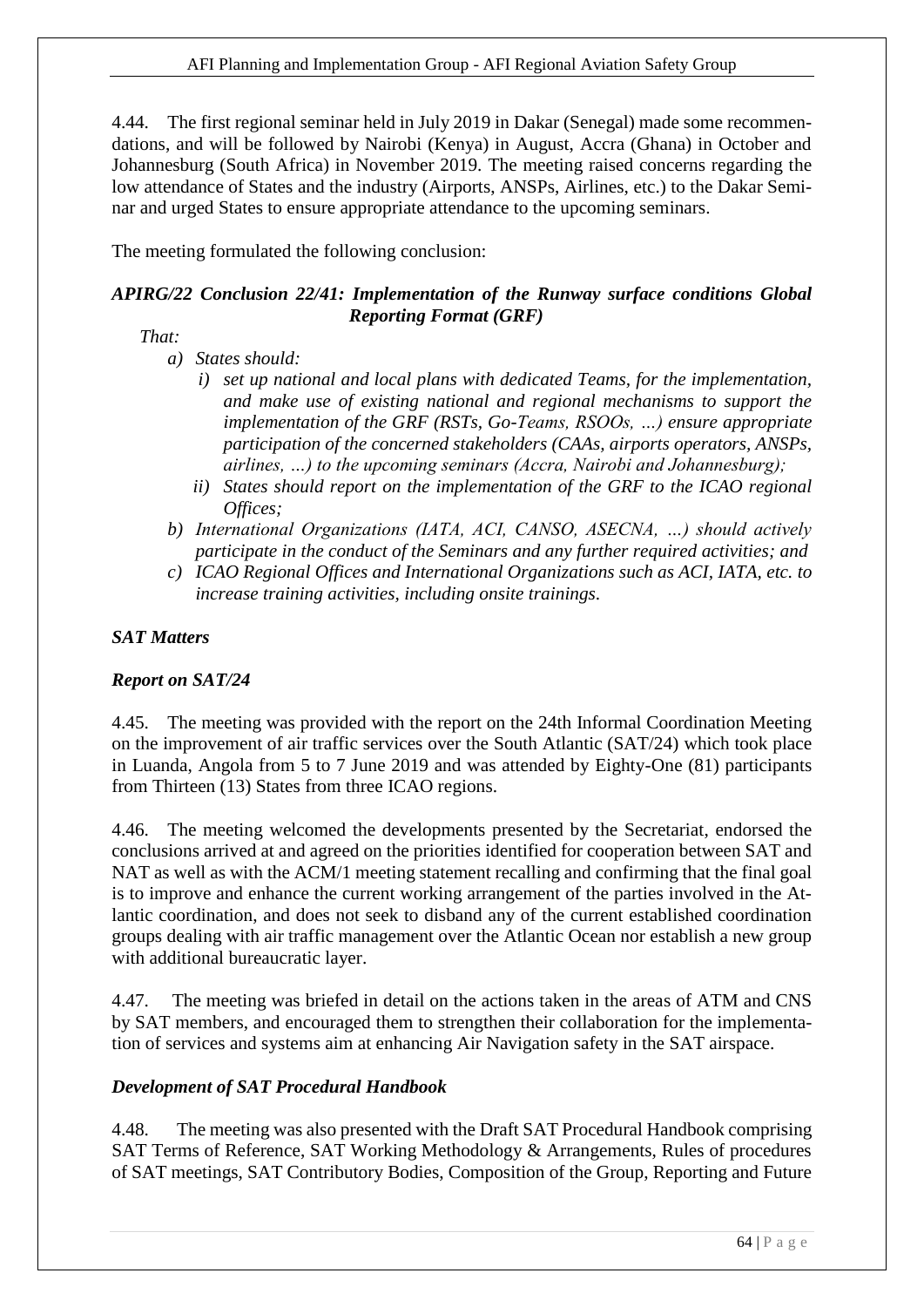Work Programme of the SAT Group approved by the SAT/24 meeting was submitted to the meeting for discussion and endorsement bearing in mind the need to improve efficiency and collaboration between the NAT and the SAT.

4.49. The meeting considered the work carried out by SAT/24 and established Study Group composed with the relevant AFI SAT States/Organizations and the Secretariat with the mandate to review and finalize the SAT Procedural Handbook. The following conclusion was formulated:

# *APIRG/22 Conclusion 22/42: SAT Procedural Handbook*

## *That:*

- *a) A Study Group composed with the relevant AFI SAT States/Organizations under the coordination of the Secretariat is established with the mandate to review and finalize the SAT Procedural Handbook submitted by SAT /24;*
- *b) The Group will carry out its assigned task in coordination and consultation with the NAT and CAR/SAM Administrations/Organizations involved in SAT activities and report to APIRG through the APCC for consideration.*

## *Coordination and cooperation between SAT and NAT*

4.50. With regards to coordination, the meeting was informed of the outcome of preliminary discussions related to the improvement of communication and coordination in the Atlantic Area among the SAT Group, NATSPG, APIRG and GREPECAS held on 18th October 2018 in Montreal, during the 13th Air Navigation Conference.

4.51. The meeting reviewed a proposal by a group of States and an International Organization related to the potential safety and efficiency benefits to Atlantic Oceanic Operations by coordinating working relationships between the NAT Systems Planning Group (SPG) and the SAT. The Group was also informed of the outcome of the discussions of the first Atlantic Coordination Meeting (ACM/1) that was held in Paris, France on 31st January 2019 and noted that a wide range of current aviation matters were discussed and addressed.

4.52. As part of the efforts to further improve coordination, it was noted with appreciation that the NAT SOG invited SAT Group State oversight authorities and associated stakeholders to the next NAT SOG meeting/21that will take place in Madrid, Spain from 10-13 December 2019.

The following conclusion was formulated:

## *APIRG Conclusion 22/43: Participation in the 2nd Atlantic Coordination Meeting (ACM/2) and NAT SOG/21 Meeting*

*That:*

- *a) AFI States are requested to participate in the planned ACM/2 meeting to be held during the first quarter of 2020; and*
- *b) SAT States, through the ICAO Regional Offices concerned, to participate as observers the NAT SOG/21 meeting in Madrid, Spain.*

4.53. It was noted that the ACM agreed on the following prioritized list of joint projects that aim to further harmonization and seamless operations in the Atlantic airspace: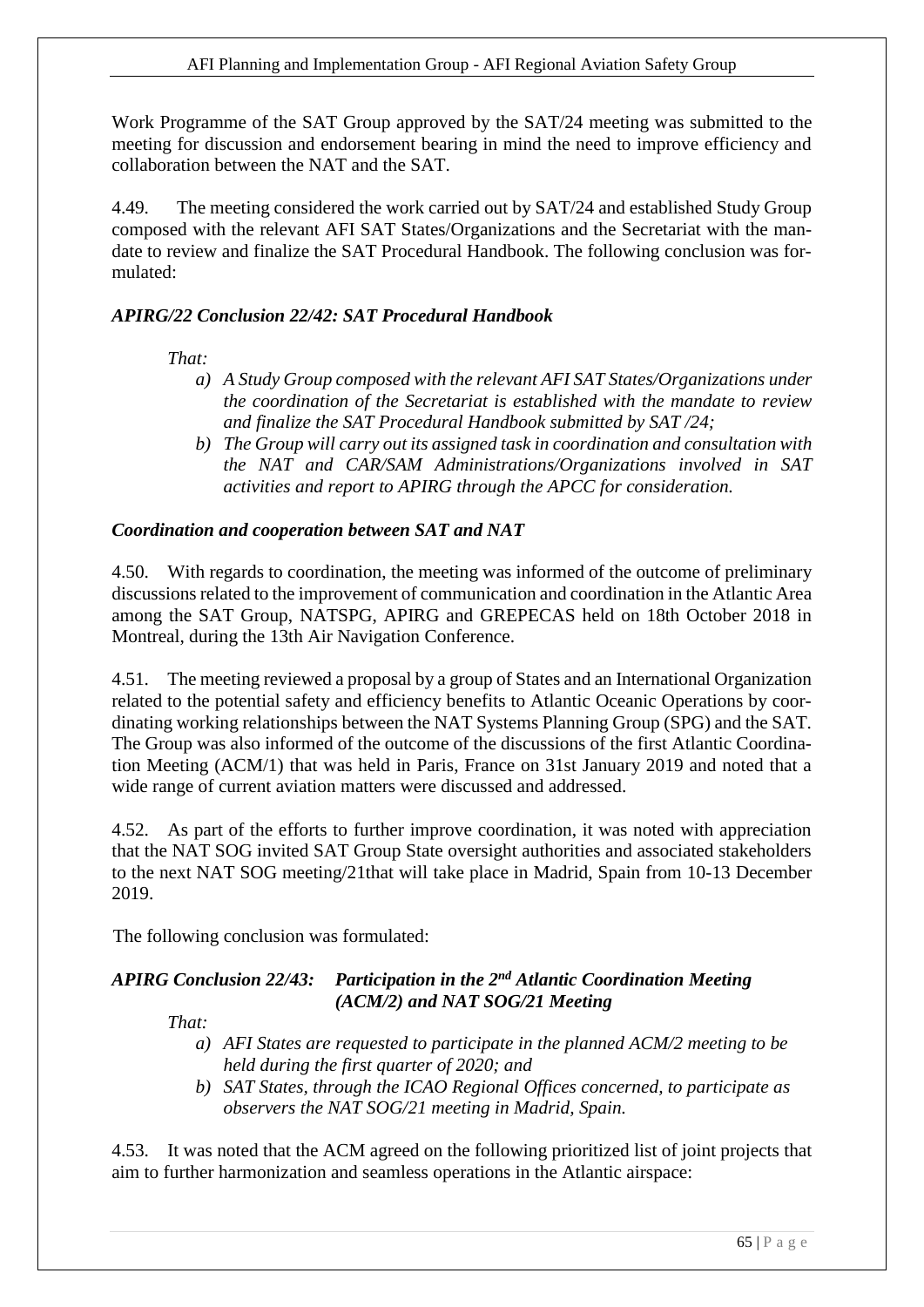- a) Harmonization of contingency plans,
- b) Performance-based communication and surveillance (PBCS) implementation, and
- c) Space-based automatic dependent surveillance broadcast (ADS-B) implementation

4.54. With respect to the contingency planning, it was noted that the updated SAT Contingency Plan was approved by the SAT/24 meeting.

4.55. With respect to PBCS, it was noted that based on the conclusions from last ICAO Regional Monitoring Agency Coordination Group (RMACG) meeting held in June 2019, SATMA, ARMA and CARSAMA will need to update their ToRs for the inclusion of PBCS monitoring and the installation plans for an additional RVSM HMU in the AFI Region to ensure global harmonization.

4.56. The meeting further agreed that the critical safety aspects of regional monitoring for the vertical, lateral, and longitudinal dimension as it relates to reduced separation and that implementation of PBCS is a necessary safety component of future services. The following conclusions were formulated**:**

## *APIRG Decision 22/44: Focal points for coordination between SAT and NAT*

*That the Secretariat coordinate and confirm the appointment of focal points to coordinate with the NAT on the identified and prioritized list of projects as per the ACM /1 meeting resolution.*

#### *APIRG Conclusion 22/45: PBCS Monitoring by RMAs*

*That the Regional Monitoring Agencies SATMA, ARMA and CARSAMMA update their ToRs for the inclusion of PBCS monitoring and the installation plans for an additional RVSM HMU in the AFI Region to ensure global harmonization.*

## *Formalization of the SAT Group*

4.57. The meeting was informed that the Council agreed that various options should be developed for consideration by the ANC and Council on how to formalize the work of the SAT. It was noted that the Secretariat requires guidance and input on this matter from all the role players in the SAT area, to prepare the viable options be considered by the ANC and Council.

In view of the above, the meeting formulated the following conclusion and decision:

#### *APIRG/22 Conclusion 22/46: Formalization of the SAT Group*

*That States and SAT role players are requested to provide information to the SAT Secretariat related to various options be considered by ICAO to formalize the SAT Group with the aim to further improve coordination with the NAT, harmonize operations and provide a platform for discussions, by 31 October 2019.*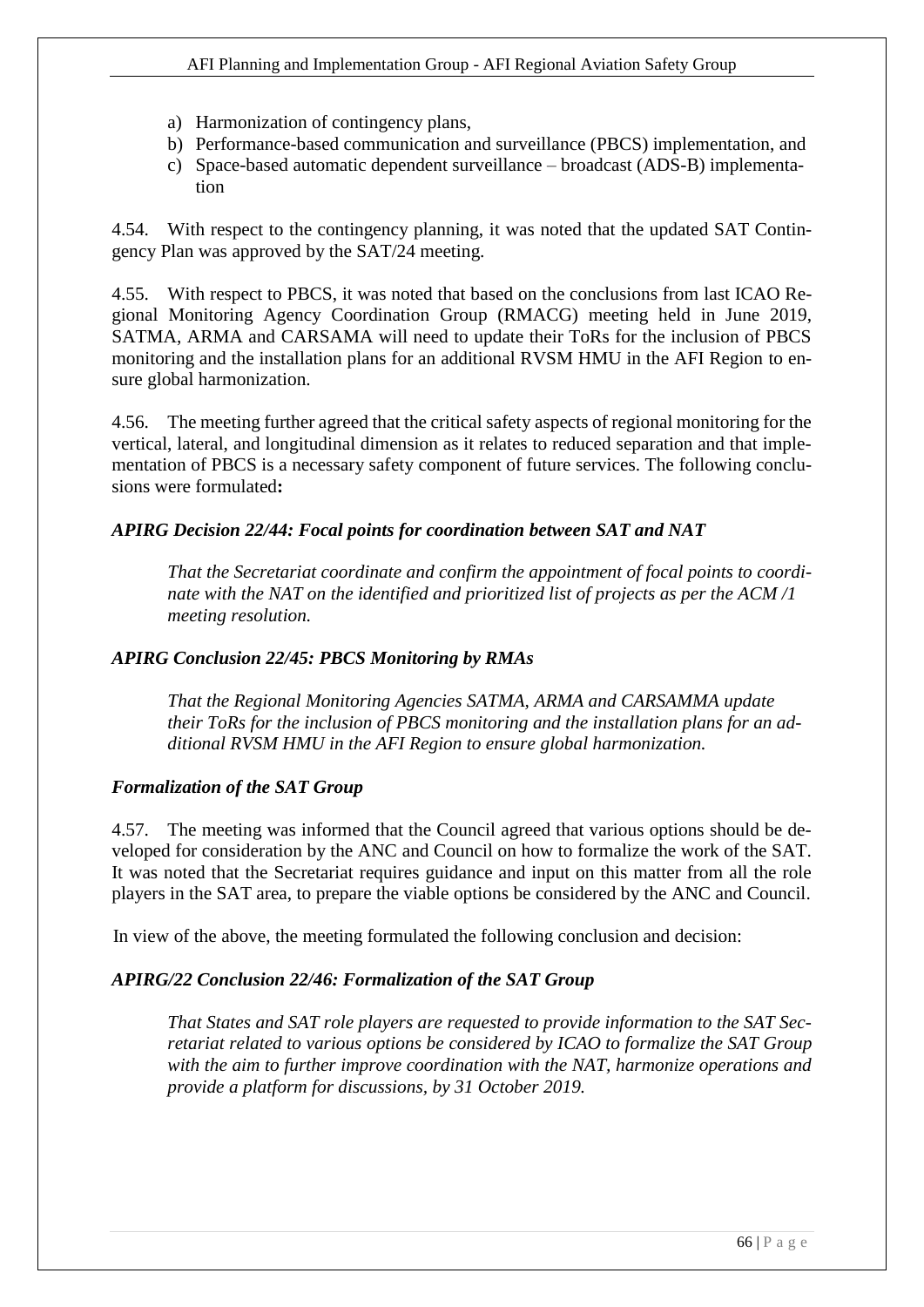## *APIRG/22 Decision 22/47: Formalization of the SAT Group*

*That the Secretariat coordinate the various options proposed by the SAT role players to formalize the SAT Group with ICAO HQ for presentation to the ANC and Council.*

## *Safety Oversight of SAT activities*

4.58. The meeting noted that the SAT Group currently reports to multiple PIRGs and RASGs and involves their respective member States' ANSPs, which poses challenges in respect to the safety oversight roles of implementing States. It was recalled that oceanic service provision requires a unique focus not only on implementation but also on ensuring that implementing ANSPs are meeting prescribed and agreed levels of safety. This can best be accomplished by having State regulators accountable for the delivery of the agreed level of safety performance in the provision of air navigation services and in aircraft operations.

4.59. To address this challenge, it was agreed to establish an independent SAT Safety Oversight Group (SAT SOG) to complement the SAT IMG work. The proposed solution would ensure that implementation proposals receive appropriate safety oversight and provide the respective PIRGs and RASGs with complete information regarding SAT initiatives. The Secretariat will inform the SAT Group accordingly.

4.60. The meeting agreed to the following potential defined safety roles for a SAT SOG that would complement the SAT IMG and allow the SAT IMG to concentrate on implementations, procedures, and technical issues:

- a) Clearly define all accountabilities and responsibilities for the delivery of safety performance with respect to the provision of air navigation services,
- b) Support the safety management activities that will result in an organizational culture that fosters safe practices, encourages effective safety reporting and communication, and actively manages safety within the SAT,
- c) Share safety related data, knowledge and expertise with concerned stakeholders,
- d) Disseminate safety information and SAT operating requirements to stakeholders,
- e) Establish and implement hazard identification and risk management processes in order to eliminate or mitigate the safety risks associated with air navigation services supporting aircraft operations in the SAT,
- f) Establish and measure SAT Region safety performance against agreed safety standards, and
- g) Continually improve SAT safety performance through safety management processes.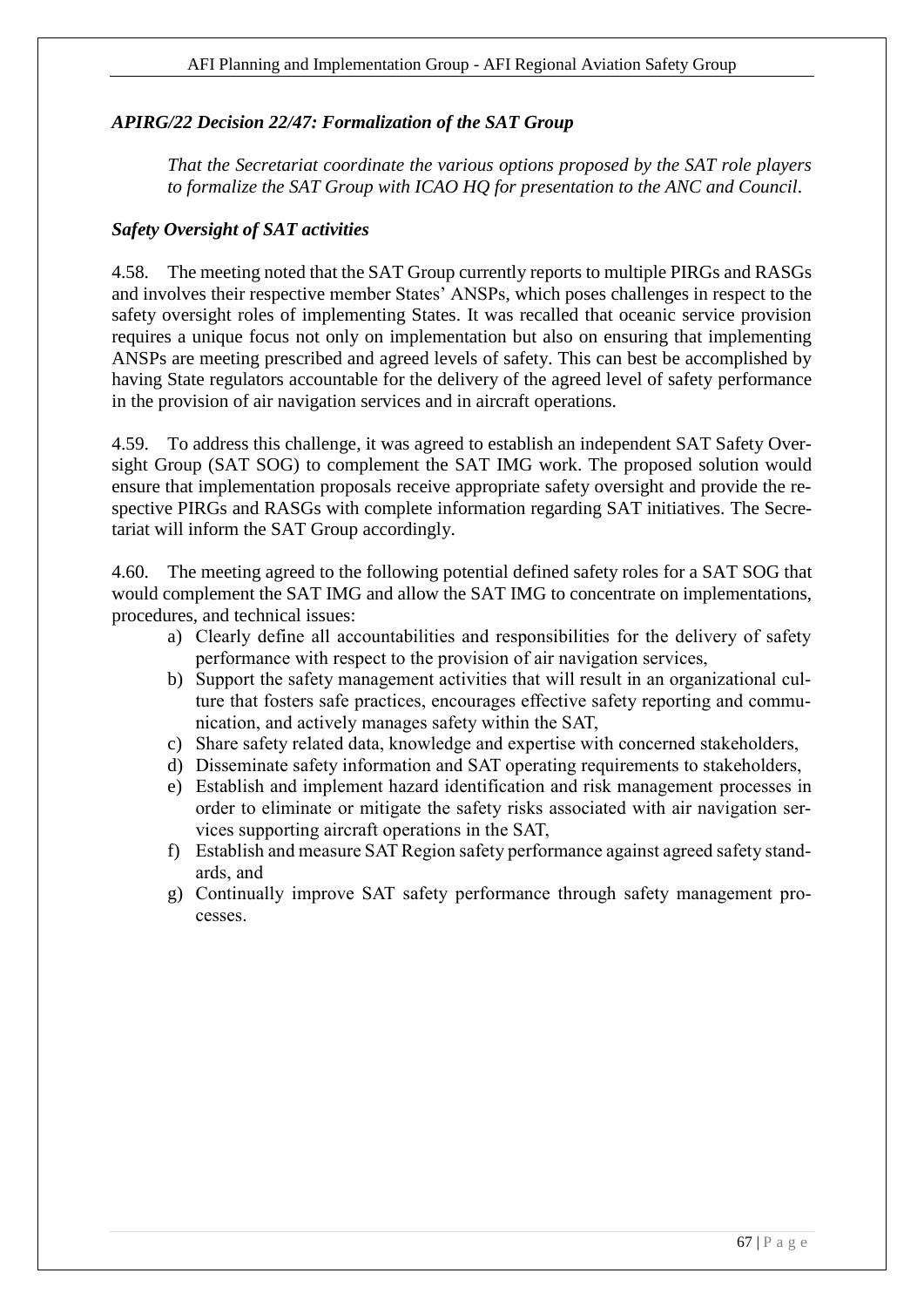# **PART V:**

# **APIRG/22 AND RASG-AFI/5 SECOND JOINT SESSION**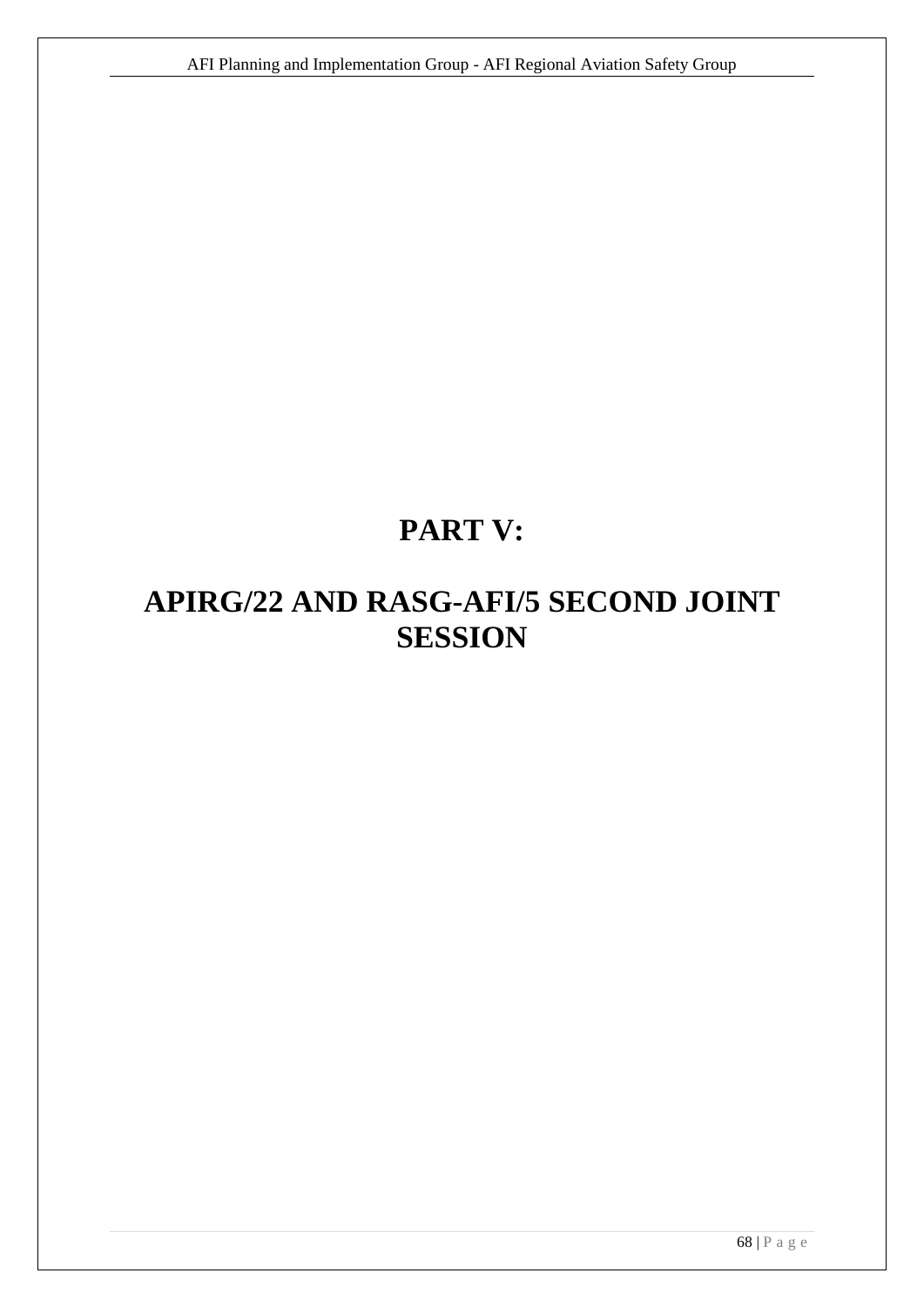# <span id="page-68-0"></span>**AGENDA ITEM 1: REVIEW OF THE OUTCOME OF THE SECOND MEETING OF THE APIRG/RASG-AFI COORDINATION TASK FORCE**

## *Coordination Task Force (ARC-TF/2)*

1.1. The meeting reviewed the Outcome of the Second Meeting of the APIRG/RASG-AFI Coordination Task Force (ARC-TF/2) as presented by the First Vice-Chairperson of the APIRG. The ARC-TF/2 reviewed the terms of reference and composition of the APIRG/RASG-AFI Task Force as provided in **Appendix 5A** to this report.

1.2.The Task Force then reviewed the common areas between APIRG and RASG-AFI, the PIRGs/RASGs Enhancement Strategy and APIRG/22 and RASG-AFI/5 assignments to the ARC Task Force. **Appendix 5B** provides a summary of the task allocations and common areas between APIRG and RASG-AFI

1.3. The meeting held preliminary discussions on the elements that would have an impact on the terms of reference and the handbooks of the APIRG and RASG-AFI. The elements identified included (but are not limited to) the format, venue, frequency and structure of meetings, and the reporting cycle. The meeting recognized that the Task Force needs more time to analyze the impact of the identified elements and other provisions and agreed to the timelines for the development of proposals to be presented to the two groups, together with the structural changes to be implemented.

1.4. The Task Force was particularly requested to present an initial set of proposals to the APIRG Projects Coordination Committee (APCC) and the RASG-AFI Steering Committee (RASC) by mid-September 2019. Thereafter, an Extraordinary Meeting may be considered during the first quarter 2020 to consider and adopt the structural changes to be implemented in order to ensure AFI Regional Groups' compliance with the PIRGs/RASGs Enhancement Strategy.

## <span id="page-68-1"></span>**AGENDA ITEM 2: EVALUATION OF THE FORMAT OF APIRG/22 & RASG-AFI/5 MEETINGS**

2.1. The meeting exchanged views on the format adopted by the APIRG/22 and RASG-AFI/5 meetings as compared to the usual back-to-back approached. The logistical constraints, cost implications and challenges for some States and Organizations to cover parallel meetings were highlighted among other issues. It was agreed to include the evaluation of this format in the work of the ARC Task Force.

## <span id="page-68-2"></span>**AGENDA ITEM 3: VENUE AND DATE OF THE NEXT APIRG & RASG-AFI MEETINGS**

<span id="page-68-3"></span>3.1 The date and venue for the next meetings of APIRG and RASG-AFI will be coordinated by the Secretariat and communicated to members in due course.